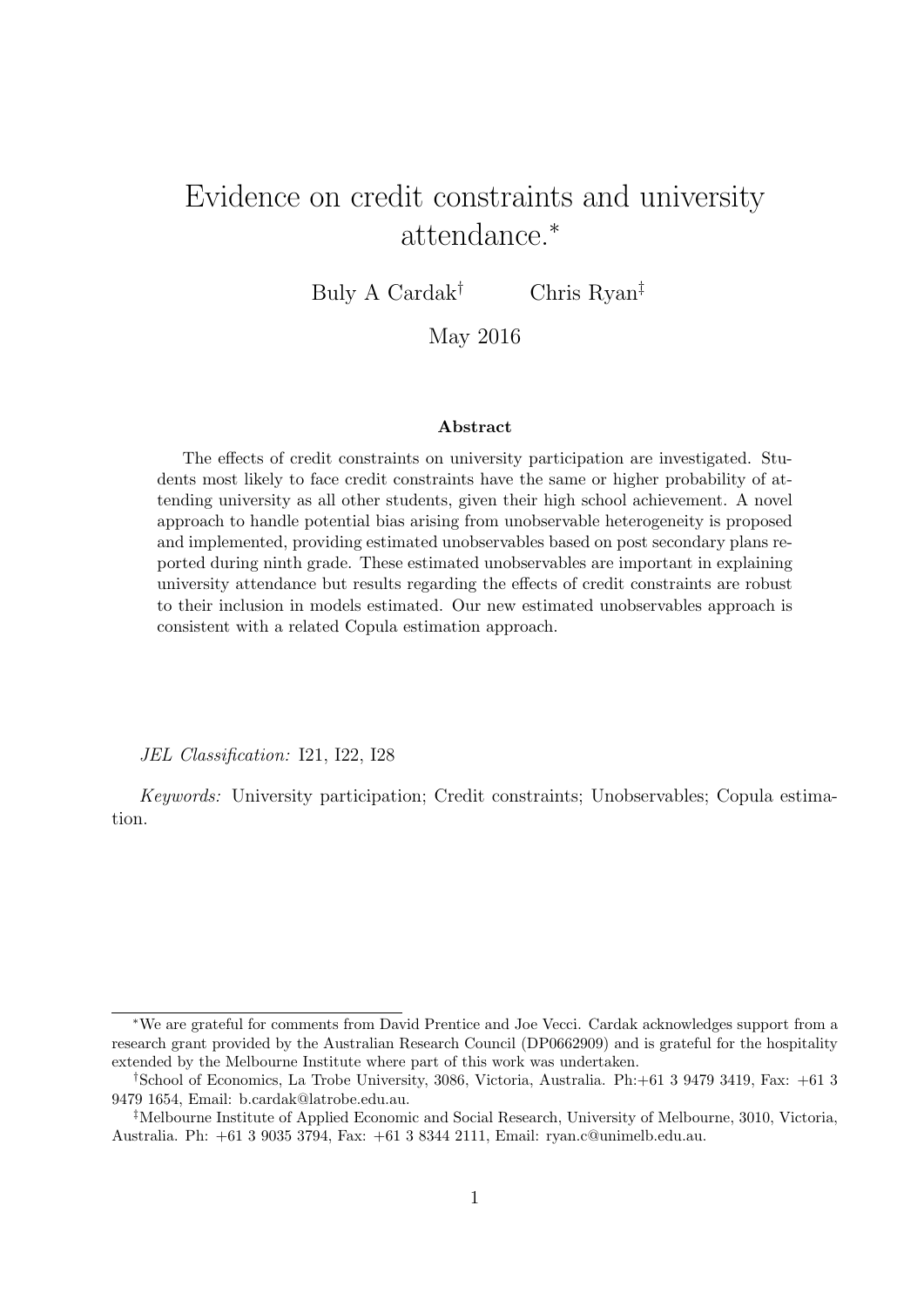## 1 Introduction

The role of credit constraints is a central issue in higher education. A diverse set of responses have been adopted by Governments and universities worldwide in recognition of the importance of resolving credit constraint issues and enabling students to attend university. Forms of support range from full public funding of higher education and generous income support in Scandinavian countries such as Denmark, Finland, Iceland, Norway and Sweden, through to a diverse collection of grants, loans and work-study that form the federal aid system in the US; see OECD (2013).

Despite this diversity of policies intended to support students to attend university, a socioeconomic status university attendance gradient persists and can can be thought of as an empirical regularity in higher education across the world; Blossfeld et al. (2016) and Blossfeld and Shavit (1993). The natural tendency is to attribute the SES gradient to credit constraints. In this paper we study the effects of credit constraints on university attendance in Australia. We also develop a novel approach to dealing with unobserved heterogeneity where we exploit student plans to attend university in order to obtain an estimate of unobservables affecting student decisions to attend university. This analysis is complemented with a joint estimation of models of the plans to attend university and the attendance decision with dependence modelled using a Copula specification.

In order to identify credit constrained students we exploit the fact that 35% of students attend fee charging private schools in Australia. Based on private school attendance, supplemented with socioeconomic status (SES) data, we form three categories of students, those unlikely and likely to be constrained and those that are potentially constrained; more detail is provided below. The strategy infers that families that were able and willing to pay for private education when students were in ninth grade are unlikely to face credit constraints. Over the relevant period for our data, average tuition fees in private independent secondary schools were higher than university tution charges; for example in 1998, average school fees were \$6,123 while the highest university charge was \$5,772 in 2000. Given the income con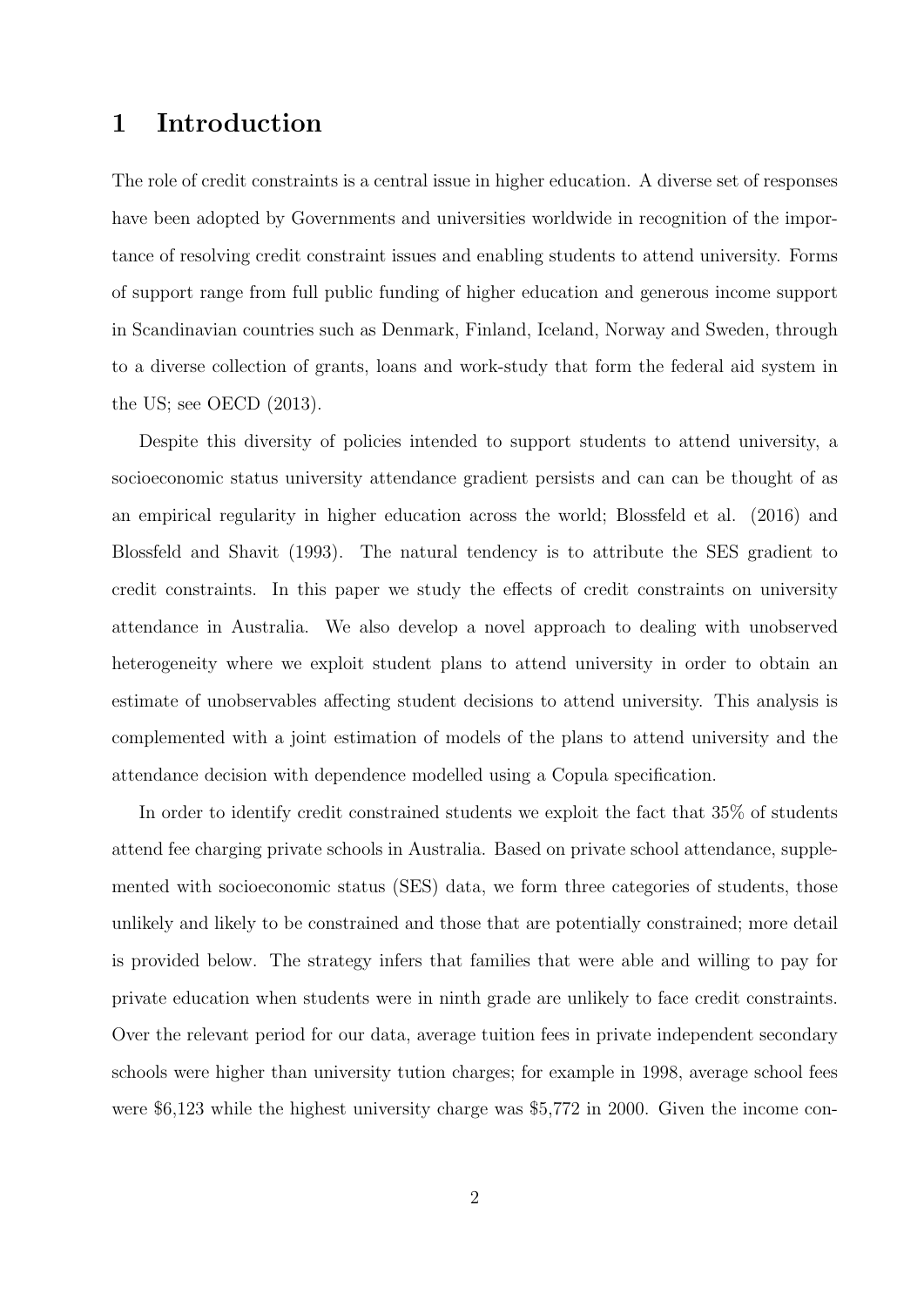tingent loan scheme in place, called the Higher Education Contribution Scheme (hereafter HECS), credit constraints are more likely to operate on day to day living costs while studying and the costs of books and other study materials.

We find very little difference in university participation between the different credit constraint groups. What differences we do find depend on high school achievement and are opposite to what might be expected. At low levels of high school achievement, likely constrained students are up to 11% more likely to attend university than unlikely constrained students. At higher levels of high school achievement, these differences are not present. These results suggest that short term credit constraints do not seem to deter students from attending university in Australia. The results also suggest that lower achieving likely constrained high school graduates are more optimistic about university study than otherwise similar students who are unlikely to be or potentially credit constrained.

Given these results, one might speculate that likely constrained students choosing to attend university might be more motivated or have some other unobservable characteristics that lead to our finding. We devise a novel strategy to address concerns that these results might be driven by selection on unobservables. Students are first surveyed in ninth grade and answer questions about plans for post-secondary study. These survey responses are used to estimate unobservables that might be important for the university attendance decision. The estimated unobservables approach compares student post school study plans with average plans for observably similar students. This comparison is implemented using group averages, non-parametric estimates and a parametric regression approach. Differences between expected plans and actual plans are attributed to unobservable factors that influence post school study plans. Essentially, the differences reflect how unusual it is for an individual to hold the plans they express, given the plans of otherwise similar individuals. The resulting estimated unobservables are then included in the model of university attendance to control for potentially important, yet unobserved factors. Our estimated unobservables approach provides a flexible robustness check in our context and provides another method of extracting useful information from the expectations of individuals in empirical work. Examples of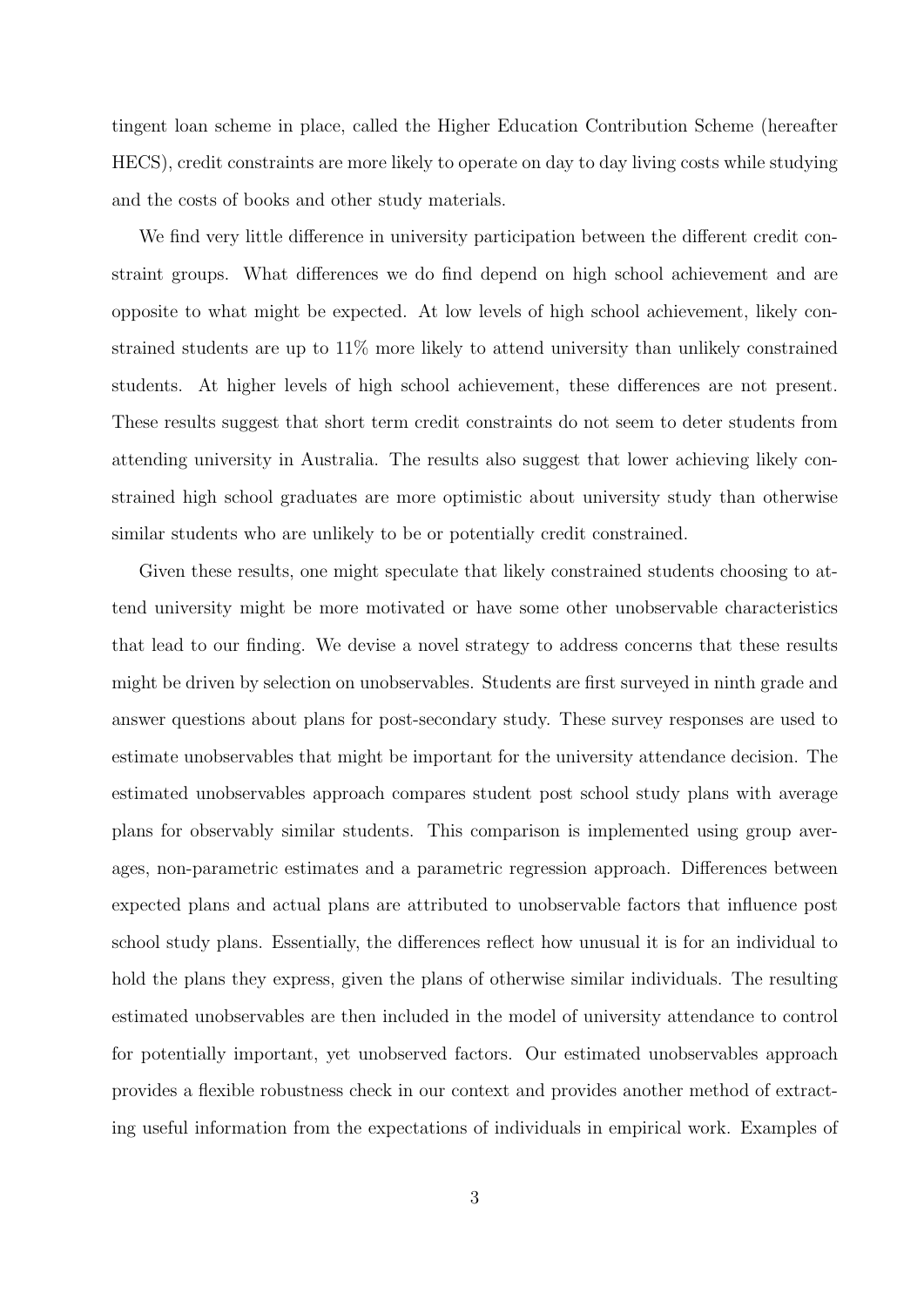other approaches to the use of student expectations in studying higher education decisions can be found in Arcidiacono et al. (2012), Dominitz and Manski (1996) and Zafar (2011).

Upon re-estimation of our baseline model with these estimated unobservables included, we find the estimated unobservables are indeed significant in explaining the university attendance probability. However, the effects of credit constraint group membership on university participation are qualitatively unchanged and robust to the inclusion of these unobservables.

We complement our estimated unobservables approach with a further robustness check which exploits the same information. This involves jointly estimating models of the university attendance decision and plans for post-secondary study while allowing for dependance between the disturbance terms of these two equations. The dependence is modelled via a Copula specification as proposed in Trivedi and Zimmer (2007). This approach identifies unobservables common to both the attendance decision and plans, and thereby corrects for any bias in the credit constraint group effects estimated in the baseline specification. A wide range of Copula specifications are considered. As before, we find allowing for this dependence is important, but the results do not change our conclusions about credit constraints. Students who are likely to face credit constraints are no less likely to attend university than all other students, conditional on their high school attainment.

These findings are consistent with a range of results about credit constraints in the US. Studies by Carneiro and Heckman (2002), Cameron and Taber (2004) and Keane and Wolpin (2001) all find little evidence of credit constraints hindering university attendance in the US, based on the NLSY 79 cohort.<sup>1</sup> However, Belley and Lochner (2007) study the importance of credit constraints using the more recent NLSY 97 cohort and find that youth from high income families are 16% more likely to attend university than those from low income families, after conditioning on a range of factors. After accounting for wealth along with income, the difference in attendance between high and low groups is 30 percentage points. They also find strong evidence of an ability gradient in attendance which is consistent across all income

<sup>&</sup>lt;sup>1</sup>In a study using UK data, Dearden et al. (2004) also find little evidence that credit constraints affected university attendance.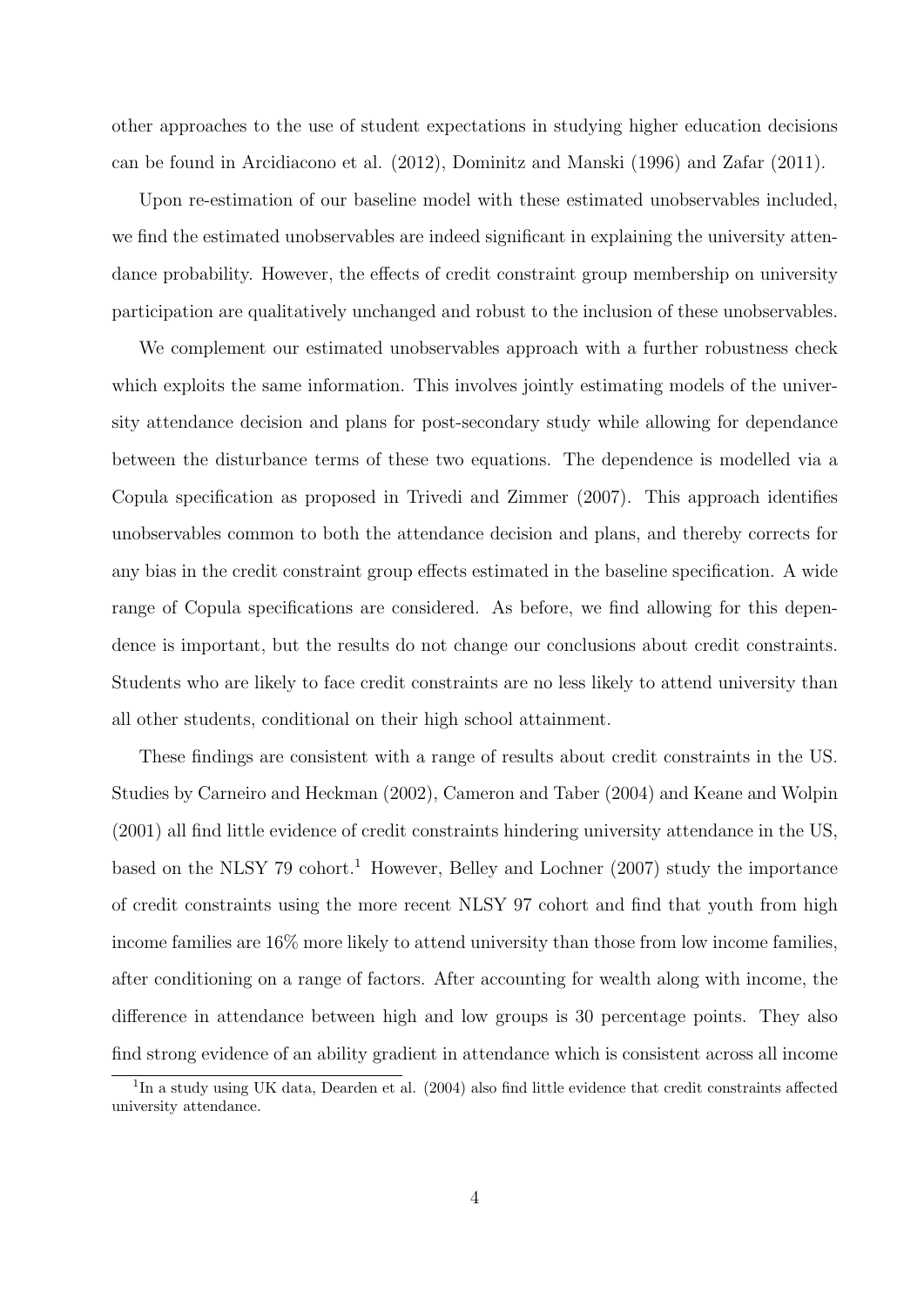levels and both NLSY cohorts.

These studies focus on parental income as a measure of credit constraints. In a related study, Brown et al. (2012) show that parental income might not be the best indicator of credit constraints if parents are unwilling or unable to contribute to college costs of the student. They exploit information on federal aid rules in the US, sibling spacing and financial gifts from parents to identify the effects of credit constraints. They find that many students who might not be thought to be constrained on the basis of income do indeed face constraints. In a similar vein, the approach adopted here does not rely on income but rather the ability and willingness of parents to invest in their child's education. Another identification strategy is employed by Coelli (2011) who studies unexpected job loss among Canadian fathers. He finds large negative effects on university attendance for those who were 16 to 17 years old when the father's job loss was experienced, indicating negative effects of short term credit constraints even in the presence of student loans.

As we find credit constraints do not play an important role in the university attendance decision, we analyse our results further, presenting a decomposition of what are the most important factors in explaining differences between the university attendance decisions of high and low SES students. The decomposition exploits observables, ninth grade test scores, the estimated unobservables described above and high school achievement. The key message is that the SES gradient is driven overwhelmingly by high school achievement rather than credit constraints, suggesting for those students that qualify for university, the funding institutions in place are able to adequately deal with any credit constraint issues that students might face.<sup>2</sup> These findings regarding the importance of school achievement are a common theme in the literature on disadvantaged student's access to higher education; see for example Chowdry at al. (2013) and Cunha et al. (2006) for UK and US evidence respectively. The impact of the abolition of tuition fees in Ireland is studied by Denny (2014) where, consistent with our findings, high school achievement of disadvantaged students dominates

<sup>&</sup>lt;sup>2</sup>In related work by Cardak and Vecci (2016) it is found that credit constrained students exhibit a greater risk of dropout. This is in contrast with Stinebrickner and Stinebrickner (2008) who find that dropout is not affected by credit constraints for Berea College students in the US.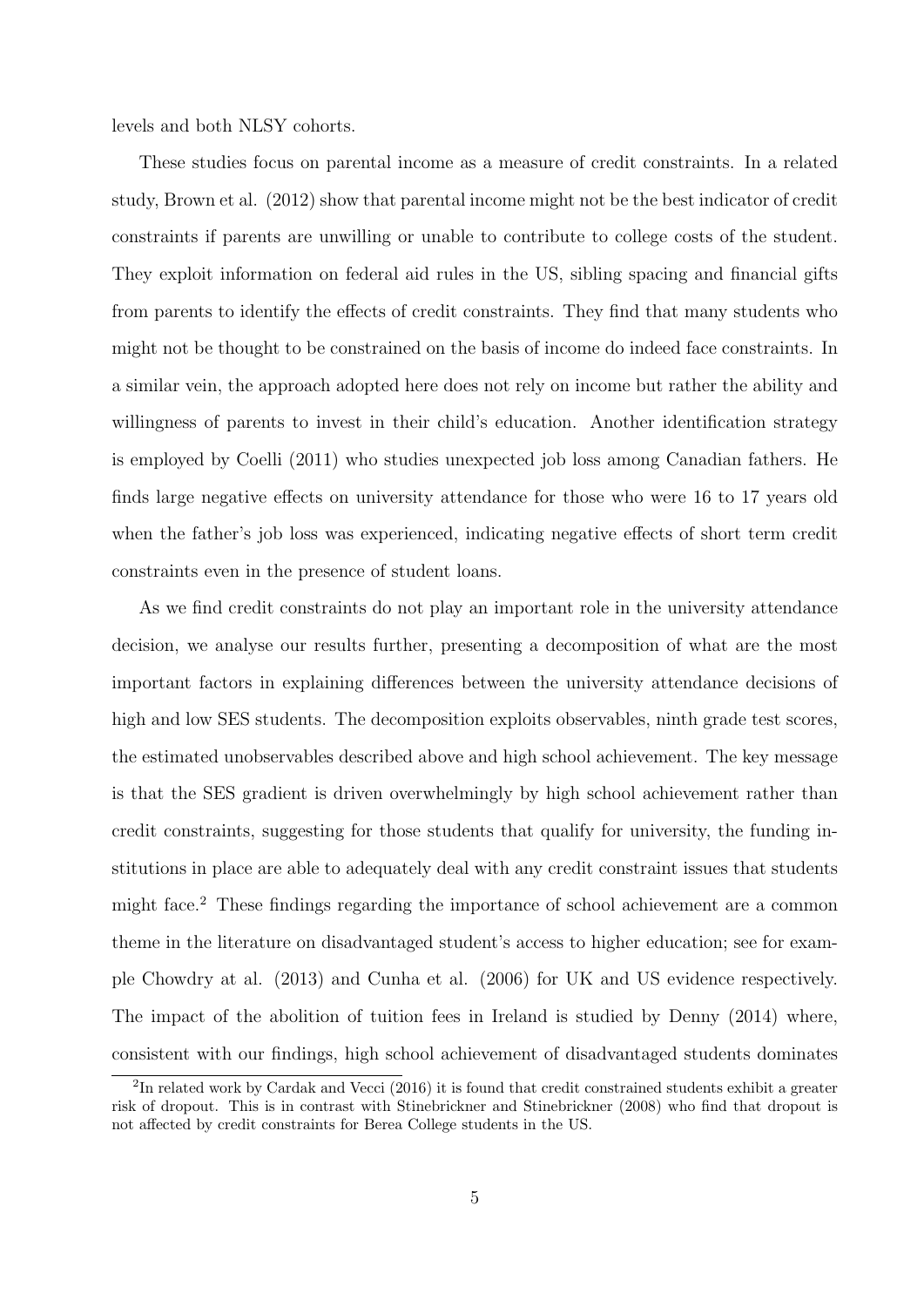any impact of changes in tuition charges.

In Section 2, we provide a brief description of the educational institutions in place in Australia that are relevant to our study, including the HECS and government income support schemes for students. The empirical strategy, including our approach to controlling for the possible effects of unobservables, is presented in Section 3. We describe the data in Section 4, providing definitions of the credit constraint groups. The results, including the estimated unobservables and Copula robustness tests, are presented in Section 5. We summarise our key results and conclude in Section 6.

# 2 Overview of School to University Transition

University admission in Australia is similar to other countries. In order to gain a university place, students are required to (i) demonstrate academic achievement or aptitude and (ii) be willing and able to pay any tuition charges. However, there are idiosyncracies that are important for our analysis which we outline below.

In order to demonstrate academic achievement or aptitude, students need to complete high school, receiving the relevant certificate from their state body. University applications are typically handled by a state based central admissions body. Students are required to apply for an Equivalent National Tertiary Entrance Rank (ENTER) score which is supplied to the central admissions body. The ENTER score is based on their achievement in statewide examinations and other assessment tasks and reflects the student's percentile rank in the graduating cohort for their home state. It is the primary mechanism by which university places are rationed.<sup>3</sup> Courses of study in higher demand typically have higher ENTER score thresholds for admission, thus these ENTER scores may be considered part of the price of admission to a program.<sup>4</sup>

<sup>&</sup>lt;sup>3</sup>The ENTER score was specific to the state of Victoria. However, each state provided graduating students with an equivalent ranking, for example a Universities Admissions Index (UAI) in New South Wales. These rankings could be used to apply for university places out of the student's home state. We use the term ENTER score as a generic name for these entrance ranks which are calibrated to a common, Australian-wide scale that ranges from 30 to 99.95. Since 2010, these percentile ranks have been renamed Australian Tertiary Admission Rank (ATAR) for all states and territories except Queensland.

<sup>&</sup>lt;sup>4</sup>Admission to university on the basis of ENTER scores is the dominant mode for matriculating students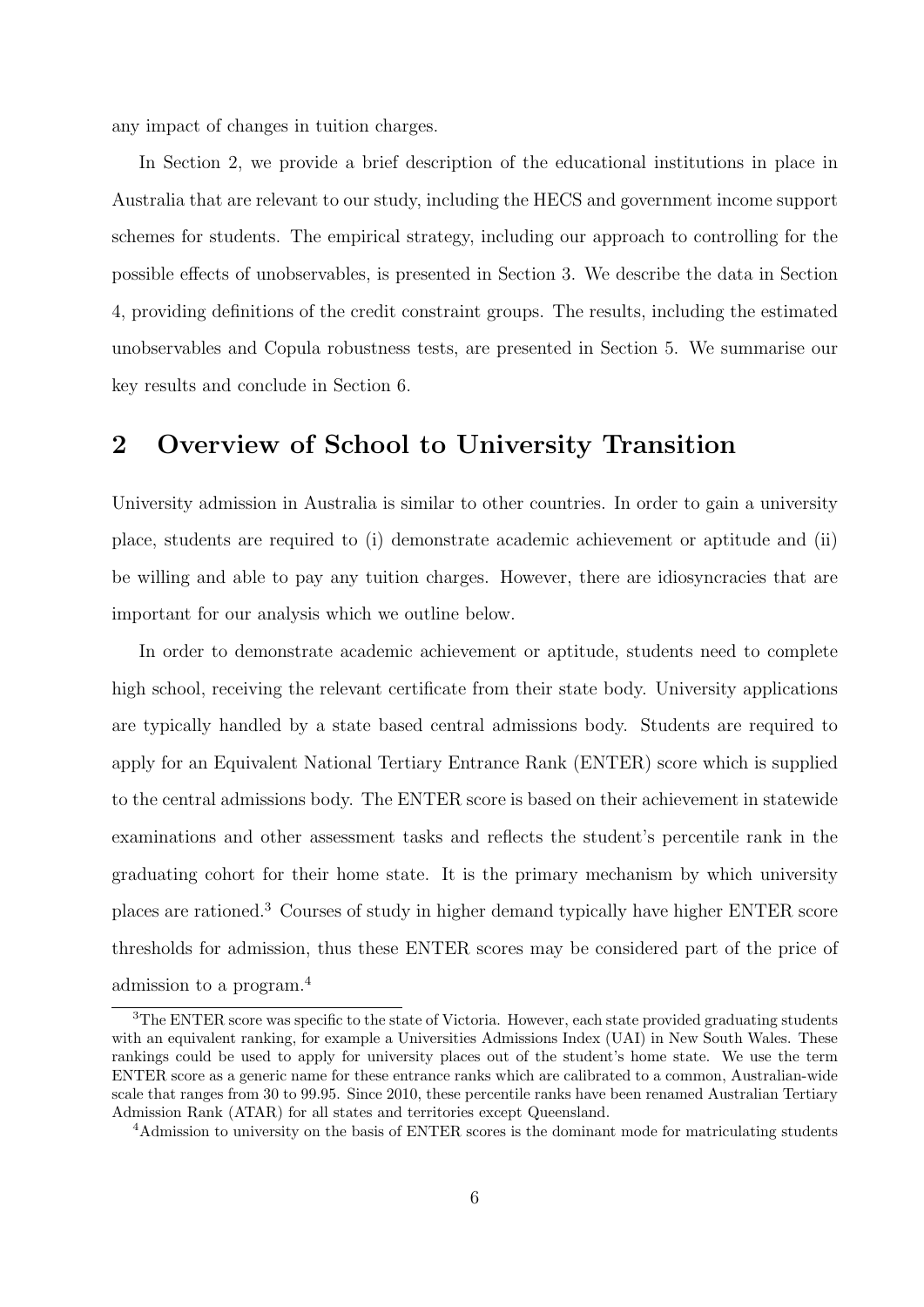Virtually all universities in Australia are public and since 1989 students have faced a tuition charge. This tuition charge may be paid up front or students may defer payment by agreeing to an income contingent loan provided by the federal government. These income contingent loans were referred to as HECS loans.<sup>5</sup> HECS loan balances are indexed to inflation, thereby offering students a zero real interest rate. Repayments are administered through the federal tax system and are only required when taxable income exceeds a legislated level; see Chapman (1997) for more details. In addition to HECS, students could apply for means tested government support (called AUSTUDY) while studying. This means tested support is based on parental income and available in the later years of high school and through university. It takes the form of regular government payments while studying, essentially a stipend, where the amount varies with the level of assessed need. However, only small proportions of university students are eligible for such support  $(34\%$  in our sample); see Ryan (2013) for a detailed discussion of these payments.

While the institutional and policy environment in Australia seems to address short term credit constraints at least to some degree, we still observe a strong socioeconomic status (SES) gradient in university attendance. Potential students may be credit constrained if they are unable to fund costs such as books, study materials and living expenses that are not covered by the HECS scheme, or if they do not qualify for sufficient income support while studying. The SES gradient is illustrated using the Longitudinal Surveys of Australian Youth (LSAY) data in Figure 1. A nonparametric estimate of the probability of university attendance conditional on SES is presented and highlights the highest SES students are nearly 3 times more likely to attend university than the lowest SES students.<sup>6</sup>

In order to identify students that are credit constrained, we exploit the fact that 35% of students attend some form of private school in Australia.<sup>7</sup> Thus, while public education

in Australia. Other criteria are used for mature aged entrants which form a smaller part of the student body and are not the focus of our analysis.

<sup>5</sup>Since 2005, the HECS scheme has been renamed the HECS-Higher Education Loan Program (HECS-HELP).

 $6$ The conditional means shown in figures in this paper were all estimated using the lowess or mlowess programs in Stata.

<sup>7</sup>The Australian non-government school sector is typically divided into the Catholic sector (20%) and the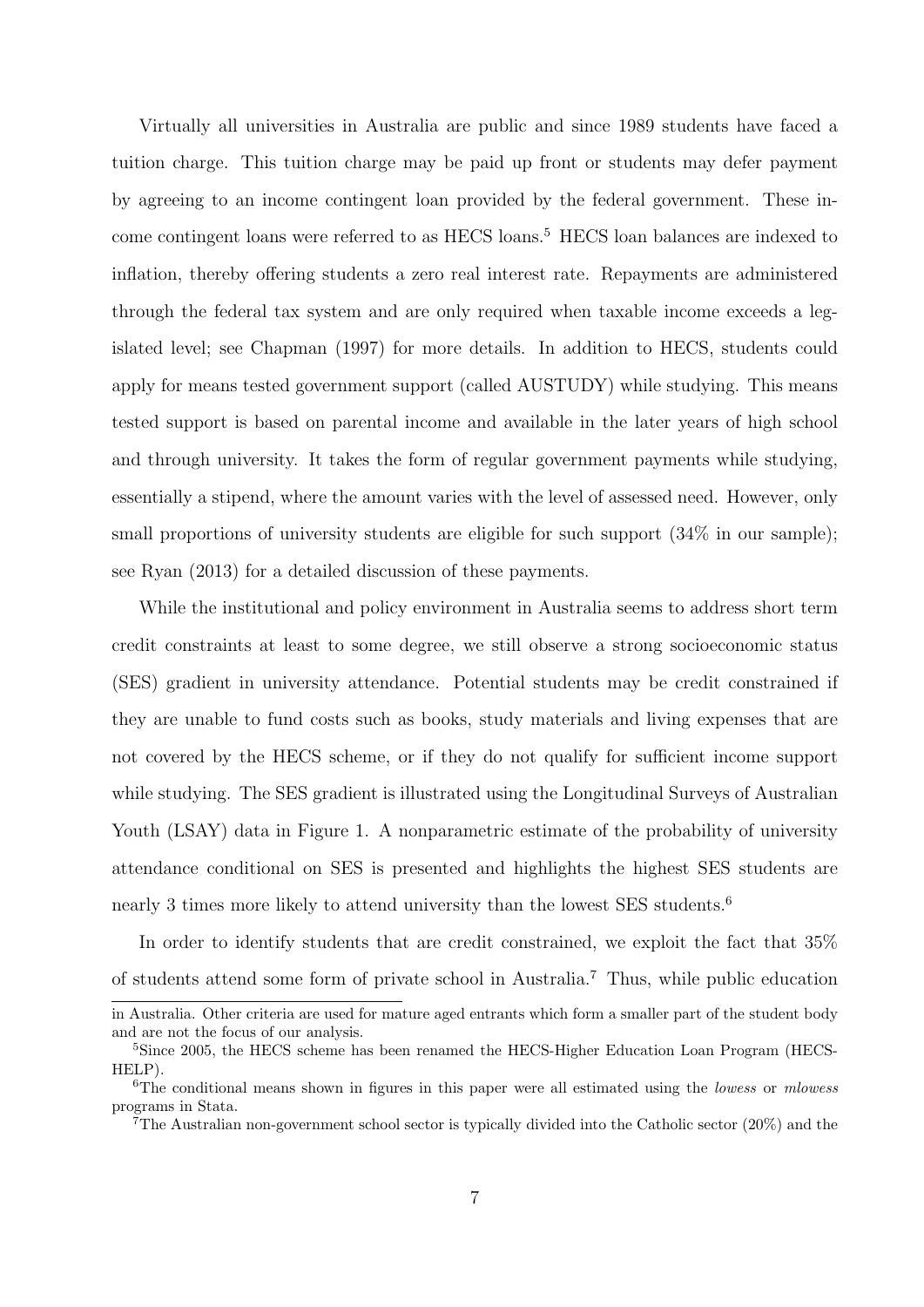is the dominant mode of school education in Australia, a large proportion of the population is willing and able to opt out of the public system and pay for education, indicating these households might not face educational credit constraints. As the private school sector exhibits a wide variety of schools with different fee structures, we cannot rely entirely on private school attendance as an indicator of the absence of credit constraints. Instead, we complement private school attendance with other data to identify households that are less likely to face credit constraints. We use additional information about the SES of the student's parents and about the average SES of the school attended. We define three groups. The first comprises students who are least likely to face credit constraints. They have relatively high SES backgrounds and attend private schools where the average SES of the school's students is also high. The second group comprises students most likely to face credit constraints, with relatively low SES and attending schools where the average SES of the school's students is also low. The third comprises all other students and is referred to as potentially constrained. We define an indicator variable for membership of each of these three groups, using group membership to investigate the impact of credit constraints on university participation. We provide further details below when describing our empirical approach and data.

## 3 Empirical Method

Optimizing students making the decision to attend university face a number of constraints and trade-offs and will choose to attend university if they believe the benefits from attending will make it worthwhile relative to any costs they face. The student's assessment of this will depend on their attitude towards education, a range of personal attributes related to university study and their personal circumstances at the time they decide to undertake university study, including the likelihood that they are credit constrained. These factors comprise both 'permanent'and 'temporary'components, some possibly unobserved, that may influence the decision to attend university.

Individuals with similar observed demographic characteristics may make different deciindependent sector (15%).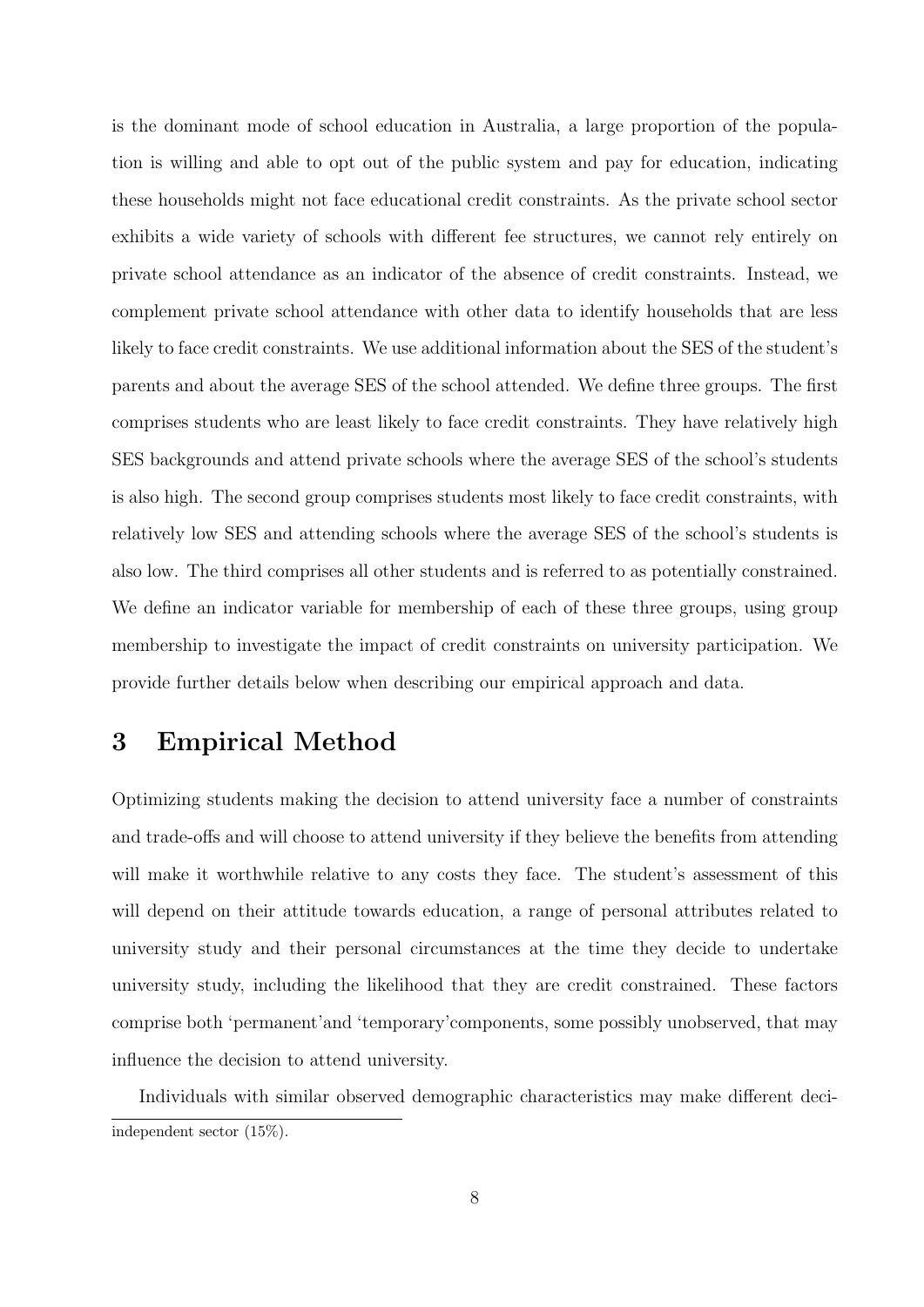sions if their underlying unobserved attitudes towards education or their circumstances at critical times (current or past) differ. The following empirical model reflects these various features of the university participation decision:

$$
u_{it}^* = \alpha + y_{it}\kappa + G'_{it}\tau + (y_{it} \times G'_{it})\varphi + X'_{it}\beta + c_i + e_{it}.
$$
\n
$$
\tag{1}
$$

The desired level of university participation by individual i at time t is latent and given by  $u_{it}^*$ . This desired level of participation depends on a range of factors observed at time t, including a vector of demographic characteristics,  $X_{it}$ , where  $\beta$  is a vector of parameters reflecting the importance of these characteristics. The student's final high school achievement (ENTER score) is given by  $y_{it}$ , with the parameter  $\kappa$  capturing the importance of this achievement. Participation also depends on whether the student faces credit constraints. This is captured by  $G_{it}$  which indicates whether a student is likely or unlikely to face credit constraints, based on the groups described in the previous section and formally defined below. The importance of credit constraints is captured by the parameter vector  $\tau$ , as well as the parameter on the interaction between group membership and ENTER  $\varphi$ . Along with these observed factors, participation depends on unobserved factors. We divide these unobserved factors into transitory and permanent components. Transitory unobserved factors operate at the time of the attendance decision and are denoted  $e_{it}$ . The permanent factors are denoted  $c_i$  and include unobserved attitudes towards education, individual motivation and ambition along with personal discount rates. We distinguish these two components as we outline and implement a strategy to account for permanent unobserved factors below.

The observed university participation decision is denoted  $u_{it}$  and modelled using a probit specification where university attendance, conditional on  $y_{it}$ ,  $G_{it}$  and  $X_{it}$ , is given by:

$$
P(u_{it} = 1|y_{it}, G_{it}, X_{it}, c_i) = \Phi(\alpha + y_{it}\kappa + G'_{it}\tau + (y_{it} \times G'_{it})\varphi + X'_{it}\beta + c_i),
$$
(2)

where  $\Phi$  denotes the standard Normal cumulative distribution function  $(cdf)$ . As in equation (1), this specification highlights the importance, for university participation, of high school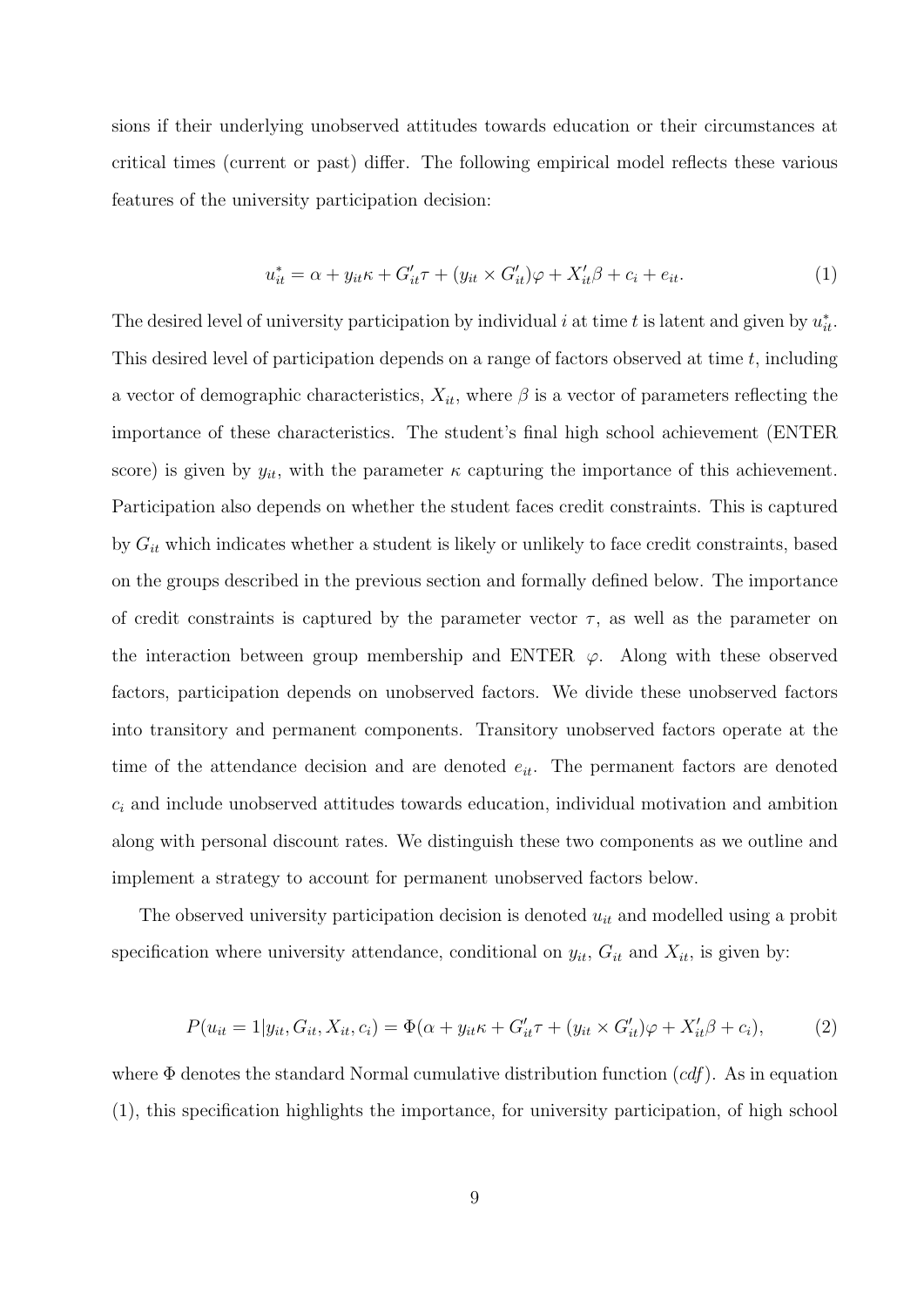achievement in the form of ENTER score,  $y_{it}$ , and ability to pay any costs of university education captured by the group membership dummies,  $G_{it}$ . Given the interaction term  $(y_{it} \times G'_{it})$ , testing the joint significance of  $\tau$  and  $\varphi$  indicates whether credit constraint group membership affects the level of university participation.

### 3.1 Potential effects of unobservables

Recall that  $c_i$  captures unobserved heterogeneity in individual attitudes towards university education that are consistently held through time. Typically, equation (2) will be estimated without data on  $c_i$ . Exclusion of  $c_i$  from (2) will lead to biased parameter estimates, most notably to attenuated estimates of all parameters, though the ratios of one parameter to another are not affected; see Wooldridge (2010). In our case, however, there are grounds for more specific concerns. Suppose members of each group are differentially likely to complete school and obtain an ENTER score, possibly because their attitudes towards university education differ. In this case, parameter estimates of group effects ( $\tau$  and  $\varphi$ ) will be influenced by these differences in average group attitudes.

To illustrate the potential problem, consider all students who complete high school and obtain an ENTER score. Suppose those students from the most likely to face credit constraints group do indeed have much more positive attitudes towards university education than those from the unlikely to face credit constraints group. These different attitudes could confound estimates of the impact of group membership and thus credit constraints. The presence of such unobserved heterogeneity may lead to estimates of little difference in participation between groups, but only because the effect of heterogeneous attitudes offsets the impact of group membership on university participation. We now outline our strategy to deal with this potential problem.

### 3.2 Two approaches to deal with unobservables

We adopt two closely related approaches to deal with this potential problem. First, we obtain an estimate of  $c_i$  based on post school educational plans individuals reveal about themselves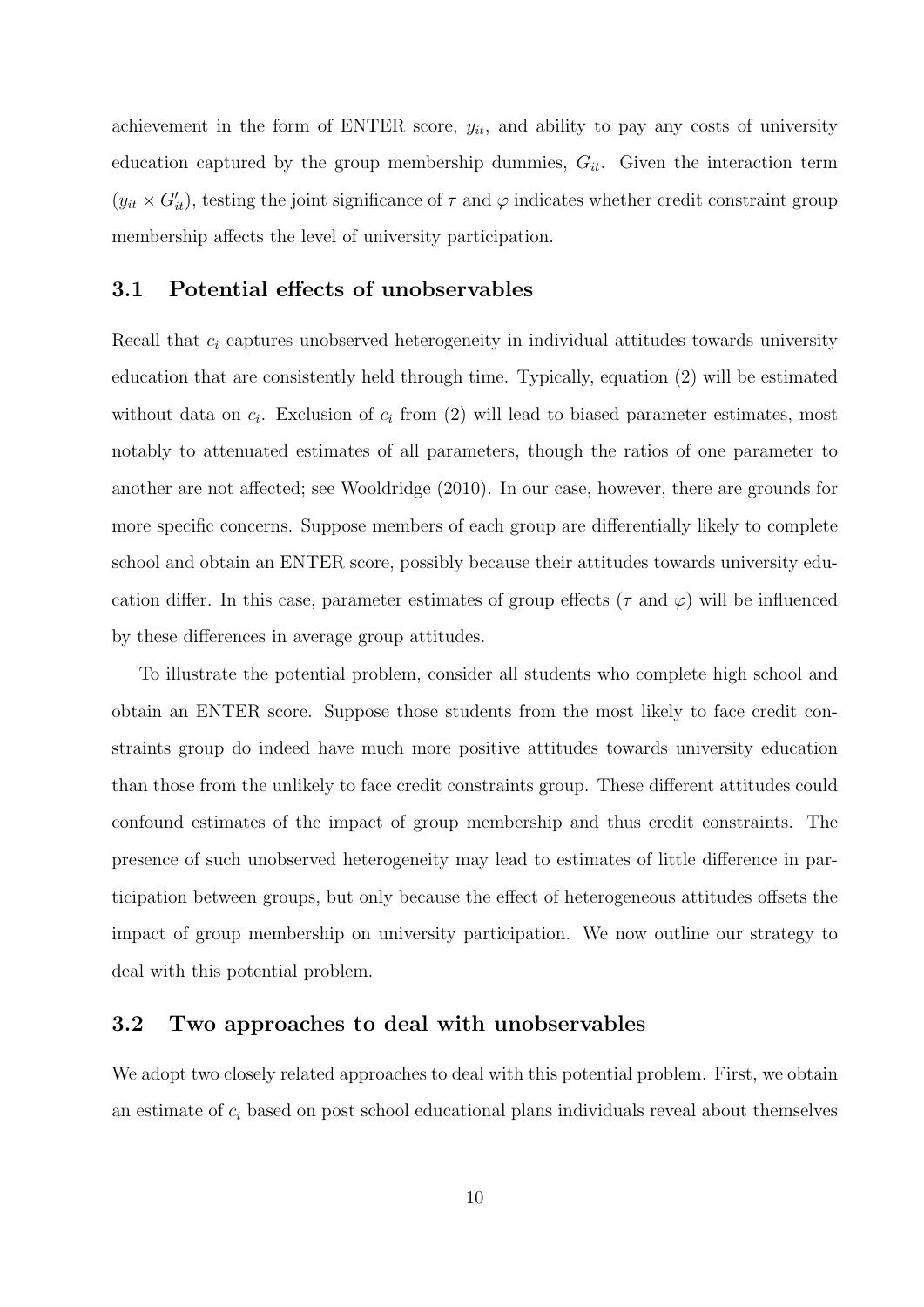in Year 9 (ninth grade). We include this estimate in the university participation equation to test if the parameters on our credit constraint group variables change. We refer to this as the estimated unobservables approach. The second approach is to jointly estimate the university plans and participation equations of students, taking account of any correlation between the errors that the unobserved individual heterogeneity would induce via copula estimation as discussed in Trivedi and Zimmer (2007). Each approach is described below in turn.

To obtain an estimate of  $c_i$ , we compare student's reported post-school study plans in Year 9 with some community or group 'norm' in order to establish how 'different' a student's plans are relative this 'norm'. A simple representation is given by:

$$
\hat{c}_{ih} = u_{i1}^{plan} - \tilde{u}_{h1}^{plan} \tag{3}
$$

where  $u_{i1}^{plan}$  $\mathbb{R}^{plan}_{i1}$  is a dichotomous variable that reflects reported university attendance plans for individual  $i$  in period 1 of the survey, when students are in year 9. The community or group 'norm' is denoted  $\tilde{u}_{h1}^{plan}$  $h_1^{plan}$  and can be thought of as the average plan, estimated over a set of all individuals in group h, or a conditional mean  $\tilde{u}_{h1}^{plan} \equiv E(u_{i1}^{plan})$  $i_1^{plan} \mid i \in h$ ). Some intuitive examples include average plans by gender or average plans across all survey subjects from the same school. It is also possible to condition on multiple characteristics, like gender and school membership at the same time. These comparisons provide a measure of how students differ relative to their group average, offering an estimate of the role of factors outside group membership. Where the group 'norm' accounts for a wide range of characteristics,  $\hat{c}_{ih}$ provides an estimate of unobservables, and is included in the estimation of equation (2) to test if the estimates of  $\tau$  and  $\varphi$  are affected by these unobservables.

At the individual level, the estimated heterogeneity term from equation (3) includes both permanent and transitory factors that induce the individual to have a view that departs from the norm of the group with which their plans are being compared. The approach deals with differences in unobserved heterogeneity for our credit constraint groups that might affect the parameter estimates because the expected value of the transitory element is zero for each of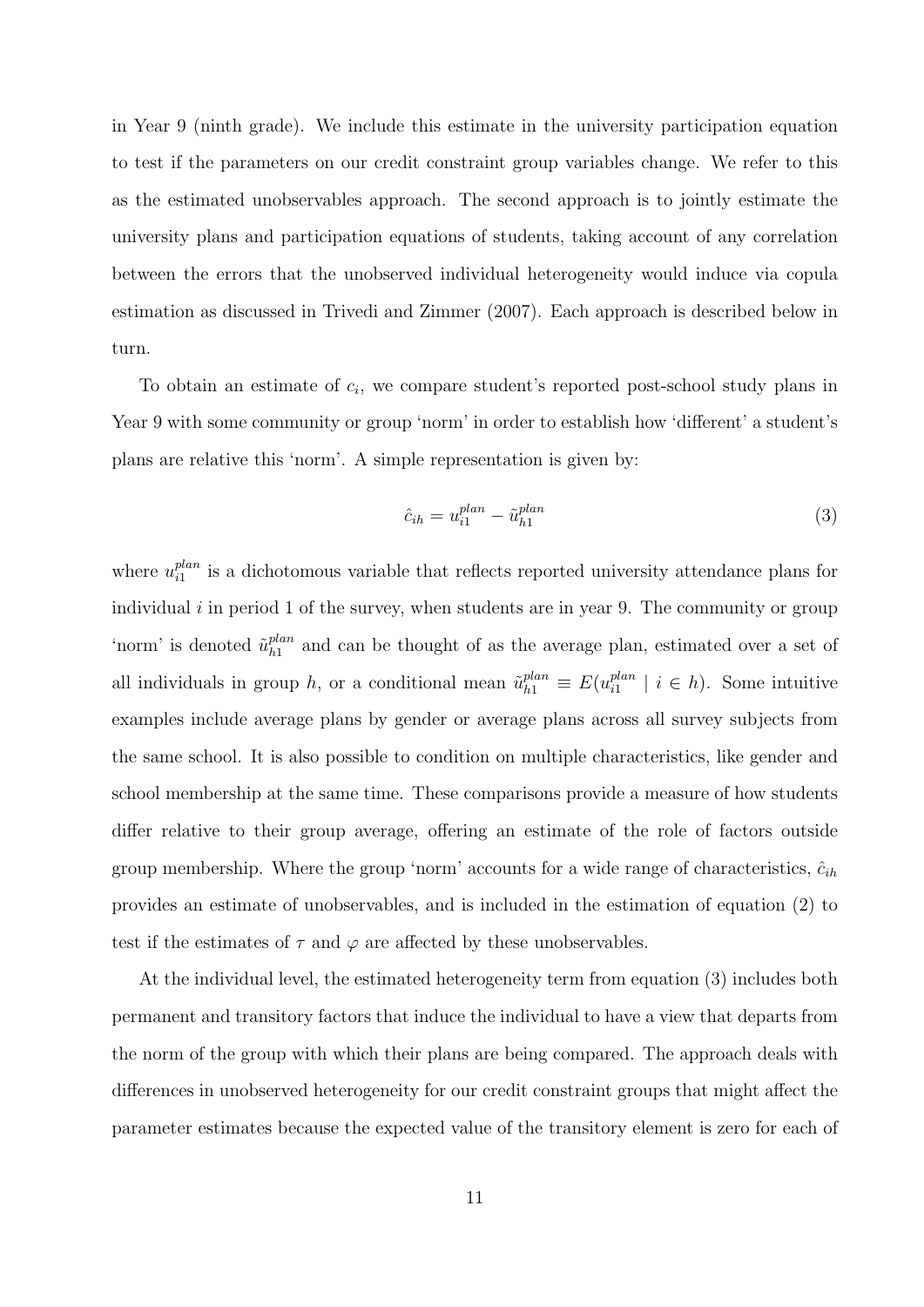the credit constrained groups, but the permanent part is not.<sup>8</sup>

Year 9 plans are likely to be influenced by the same kind of individual characteristics as those included in equation (2). As a consequence, a more sophisticated regression-based 'norm' is also implemented. We estimate  $\tilde{u}_{h_1}^{plan}$  $h_1^{plan}$  as the predicted probability of plans to attend university, conditional on personal characteristics observed in the first wave of the survey, denoted  $X_{i1}$ , rather than at the time of the university attendance decision. Plans will also be influenced by academic achievement measured in the first wave,  $p_{i1}$ . Idiosyncratic factors such as motivation, ambition and aspects of credit constraints not related to SES will also influence whether young people plan to attend university. These latter factors are unrelated to  $X_{i1}$  and are expected to be reflected in  $c_i$ . This regression-based 'norm' is estimated through the following model:

$$
u_{i1}^{plan} = P(u_{i1}^{plan} = 1 | X_{i1}, p_{i1}) + \epsilon_{i1} = \Phi(X_{i1}'\delta + p_{i1}\lambda) + \epsilon_{i1},
$$
\n(4)

where  $X_{i1}$  and  $p_{i1}$  are defined above, with respective parameters  $\delta$  and  $\lambda$ . The error term  $\epsilon_{i1}$  reflects the unobserved idiosyncratic factors that influence whether young people plan to attend university when surveyed in the first wave.

In this case, groups are based on individual characteristics weighted by parameter estimates from equation (4). In terms of equation (3), we have  $h = i$ ,  $\tilde{u}_{i1}^{plan} = \Phi(X_{i1}'\hat{\delta} + p_{i1}\hat{\lambda})$  and  $\hat{c}_i = \hat{\epsilon}_{i1}$ . This estimated residual includes the unobserved permanent factors that influence the decision to attend university,  $c_i$ , that we wish to include in equation (2). Intuitively, the highest (lowest) value  $\hat{\epsilon}_{i1}$  will correspond to students with poor (good) characteristics who surprisingly plan (not) to attend university. We include  $\hat{\epsilon}_{i1}$  in the estimation of equation (2) in order to address any possible bias in parameter estimates resulting from the omis-

<sup>8</sup>To reduce the role of transitory factors in the calculation of the permanent heterogeneity element at the individual level, we also estimated  $\hat{c}_{ih}$  from plans to attend university reported in each survey taken between Years 9-12. Averaging the heterogeneity term,  $\hat{c}_{ih}$ , over multiple years reduces the importance of transitory factors that might be confounded with the permanent factors of interest. Based on these averaged heterogeneity measures, results for the credit constraint group variables are qualitatively similar to those that are reported using post school plans from Year 9 only. The parameters on the heterogeneity terms increase in value, as would be expected with a reduction in what could be thought of as measurement error. However, we focus on the Year 9 estimates to ensure the unobservable heterogeneity estimates are based on the largest possible number of observations.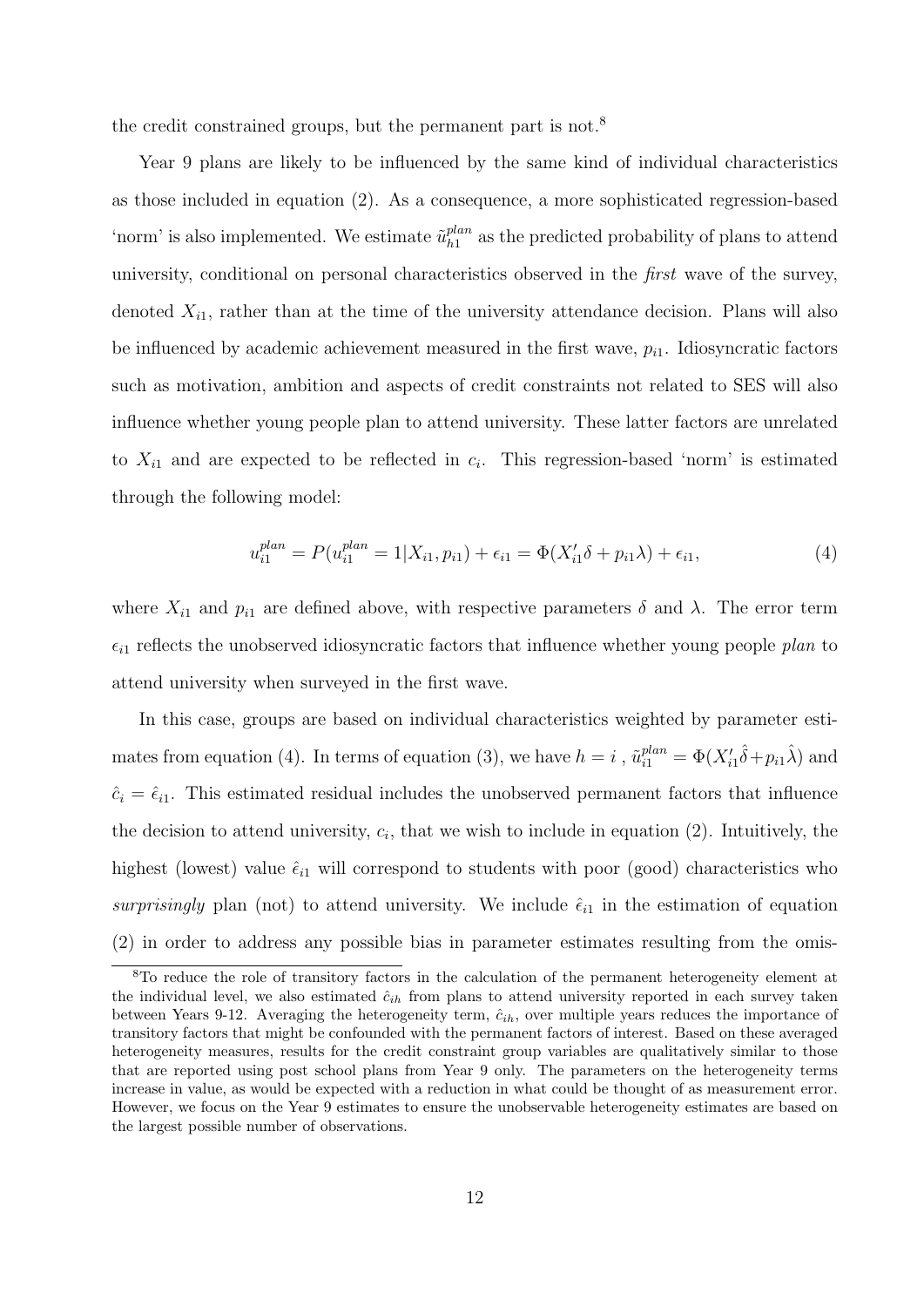sion of  $c_i$ , comparing parameter estimates on the credit constraint group variables with and without the estimated unobservables.<sup>9</sup> It should be noted that  $X_{i1}$  does not include the constrained/unconstrained group identifiers as we do not wish to impose any group-based structure on the parameter estimates in equation  $(4)$ . However,  $X_{i1}$  does include parental SES since this is an important determinant of student plans.

Our second approach to address concerns about the potential unobserved heterogeneity embodied in  $c_i$  involves jointly estimating student plans to attend university and actual attendance decisions, along with the dependence between the residuals of these equations. This joint estimation enables us to correct for any bias arising from unobservables common to both the attendance decision and stated Year 9 plans to attend university. It is similar in spirit to the estimated unobservables approach, using the regression based 'norm' outlined above, albeit in a more formal structure. We jointly estimate models of both decisions as:

$$
u_{it} = P(\alpha_1 + y_{it}\kappa_1 + G'_{it}\tau_1 + (y_{it} \times G'_{it})\varphi_1 + X'_{it}\beta_1) + (c_i + \xi_{it}), \qquad (5)
$$

$$
u_{i1}^{plan} = P(\alpha_2 + p_{i1}\kappa_2 + X'_{i1}\beta_2) + (c_i + \zeta_{i1}), \qquad (6)
$$

where  $\xi_{it}$  and  $\zeta_{it}$  are disturbance terms and all other variables are as already defined. These discrete marginal equations are estimated via univariate Probit equations within a Copula specification that allows the dependence between the errors to be specified in a variety of ways set out below. In this case,  $(c_i + \xi_{it})$  and  $(c_i + \zeta_{i1})$  are the respective disturbance terms that include the unobserved permanent heterogeneity reflected in  $c_i$ . The Copula functions used here include the Gaussian (equivalent to estimation of the two equations via bivariate probit), Frank, Clayton, Gumbel and Joe Copulas. The estimation is undertaken with the Stata Copula command, *bicop*, detailed in Hernández-Alava and Pudney (2016). Equations (5) and (6) are estimated using observations of students who completed high school and obtained valid ENTER scores,  $y_{it}$ , as required in equation (5). Estimates of  $\tau_1$  and  $\varphi_1$  based on various Copula functions are compared to estimates where the potential correlation is ignored. If these estimates are similar, we argue that they are robust to the omission of any

<sup>&</sup>lt;sup>9</sup>In addition to actual values of the estimated error terms, we also considered  $rank(\hat{\epsilon}_{i1})$ , and various other transformations of the regression based estimate of  $c_i$  with little change in results.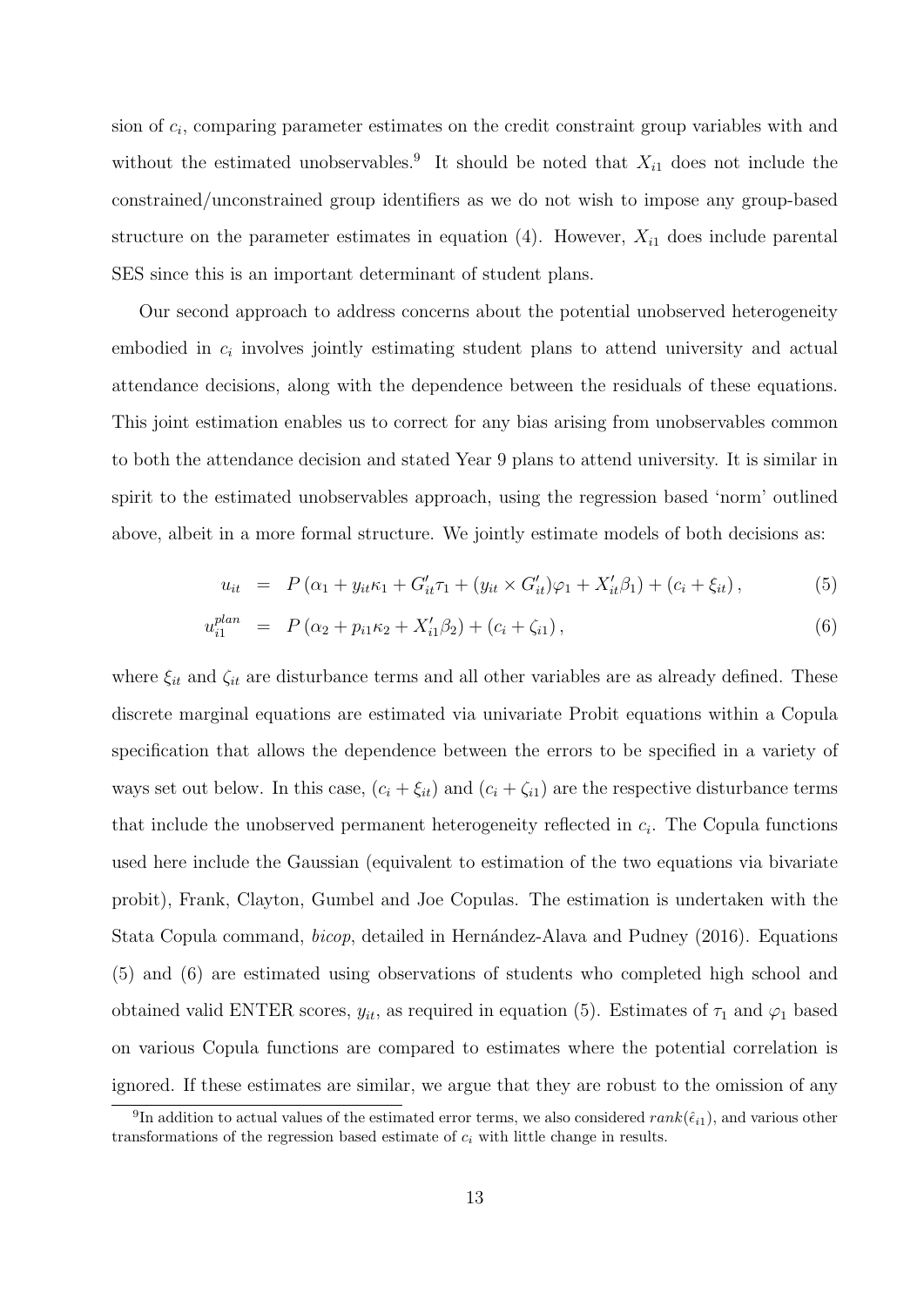unobserved heterogeneity from  $c_i$ .

## 4 Data

The data used in this paper is drawn from the Longitudinal Surveys of Australian Youth (LSAY). The similarity between the 1995 (LSAY 95) and 1998 (LSAY 98) cohorts along with the absence of any major institutional changes around the times when these cohorts made university decisions allows us to pool these two cohorts in our analysis. We include dummies in order to control for cohort effects.<sup>10</sup>

These cohorts are drawn from two-stage cluster samples of Australian school children. In the first stage, schools were randomly selected. In the second stage, intact classes of Year 9 students from those schools were randomly selected. The samples were stratified by school sector (government, Catholic or independent private schools). Population means in this paper are estimated with weighted data to account for this stratification along with attrition. In the first survey year, when students were in Year 9, they completed literacy and numeracy tests at their schools, along with a short questionnaire to elicit background information.<sup>11</sup> Participants were surveyed in subsequent years by mail and/or telephone questionnaires. In their fifth and subsequent contact years in both surveys, subjects were asked whether they had received the relevant certificate from their jurisdiction to indicate they had completed Year 12, whether they had obtained an ENTER score and whether they were studying at university.

We define three groups of students who face differing degrees of credit constraints. The first group is *unlikely* to face credit constraints and is defined to include students who in ninth

<sup>&</sup>lt;sup>10</sup>Descriptive statistics for the pooled and separate LSAY 95 and LSAY 98 cohorts can be found in Table A.1 of Appendix A in Cardak and Ryan (2014). When we repeated the analysis for a more recent but smaller LSAY 06 cohort, the results and conclusions are unchanged.

<sup>11</sup>Student performance in ninth grade literacy and numeracy tests were used by Rothman (2002) to construct achievement scales. The individual literacy and numeracy scales were constructed to have a mean of 50 and standard deviation of 10. In this paper, we use the average of these two scales to reflect individual student achievement. This average has a standard deviation of 8.5. Where only one of the literacy and numeracy scales is available, it was used as the achievement score. This affected about 1.9% of observations used in the analysis.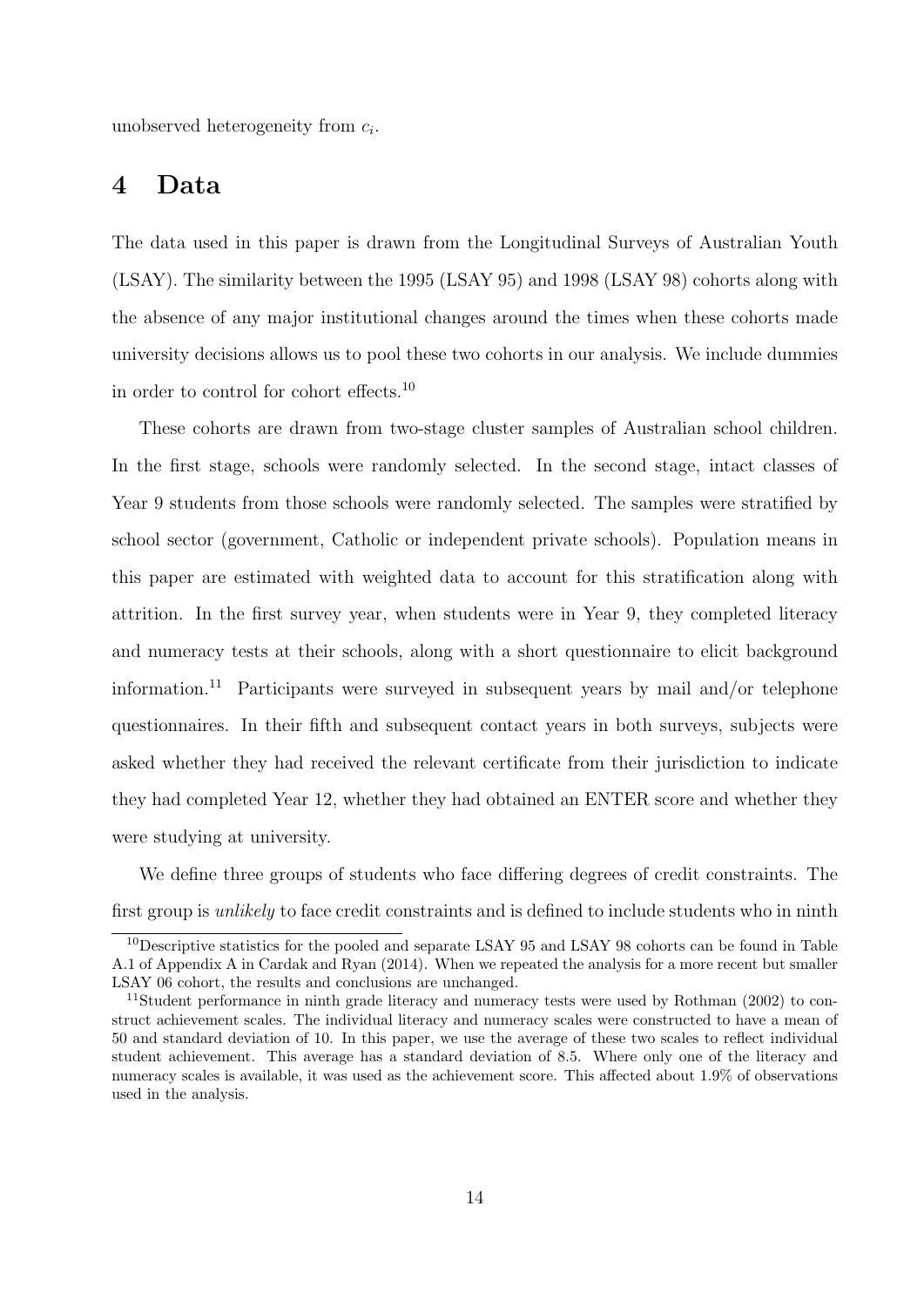grade (i) were in the top SES quartile, based on their parent's occupation;<sup>12</sup> (ii) attended a school in the top SES quartile of schools, based on the average of parents' occupation in schools; and (iii) attended a non-government school. The third criterion ensures that only individuals whose families had already demonstrated a preparedness to pay for at least part of their child's education were included in this group. The first two criteria are designed to pick out those students with the highest social backgrounds at the schools where such students are most concentrated. This group constitutes 8.1% of the weighted sample data.

In contrast, the second group is *likely* to face credit constraints and includes students who in ninth grade (i) were in the lowest SES quartile; and (ii) attended schools in the lowest average SES quartile of schools. This group constitutes 10.8% of the weighted sample data.

The third group comprises students who are *potentially* constrained and is defined as all students who are not members of the *unlikely* and *likely* to be credit constrained groups.<sup>13</sup>

The size of and summary statistics for these groups are presented in Panel A of Table 1. Consistent with the Australian and international evidence, members of the unlikely constrained group had the highest university participation rate and the highest average ENTER score. In turn, the middle group had a lower average ENTER score and university participation rate, while the likely constrained group had the lowest average ENTER score and university participation rate.

As a cross check, we provide evidence on how well these criteria have partitioned ninth grade students according to other indicators of wealth and social background in Panel B of Table 1. These other indicators include a social status index based on parental education and occupation constructed by the Australian Bureau of Statistics (1998), and whether students received government student income support (AUSTUDY) while attending university.

<sup>&</sup>lt;sup>12</sup>The Australian National University (ANU) 3 scale is used for the two cohorts; Jones (1989). The scale is a status-based occupational prestige measure that lies between 0 and 100. The relevant 'parent' is the student's father unless information about his occupation is missing. In those circumstances, information on the occupation of the student's mother is used.

<sup>&</sup>lt;sup>13</sup>Variations in these definitions were used to test how sensitive the results reported below are to the specific SES variable and the group selection criteria used here. Partitioning students according to alternative SES measures, such as the Australian Bureau of Statistics (ABS) neighbourhood based SES measures or measures based on average taxable incomes within postcodes, did not change the qualitative features of the results.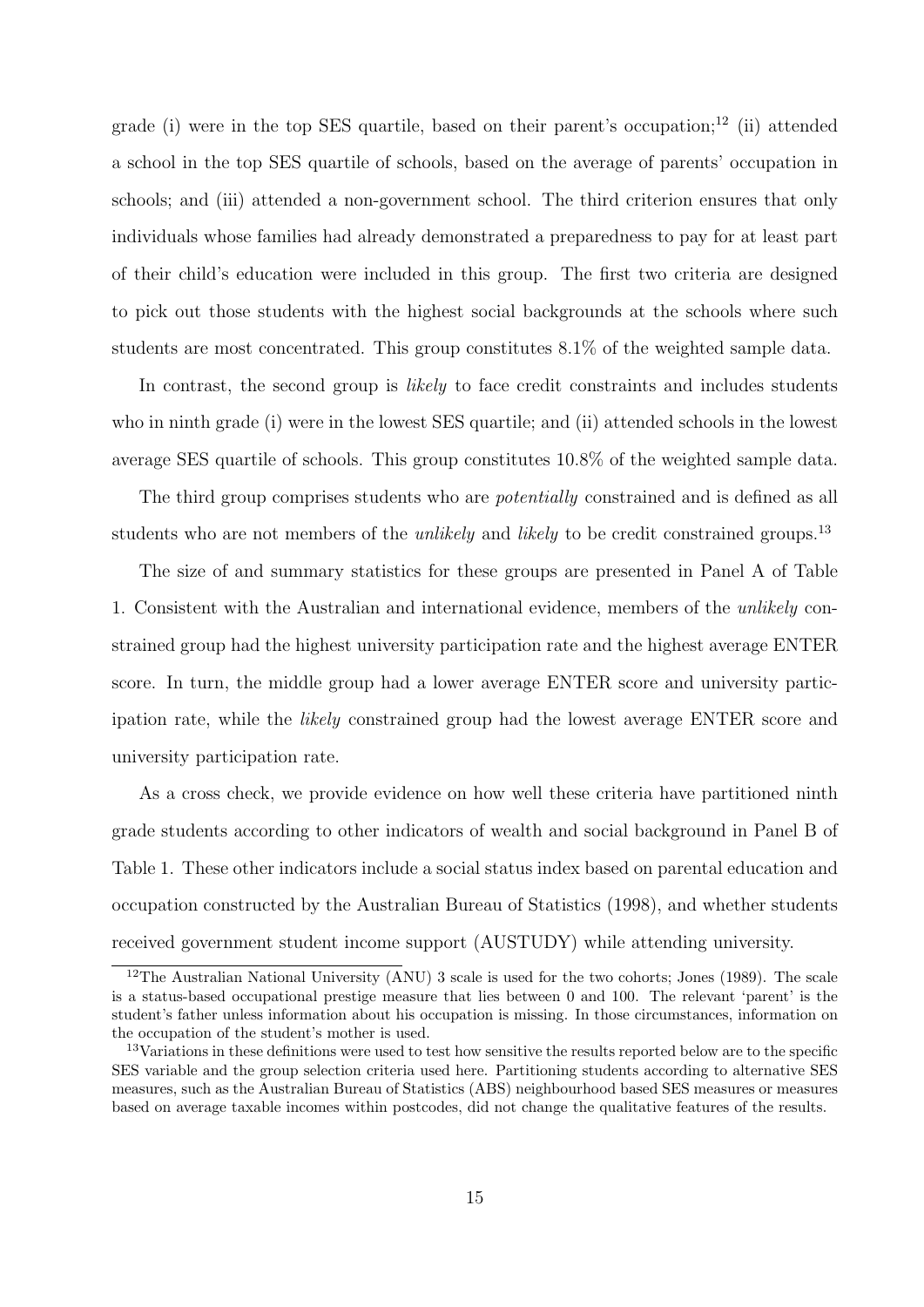The ABS social status index provides an indication of the average social backgrounds of the neighbourhoods in which each student lived in the first wave of their respective survey cohorts. It shows that two thirds of the unlikely constrained group are in the top quartile of the ABS social status index, with one third in the top decile and 3.9% in the bottom quartile. Conversely, 57.3% of the likely constrained group are in the bottom quartile of the ABS social status index with only 2.2% of these students in the top quartile. The rate of receipt of AUSTUDY is also in line with expectations, with  $55.3\%$  (13.7%) of the *likely* (unlikely) constrained group in receipt of government support. These indicators demonstrate that members of the *unlikely* constrained group come from more privileged backgrounds than the potentially constrained group, who in turn have substantially higher social backgrounds than members of the likely constrained group.

Descriptive statistics for the set of variables used in the regression equations for the three groups are shown in Table A.1 of Appendix A. These confirm the advantaged nature of the social background of the unlikely constrained group relative to the other groups. Their parents are much more highly educated, and the individuals themselves are more likely to live in urban areas and less likely to be Indigenous.

Preliminary analysis of the role of credit constraints is presented in Figure 2 where nonparametric estimates of the probability of university attendance conditional on ENTER score are presented for each credit constraint group. The key result is that the curves for each group are virtually on top of each other. The implication is, given high school achievement as reflected in ENTER scores, students who are likely to face credit constraints have the same probability of attending university as students who are unlikely to face credit constraints. The analysis below introduces a full set of covariates and addresses unobserved heterogeneity in modelling university attendance. However, the results are consistent with those in Figure 2 and we do not find evidence that *likely* constrained students are less likely to attend university. We now proceed to the more detailed empirical analysis.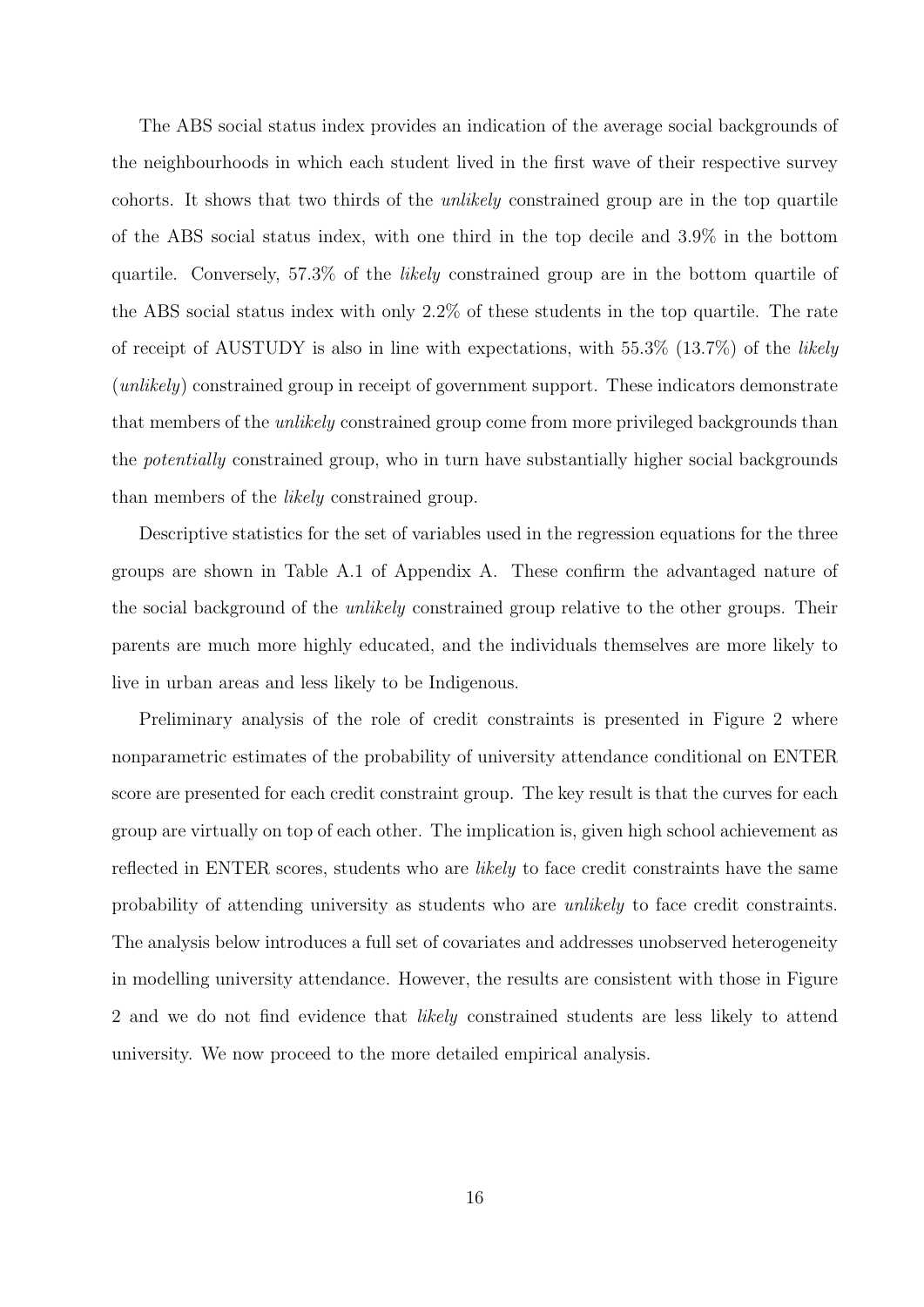## 5 Results

The results of estimating equation (2), where no measures have been taken to deal with the possible effects of unobservables denoted by  $c_i$ , are presented in Table 2, with parameter estimates and marginal effects in the first and second column respectively. These are our baseline estimates and we find strong positive effects of parental education, student NESB immigrant status and a negative male gender effect, all consistent with expectations based on existing literature. We also find a small negative LSAY 98 cohort effect, consistent with the stronger labour market conditions experienced by that cohort after 2000, and unsurprising state effects which are excluded to save space.

In addition to these standard controls, linear, quadratic and cubic ENTER score terms are included. The overall effect of ENTER score is positive. The stronger the high school achievement of a student, the more likely they are to attend university. Given the nonlinear effect of ENTER score, we present the overall marginal effects evaluated at different ENTER scores in the first column of Table 3. This shows the marginal effect of ENTER score is significant at the 1% level across the full range of ENTER scores and is highest at the 60-80 range, declining at higher and lower ENTER scores. The implication is that in these higher and lower ranges, changes in ENTER score are less likely to change offers of places, or the decision to attend university.

Our research question is, are students who are likely to be credit constrained less likely to attend university? The overall marginal effects of credit constraint group membership in the second column of Table 2 imply no statistically significant average marginal effects. Since the estimated model includes an interaction term between ENTER score and group membership, the marginal effect of group membership at different ENTER scores is evaluated and presented in the second and third columns of Table 3 and Figure  $3^{14}$  These group membership marginal effects correspond to parameter estimates in Table 2. Relative to the group that is most likely to be credit constrained, the marginal effects of group membership

<sup>&</sup>lt;sup>14</sup>Tests of the inclusion of higher order interaction terms between ENTER score and group membership did not reject the null hypothesis that those effects were zero.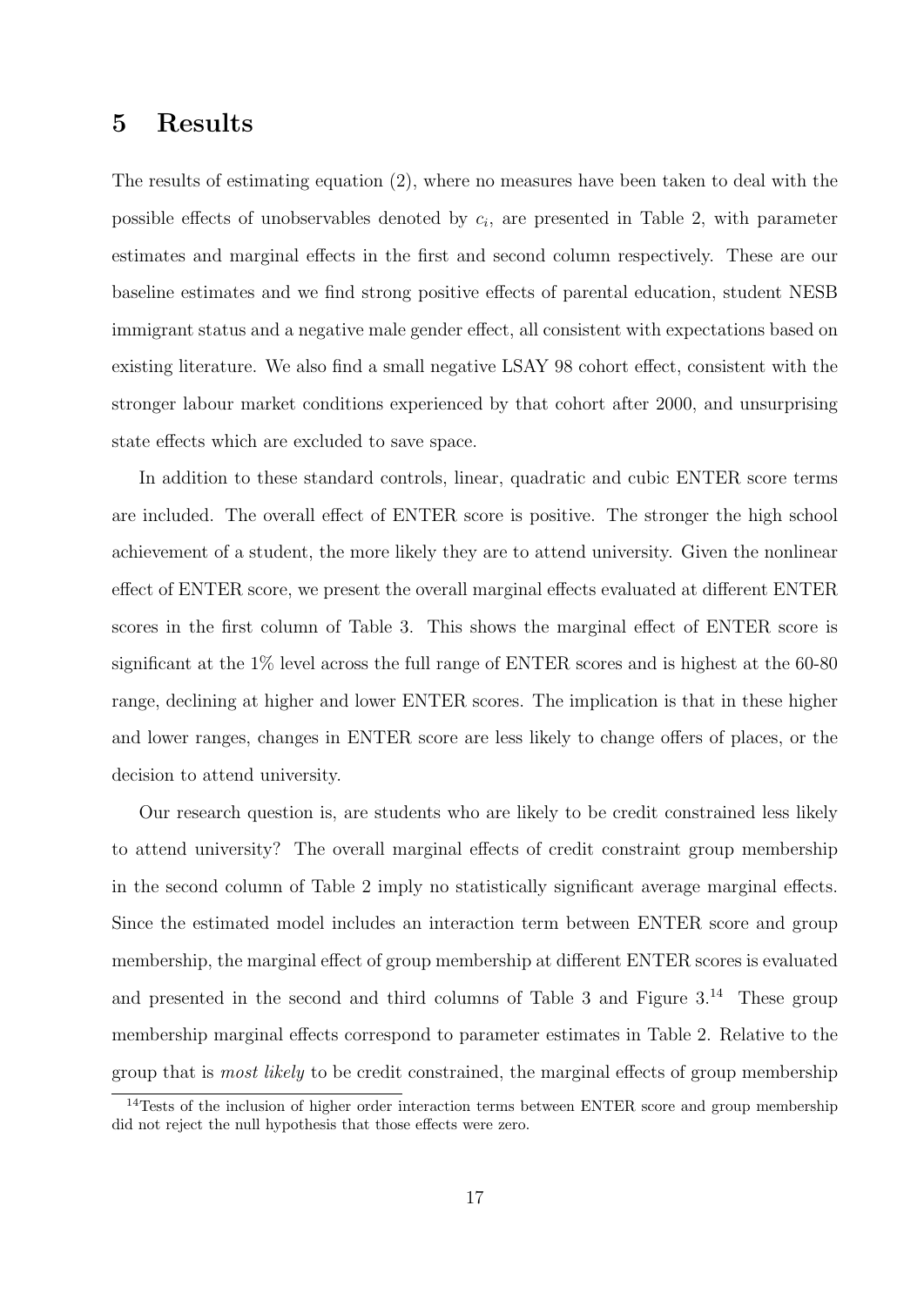are only significant at low ENTER scores, 40-60. The unlikely to be constrained group is 9-11% less likely to attend university, significant at the  $1\%$  level, while the *potentially* constrained group is 5-6% less likely to attend university. The average marginal effects in Table 3 correspond to the group membership marginal effects in Table 2 and are not significantly different from zero.

Figure 3 plots predicted values for the three groups at different values of the ENTER score using average group characteristics. Consistent with Table 3, this figure shows that the difference in attendance probabilities is greatest at low ENTER scores, but in favour of the likely to be constrained group with the gap narrowing as high school achievement increases. This gap is particularly evident for ENTER scores up to around 60. Above that point, there are no differences between groups until the very top of the ENTER distribution, though there are very few observations from the likely constrained group with scores of 95 or higher. The question remains whether potentially unobserved differences in the strength of attitudes towards university education held between the groups drives our results among those who obtained an ENTER score. The next subsection presents estimates based on the approaches outlined in Section 3.2 to deal with unobserved heterogeneity in attitudes towards university study.

## 5.1 Sensitivity analysis

The above results imply, conditional on a range of individual characteristics, students who are expected to face credit constraints are no less likely to attend university than students in the other two credit constraint groups. In this subsection we report on the outcomes of two extensions to our main results. First, we present results of our estimated unobservables approach where we add estimates of otherwise unobserved heterogeneity to our main regression equation. These estimates of unobservables are based on student's university participation plans reported in Year 9. Second, we present estimates where we take account of unobserved heterogeneity via Copula estimation that allows for the same unobserved factors to influence both Year 9 plans and the actual university participation decision. Our key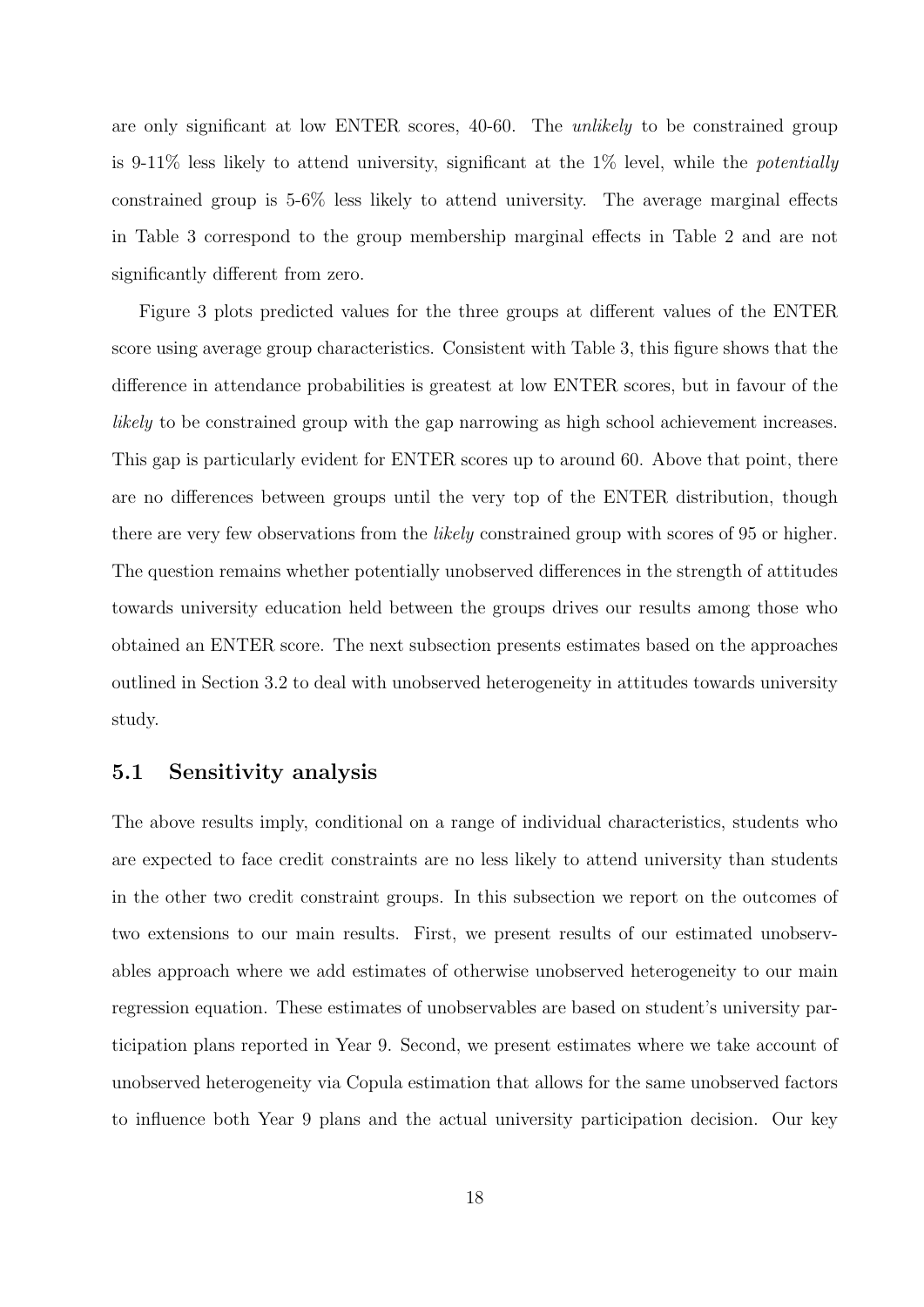finding that likely constrained students are no less likely to attend university is robust to these alternative approaches that account for unobservables.

Based on equation (3) from Section 3.2, we generate estimates of unobservables,  $\hat{c}_{ih}$ , using four different group norms. Each of these group norms provide a different estimate of  $\tilde{u}_{h_1}^{plan}$  $h1$ and include norms for: (i) all individuals of the same gender in each cohort (LSAY95 and LSAY98), providing four different values for  $\tilde{u}_{h1}^{plan}$  $h_1^{plan}$ ; one for each gender from each cohort. Recall that  $u_{h1}^{plan}$  $\hat{p}_{h1}^{lan}$  is dichotomous, so  $\hat{c}_{ih}$  takes up to eight values. This comprises  $1 - \tilde{u}_{h1}^{plan}$  $h1$ and  $-\tilde{u}_{h1}^{plan}$  $h_1^{plan}$  for each gender in each of the two cohorts; (ii) all individuals of the same gender in each cohort, for whom none, one or both of their parents attended university. In this case,  $\hat{c}_{ih}$  takes a total of 24 values, twelve for each gender; (iii) all individuals with the same level of Year 9 achievement,  $p_{i1}$ . In this case,  $\tilde{u}_{h1}^{plan}$  $\frac{plan}{h1}$  is estimated non-parametrically via the lowess smoothing function in STATA; (iv) all students of the same gender in each cohort at the same school. These last two group 'norms' provide estimates of unobservables that incorporate more of the individual information contained in the the LSAY data.

We also implement the regression based norm described in Section 3.2 by estimating equation (4). This approach takes into account a full range of characteristics included in the estimation of equation (2), but observed in wave one rather than when deciding to attend university, and excluding credit constraint group identifiers. Further, the ENTER variable is replaced by Year 9 achievement,

All of these alternative estimates of unobservables appear to capture important aspects of unobserved heterogeneity. We illustrate this in Table 4, where in the first column we present the average value of  $\hat{c}_{ih}$ , for each of the three credit constraint groups in five panels, one for each of the five norms. The averages in the first column are calculated using the the full sample of Year 9 students; this includes students that had not completed high school and those that had not obtained an ENTER score after completing high school. The negative values for likely constrained students for each group norm indicate that on average, likely constrained students tend not to plan to attend university relative to other students from the same group norm. Unsurprisingly, the more observable characteristics we take into account,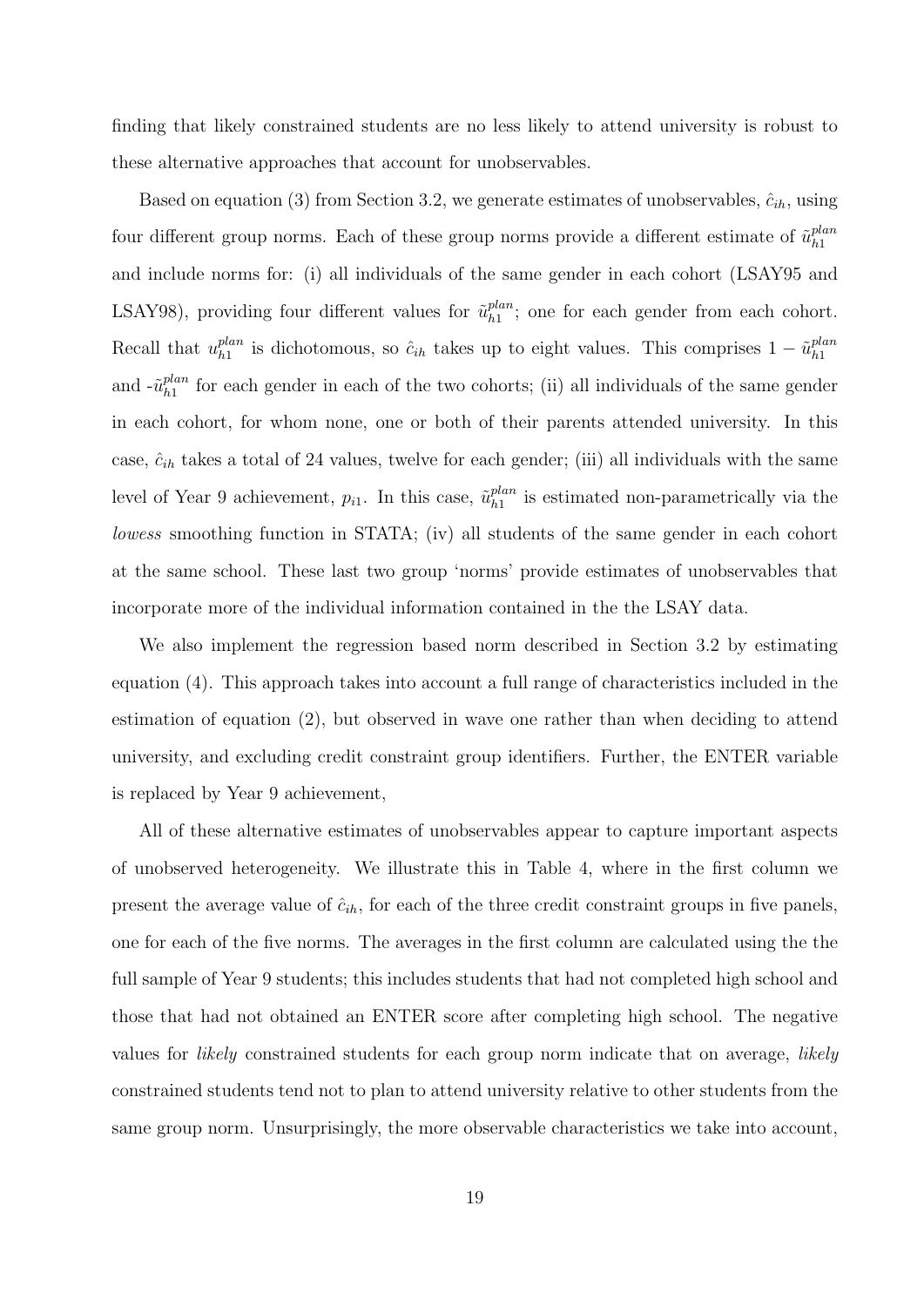such as achievement or social background through the regression based norm, the smaller the differences in  $\hat{c}_{ih}$  between credit constraint groups.

The second column of Table 4 presents averages of the same departures from expectations, again measured in ninth grade, but where the averages are calculated only for students who completed high school and acquired an ENTER score. All of the average values increase. Compared to the full sample, these estimates suggest that in each group there is indeed selection into obtaining an ENTER score based on ninth grade plans to attend university. The increase is greatest for the *likely* constrained group for all measures, but is reflected most markedly in the estimated unobservables based on the school average 'norm' and the regression based measure. For these estimates, among those who obtain an ENTER score, the likely constrained students exhibited stronger plans to attend university than the potentially constrained students who in turn had slightly stronger plans to attend university than the unlikely constrained students. The interpretation is that of the students who obtain an ENTER score and qualify for university entrance, the likely constrained students are on average more motivated to undertake university study. In general, the table indicates that our measures of unobservables are consistent with expectations about the direction of potential biases in the baseline results.

Each of these departures from expectations,  $\hat{c}_{ih}$ , are included in the estimation of equation (2) to assess the potential impact of permanent unobservables on our baseline estimates. The results from estimating this equation with each alternative measure of unobservable heterogeneity included in the specification appear in Appendix Table  $B.1<sup>15</sup>$  The unobservables measures are always significant at the 1% level and clearly very important in explaining university participation.<sup>16</sup>

<sup>&</sup>lt;sup>15</sup>The standard errors reported in Appendix Table B.1 are taken from bootstrapped estimates of equation (2), based on 50 replications.

<sup>&</sup>lt;sup>16</sup>Several alternative transformations of the regression based estimates of unobservables were used to correct for any potential biases in the estimation of equation (2) driven by unobservables. These include the rank of the regression based estimate of unobservables, linear, quadratic and cubic splines with parameters for positive values of  $\hat{c}_{ih}$  allowed to differ from those associated with negative values, use of the Inverse Mills Ratio and allowing its effect to also be different for positive and negative values. These alternative measures did not produce qualitatively different estimates to those presented.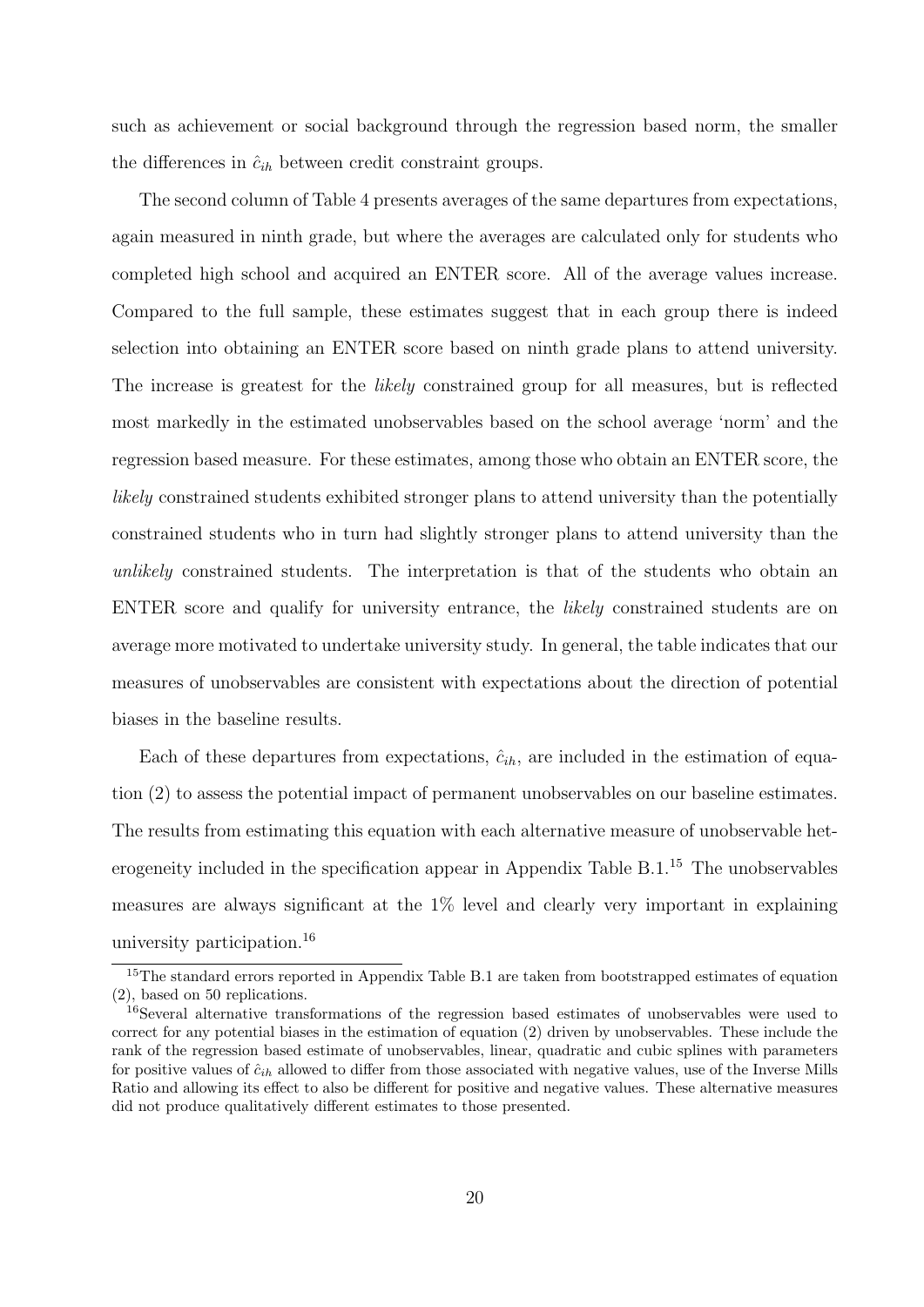The relevant marginal effects on participation of being in the *potentially* and *unlikely* constrained groups across the distribution of ENTER scores appear in Table 5. These should be compared with the estimated marginal effects reported in the second and third columns of Table 3. It can be seen that the marginal effects in Table 3 are similar to those across the alternative measures of heterogeneity in Table 5. At low ENTER scores, the marginal effect of being in the *potentially* and *unlikely* constrained groups compared with the *likely* constrained group is negative. That differential disappears at higher ENTER scores and is reversed for the unlikely constrained group at low and mixed levels of significance. Results based on less sophisticated estimates of unobservables, using only gender or parental education, point to slightly larger negative differences for the potentially and unlikely constrained groups compared with the likely constrained group. However, measures that account for achievement and SES result in slightly smaller differences between the groups than the estimates that ignore the role of unobservable heterogeneity, though none of the differences are material. Across the entire distribution of ENTER scores, there were no major differences in marginal effects on university attendance between the three groups for any of the norms used to estimate unobservables. Most critical is that in all cases, the potentially and unlikely constrained students are not more likely to attend university than likely constrained students, implying that our baseline results are robust to the inclusion of estimated unobservables.

The second approach we use to deal with the possible effects of unobserved heterogeneity involves jointly estimating the student's plans to attend university and the actual university attendance decision via Copula estimation. Jointly estimating equations (5) and (6) using a Copula specification allows us to account for any potential dependence in the errors of these two equations, as described in Section 3.2. Results for the university attendance equation, (5), where five alternative Copula functions (Gaussian, Frank, Clayton, Gumbel and Joe) were used appear in Appendix Table B.2. For comparison, we reproduce parameter estimates where we have not corrected for any potential effects of unobservable heterogeneity from column 1 of Table 2, and where we include estimated unobservables,  $\hat{c}_{ih}$ , using the regression based norm, from column 5 of Table B.1. The key conclusion from these parameter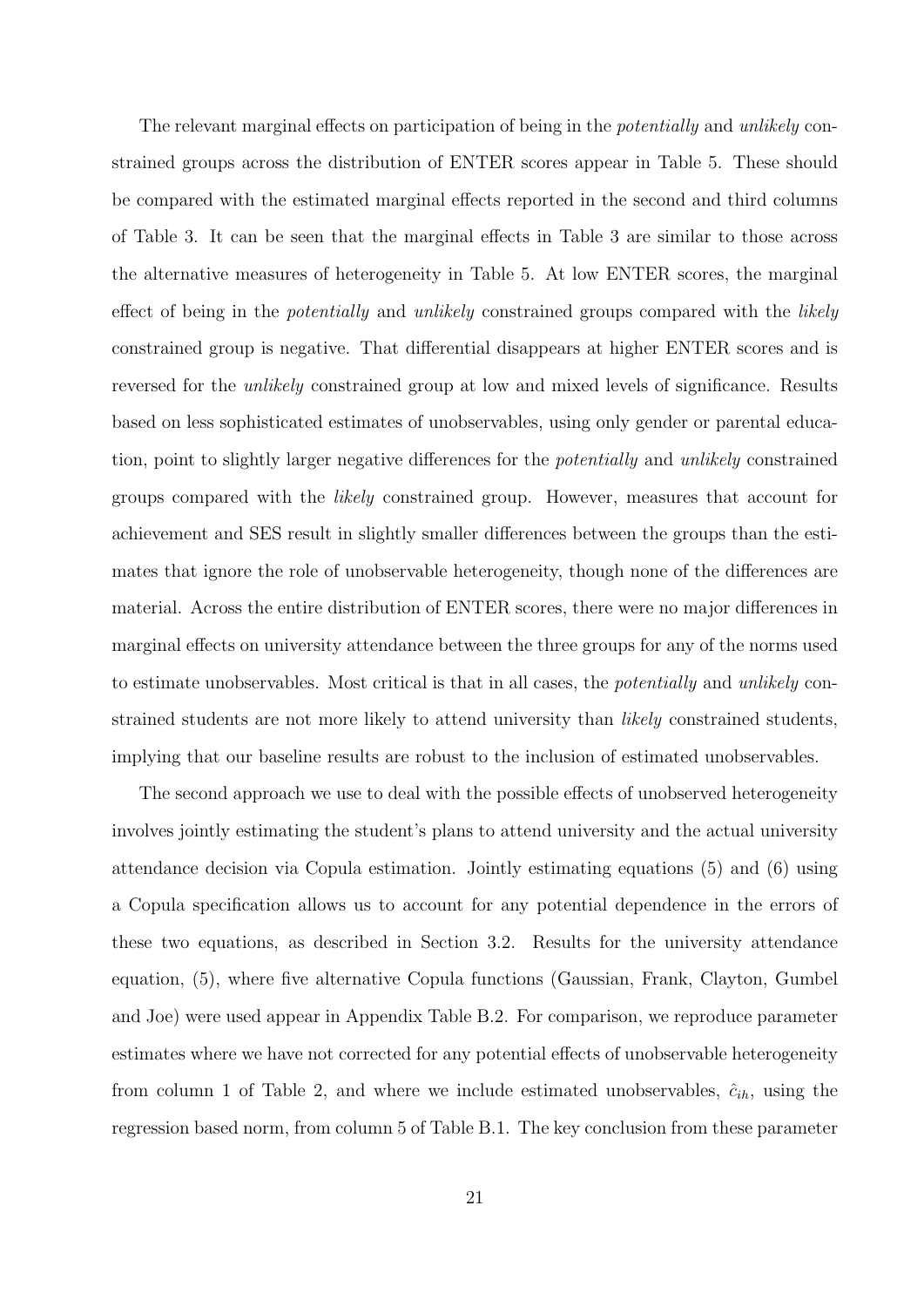estimates is that the various Copula specifications used to correct for potential biases due to unobservable heterogeneity do not markedly change the important parameter estimates for university attendance.

The marginal effects of group membership, calculated across the ENTER distribution, are presented in Table 6, with marginal effects reproduced for the baseline specification from column's 2 and 3 of Table 3, and for the regression based estimate of unobservables, taken from the last column of 5. These results show the Copula based estimated marginal effects across ENTER scores are very similar to those estimated for the baseline specification. The Gaussian Copula estimates also provide a measure of the correlation between the disturbance terms in equations (5) and (6). The estimated correlation between these disturbance terms is  $\rho = 0.23$  with standard error s.e.,  $\rho = 0.02$ . This implies a strong link between these error terms, as suggested by our earlier approach of including the estimated unobservables in the university attendance equation. Thus, while unobserved heterogeneity is important in explaining university participation, it does not induce any noticeable biases in the estimated credit constraint group effects. As a consequence, our qualitative conclusions that potentially credit constrained students are no less likely to attend university than others in their cohort are unchanged.

### 5.2 What does matter for university attendance?

We now present the university participation decision in a slightly different way to highlight why we find the *likely* constrained group of students are at least as likely to attend university as the other credit constraint groups.

The participation decision is decomposed into four broad components. Three of these are based on the results of the estimation of equation  $(4)$ . The parameters from equation  $(4)$ allow us to estimate the contributions of individual characteristics  $(X_{i1})$ , ninth grade achievement levels  $(p_{i1})$  and estimated unobservables  $(\hat{c}_i)$  to student plans. We rank individuals in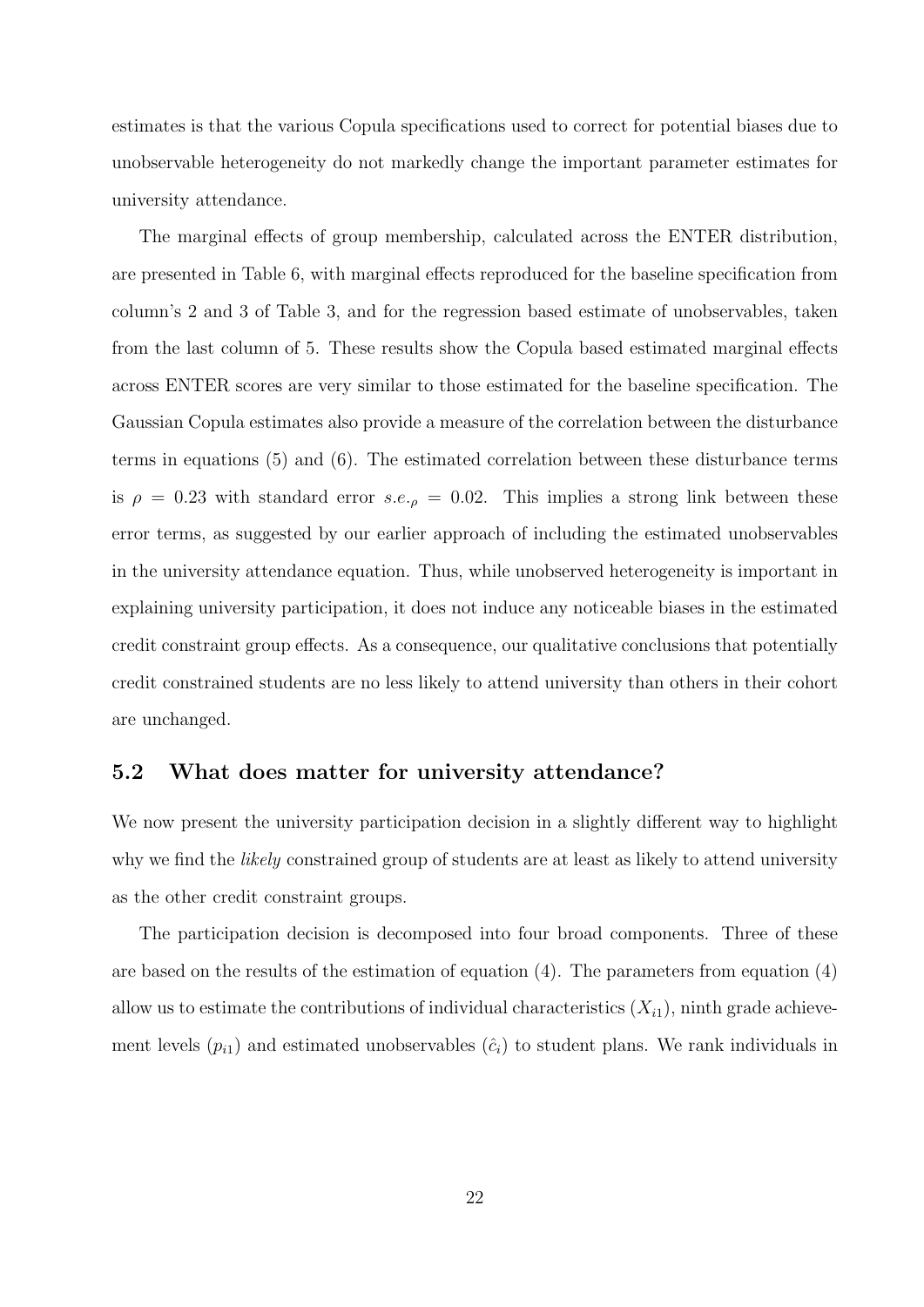terms of these estimated contributions. That is, we compute:

$$
\widetilde{T}_{i1} = rank(X'_{i1}\widehat{\delta}), \tag{7}
$$

$$
\widetilde{p}_{i1} = rank(p_{i1}\hat{\lambda}) = rank(p_{i1}), \qquad (8)
$$

$$
\widetilde{c}_i = rank(\hat{c}_i) = rank(\hat{\epsilon}_{i1}), \qquad (9)
$$

where  $\widetilde{T}_{i1}$  is the rank of a composite index of the effects of the  $X_{i1}$  variables used to explain ninth grade plans,  $\tilde{p}_{i1}$  is the rank of the estimated effect of ninth grade academic achievement on ninth grade university attendance plans and  $\tilde{c}_i$  is the rank of the regression based norm estimates of unobservable heterogeneity. Ranking individuals on these characteristics provides a normalisation that can be used to compare the relative importance of the four factors we consider.

The fourth component is based on the rank of individual ENTER scores. We impute a value for those individuals who do not obtain an ENTER score.<sup>17</sup> In the imputation process we assume the estimated effects of all factors determining the ENTER score are the same for those students who did and did not obtain an ENTER score. Thus, those individuals who did not obtain an ENTER score may only receive a lower imputed score than those who did obtain an ENTER score because of poorer characteristics. Nevertheless, the average imputed ENTER score of those who did not obtain an ENTER score was 46 compared with 65 for those who did. Further, 64 percent of those who did not obtain an ENTER score were imputed to have an ENTER score of below 50, compared with 34 percent of those who did obtain an ENTER score.

We estimate the effects of these four rank variables on the probability an individual attends university using a non-parametric smoother, conditional on the other rank variables. The results are shown in Figure 4. The line for any of the individual ranks takes account of the impact of the other ranks, so it is akin to a marginal effect we would estimate from a regression equation. Panel A shows the estimated relationships when only the ranks of

<sup>&</sup>lt;sup>17</sup>The imputation of missing ENTER score values was based on OLS using the following variables: group membership, achievement, parental occupational SES, gender, completed parental education, student born overseas, Indigenous, metropolitan area, state indicators, individual self-confidence and cohort.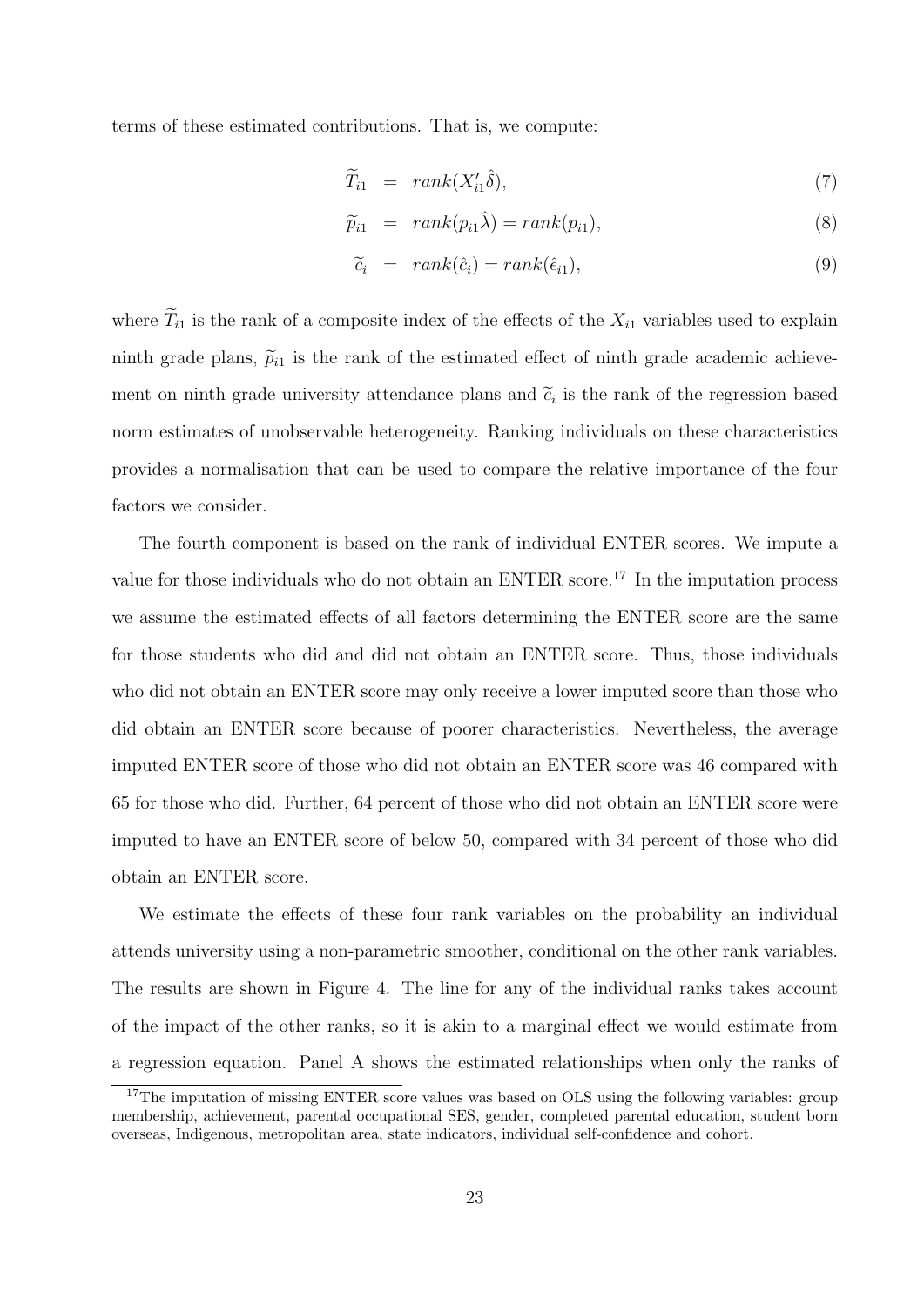ninth grade observables, achievement and unobservables are included, while Panel B adds the rank of individual ENTER scores.

A number of features of the two figures and their comparison are noteworthy. First, Year 9 observables and achievement predominantly affect university attendance via their impact on ENTER scores. In Panel B, the effects of moving from the bottom to the top rank of those variables is demonstrated to be much smaller once ENTER ranks are taken into account. Second, the unobservables also have an impact on attending university, though this effect is attenuated by the inclusion of the ENTER rank. Third, the ENTER rank strongly dominates the explanation of who goes to university. Some people with low ENTER scores do attend university, but marginal increases in ENTER ranks in the bottom half of the distribution do not affect the probability of attendance. However, moving from the half way point of the distribution to the top increases the probability by about 80 percentage points. Beyond the ENTER ranks of individuals, the other factors we include have very little role in explaining differences in university attendance.

The implications of these figures for our central research question is that credit constraint group membership must be less important than ENTER scores in the determination of university attendance. The observables curve in Panel B of Figure 4 includes an SES variable and reflects the information in our credit constraint group variables. Comparing the effect of observables between the top and bottom 10 percent ranked individuals, which is what our earlier analysis effectively does, the difference in university attendance is very small. Given this decomposition, it is not surprising that there is very little difference between the likely and unlikely constrained groups in university attendance once we condition on ENTER scores, as our main results suggest.

## 6 Conclusions

We have studied the effects of credit constraints on the university attendance decisions of students. Conditional on high school achievement, the results show that students likely to face credit constraints do not have a lower probability of university attendance than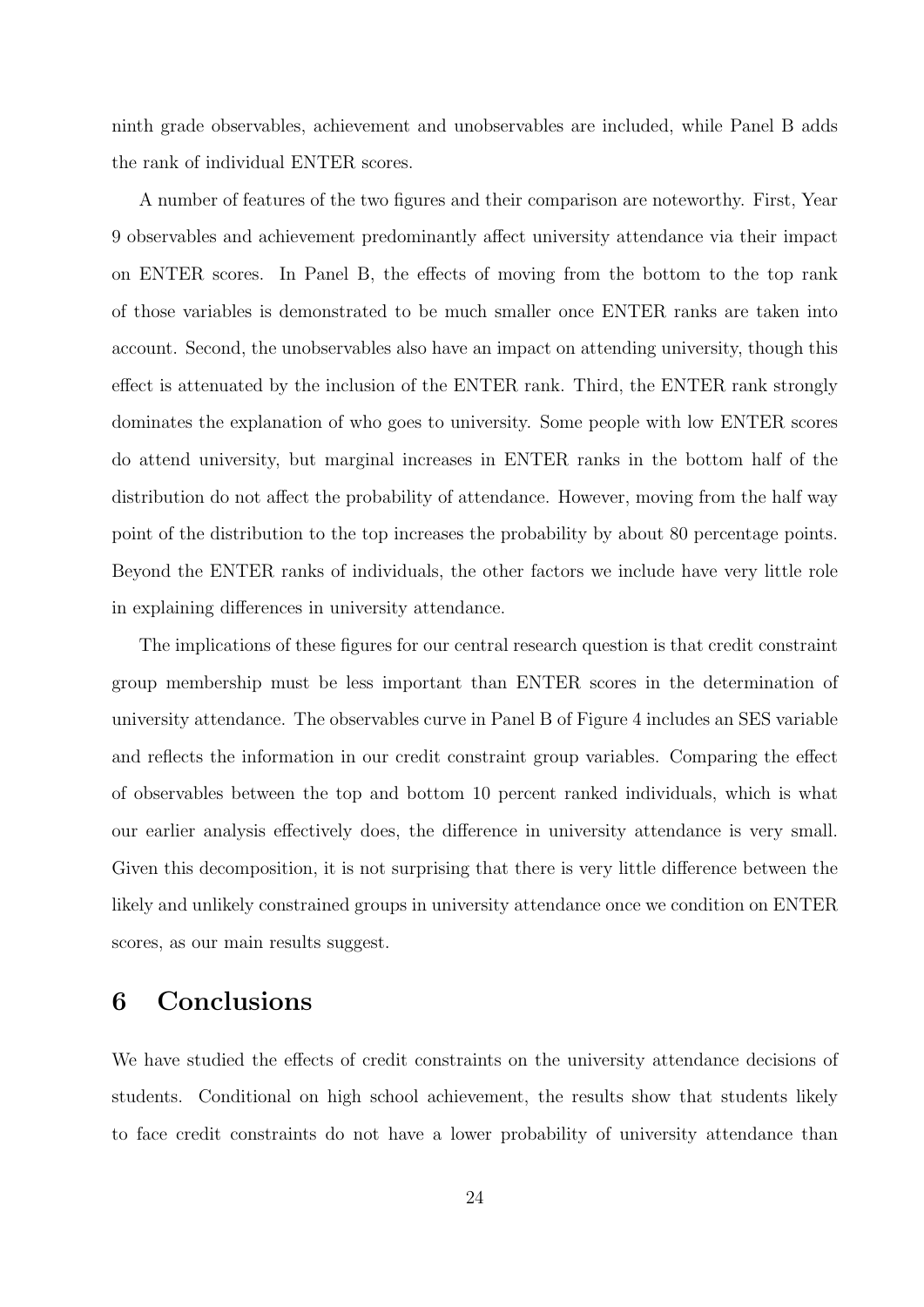those unlikely to face constraints. Instead, we find that among those lower in the high school achievement distribution, likely credit constrained students have a slightly greater probability of attending university than students unlikely to face constraints.

An innovative approach to address any possible bias that might arise from the omission of unobservables was also devised. The approach exploited responses collected in ninth grade to questions about study plans after high school and led to the estimation of unobservable characteristics. These estimated unobservables reflected how unexpected student responses to questions about post-school plans were and likely incorporate typically unobservable characteristics such as student motivation and effort. On inclusion of these estimated unobservables in the university attendance model, we found them to be very important in explaining university attendance decisions of students. However, our key conclusions were unaffected by their inclusion. Conditional on high school achievement, coming from a likely credit constrained background does not appear to be a factor that reduces the probability of university attendance.

Our estimated unobservables approach may have application in other circumstances. The approach allows us to test for the effects of unobservables by comparing individuals against community or group norms in order to gain an estimate of unobservable heterogeneity. In our application, we were interested in the university attendance decision and extracted estimated unobservables from a ninth grade survey response to post school study plans, compared to what is expected from each individual given their characteristics. However, the approach may be applicable to other settings where information on plans or attitudes to a decision or choice are collected along with data on the actual choice, where the same unobserved factors contribute to both plans and the choice.

As a further robustness check on the role of unobservables in our results, we jointly estimated the university attendance decision and ninth grade post school study plans. This model was estimated using a Copula specification for the dependence between the disturbance terms of the respective equations. The Copula approach yielded similar results to our estimated unobservables technique. Once again, coming from a likely credit constrained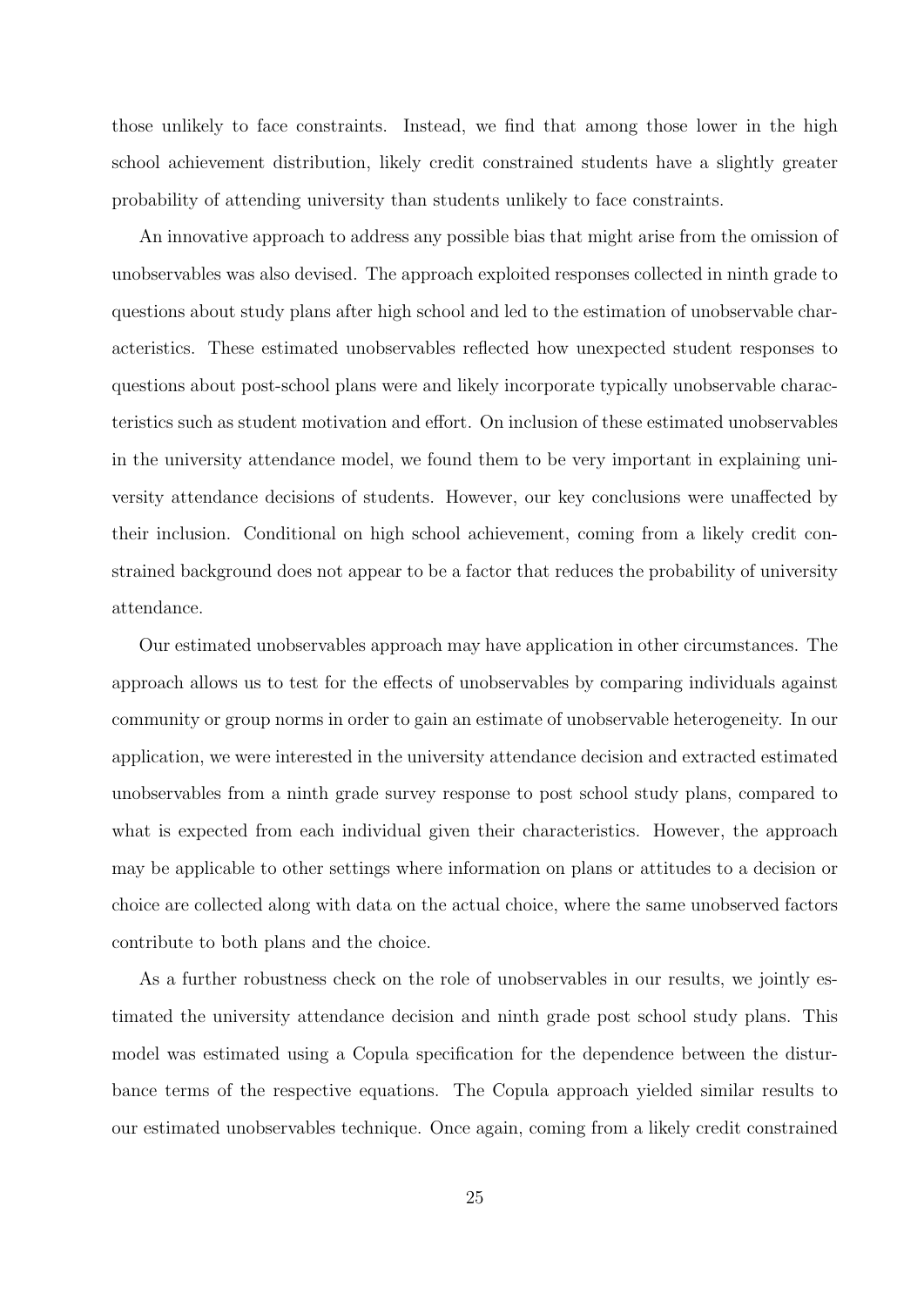background does not reduce the probability of university attendance.

Given these findings, we decompose the probability of university attendance in order to identify the most important factor affecting differences in university attendance. The dominant factor is found to be high school achievement as measured by ENTER, the key mechanism by which university places are rationed.

The Australian higher education sector has evolved since the students studied here made decisions about university attendance. One of the key changes has been the shift to a "demand driven system". Before this change, the number of university places supported by the HECS was determined by the Commonwealth on a university by university basis. The demand driven system allows each Australian university to offer as many HECS supported places as they see fit. Since this change in 2012, the proportion of undergraduate students from low SES backgrounds has grown from  $16.21\%$  in  $2011$  to  $16.84\%$  in  $2014$ .<sup>18</sup>

These statistics suggest the demand driven system has not fundamentally changed the socioeconomic composition of Australian higher education. Consequently, our main result on the importance of high school achievement as the key determinant of participation remains. Policies to change the SES gradient in university participation are best focused on factors that affect qualifying for university admission. These factors may appear early in childhood, certainly before the age of 15 when we first see the subjects in the LSAY surveys. The role of credit constraints in a post "demand driven system" is a question for future research. The new LSAY 2015 cohort will, in years to come, provide the first opportunity to investigate if and how the behaviour of potentially credit constrained students has evolved in response to this change in higher education policy in Australia.

<sup>18</sup>See 2014 Appendix 5 - Equity performance data on the Commonwealth Department of Education and Training, Selected Higher Education Statistics - 2014 Student data website at http://docs.education.gov.au/node/38151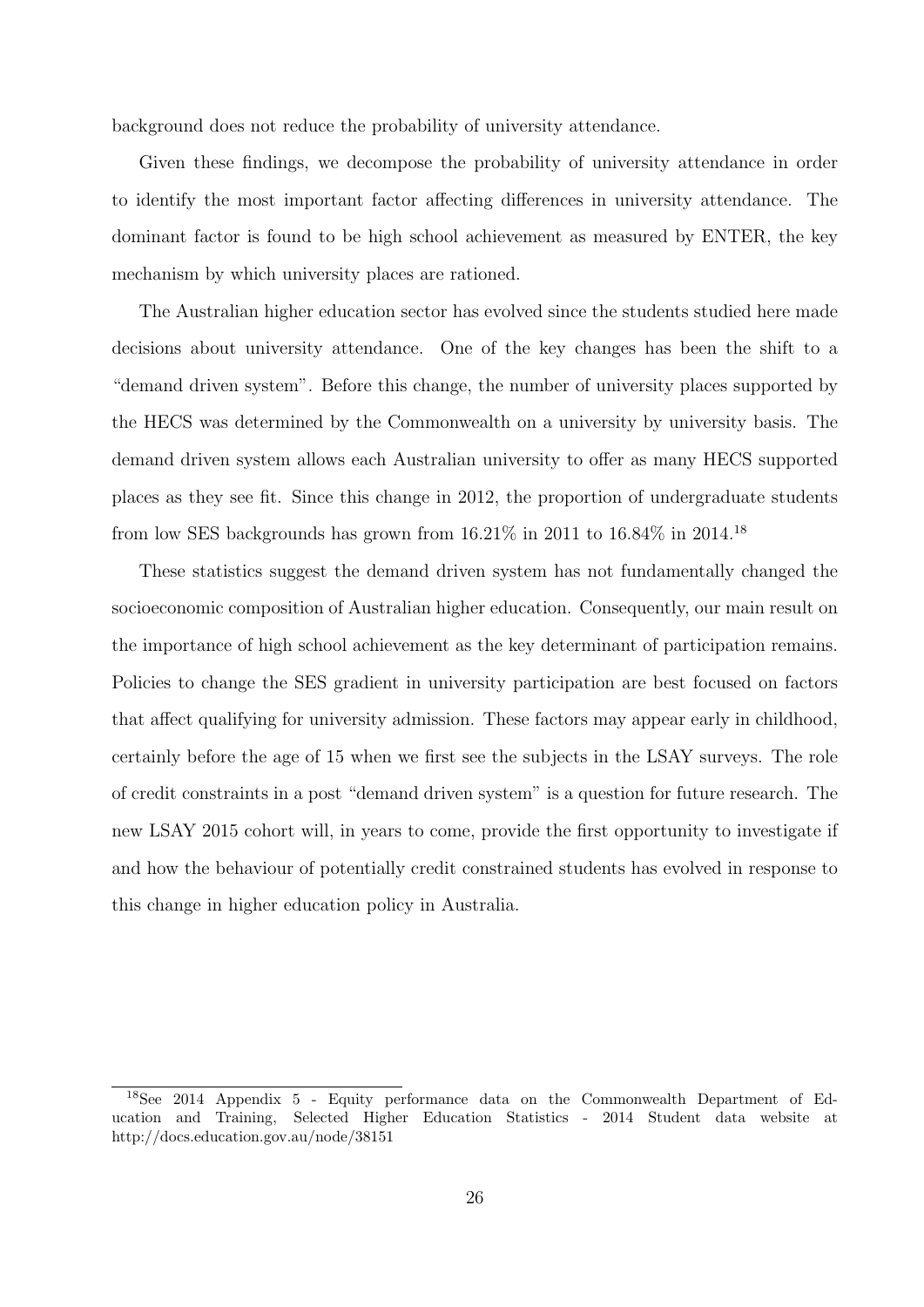# References

- [1] Arcidiacono, P., Hotz, J. and S. Kang, (2012), "Modeling College Major Choices using Elicited Measures of Expectations and Counterfactuals", Journal of Econometrics 166(1), 3-16.
- [2] Australian Bureau of Statistics, (1998), Information Paper: 1996 Census of Population and Housing Socio-Economic Indexes for Areas, Cat.No, 2039.0, Canberra.
- [3] Belley, P. and L. Lochner, (2007), "The Changing Role of Family Income and Ability in Determining Educational Achievement", Journal of Human Capital 1(1), 37-89.
- [4] Blossfeld, P.N., Blossfeld, G.J. and H-P Blossfeld, (2016), Changes in Educational Inequality in Cross-National Perspective, in Handbook of the Life Course: Volume II (eds M.J. Shanahan, J.T. Mortimer and M. Kirkpatrick Johnson), Cham: Springer International Publishing.
- [5] Blossfeld, H-P and Y. Shavit, (1993), Persistent Inequality: Changing Educational Attainment in Thirteen Countries, Boulder, San Francisco, Oxford: Westview Press.
- [6] Brown, M., Scholz, J.K. and A. Seshadri, (2012), "A New Test of Borrowing Constraints for Education", Review of Economic Studies 79(2), 511-538.
- [7] Cameron, S.V. and C. Taber, (2004), "Estimation of Educational Borrowing Constraints Using Returns to Schooling", Journal of Political Economy 112(1), 132-182.
- [8] Cardak, B.A. and C. Ryan, (2014), "Evidence on credit constraints, university attendance and income contingent loans ", Melbourne Institute Working Paper No. 24/14.
- [9] Cardak, B.A. and J. Vecci, (2016), "Graduates, Dropouts and Slow Finishers: The Effects of Credit Constraints on University Outcomes", Oxford Bulletin of Economics and Statistics 78(3), 323-346.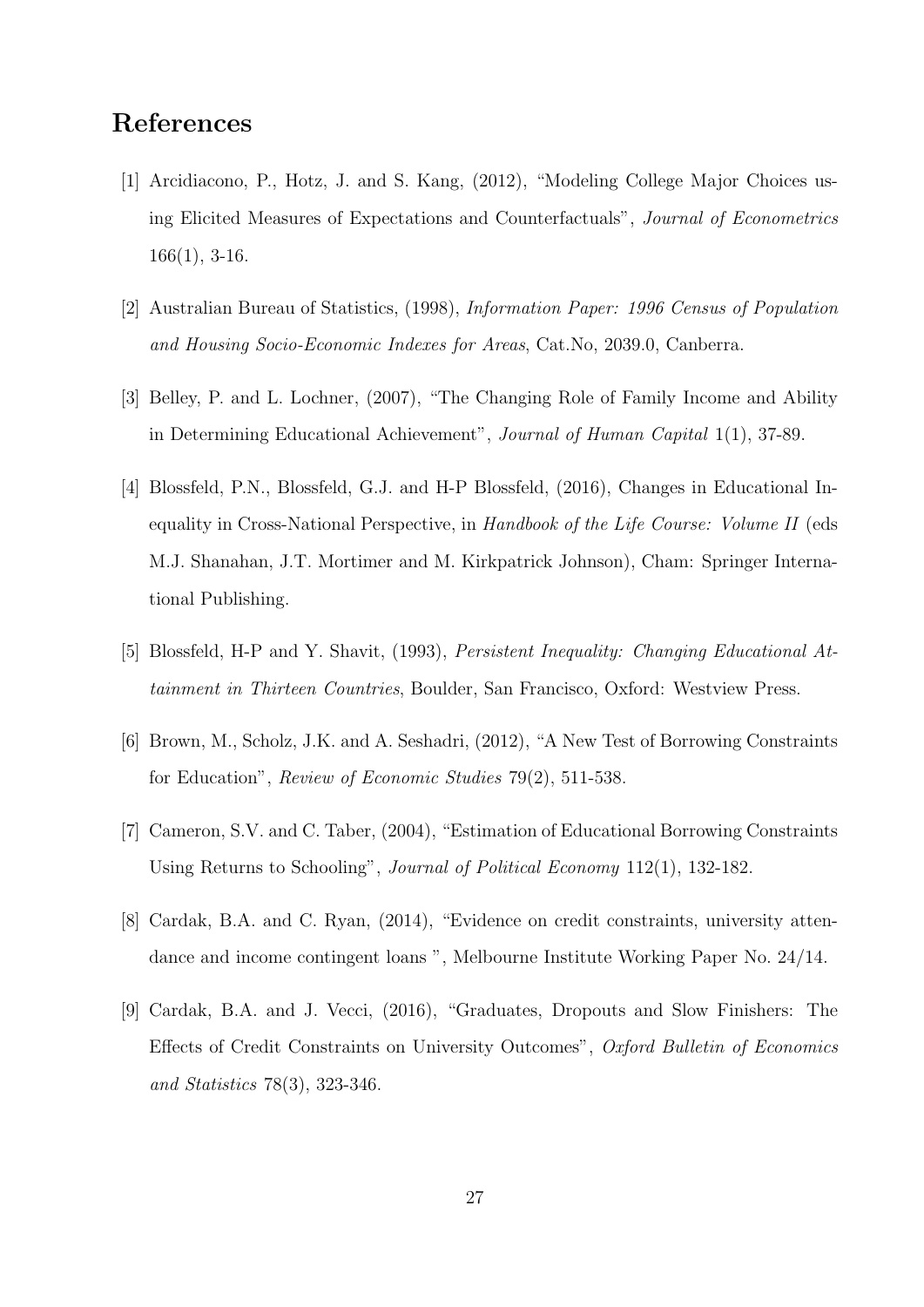- [10] Carneiro, P. and J.J. Heckman, (2002), "The Evidence on Credit Constraints in Post-Secondary Schooling", The Economic Journal 112(482), 705-734.
- [11] Chapman, B., (1997), "Conceptual Issues and the Australian Experience with Income Contingent Charges for Higher Education", The Economic Journal 107(442), 738-751.
- [12] Chowdry, H., Crawford, C., Dearden, L., Goodman, A. and A. Vignoles, (2014), "Widening participation in higher education: analysis using linked administrative data", Journal of the Royal Statistical Society: Series A (Statistics in Society) 176(2), 431–457.
- [13] Coelli, M.B., (2011), "Parental job loss and the education enrolment of youth", Labour Economics 18, 25–35.
- [14] Cunha, F., Heckman, J., Lochner, L. and D. Masterov, (2006), Interpreting the evidence on life cycle skill formation, in Handbook of the Economics of Education (eds E. Hanushek and F. Welch), Amsterdam: North-Holland.
- [15] Dearden, L., L. McGranahan and B. Sianesi, (2004), "The Role of Credit Constraints in Educational Choices: Evidence from the NCDS and BSC70", Centre for the Economics of Education, London School of Economics, Working Paper CEEDP0048, accessed at http://cee.lse.ac.uk/ceedps/ceedp48.pdf
- [16] Denny, K., (2014), "The effect of abolishing university tuition costs: Evidence from Ireland", Labour Economics 26, 26–33.
- [17] Dominitz, J. and C. Manski, (1996), "Eliciting student expectations of the returns to schooling", Journal of Human Resources 31(1), 1-26.
- [18] Hernández-Alava, M. and S. Pudney, (2016), "bicop: A command for fitting bivariate ordinal regressions with residual dependence characterized by a copula function and normal mixture marginals", Stata Journal 16(1), 159-184.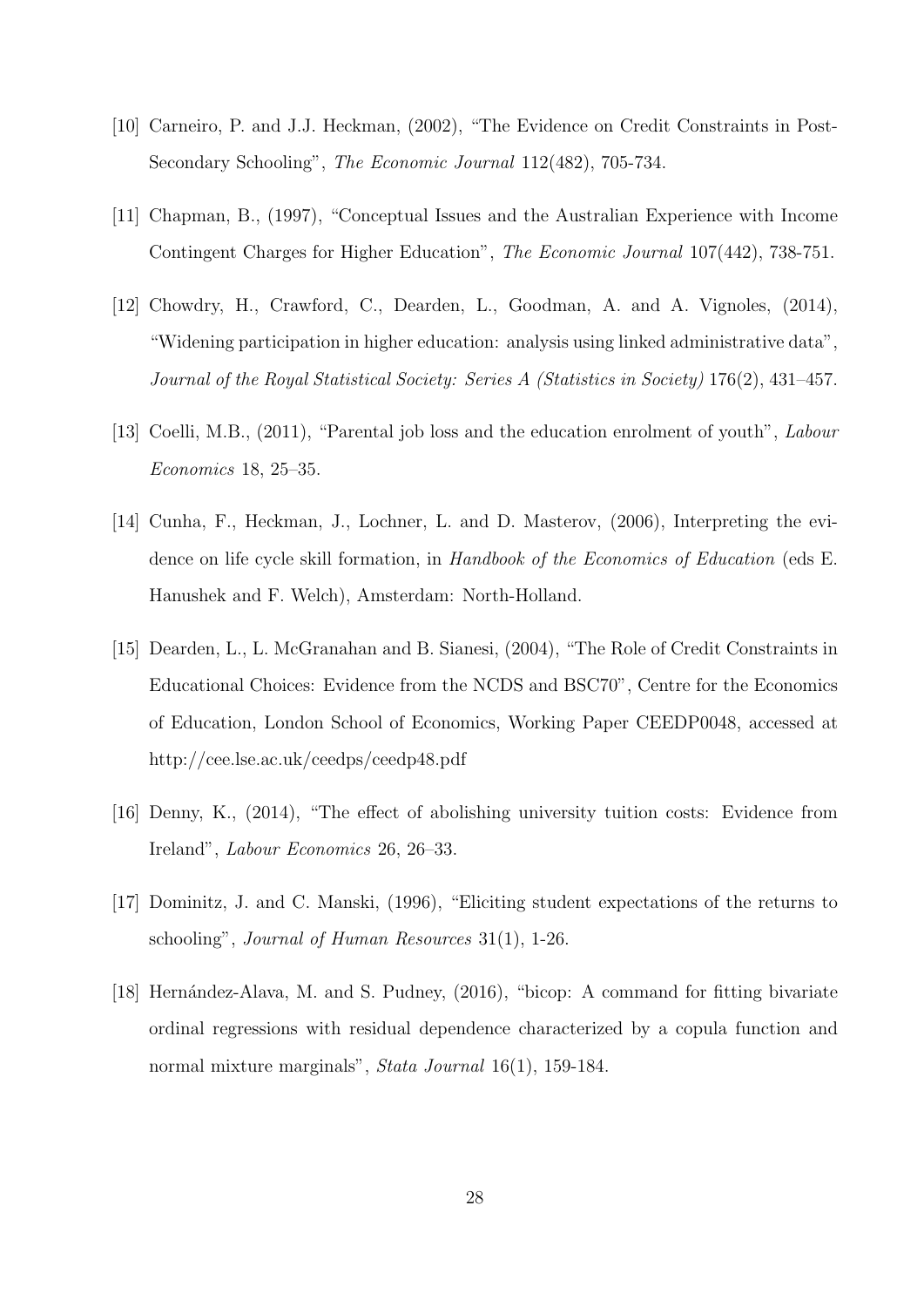- [19] Keane, M and K. Wolpin, (2001), "The Effects of Parental Transfers and Borrowing Constraints on Educational Attainment", International Economics Review 42(4), 1051- 1103.
- [20] OECD, (2013), Education at a Glance 2013: OECD Indicators, OECD Publishing. http://dx.doi.org/10.1787/eag-2013-en
- [21] Rothman, S., (2002), Achievement in Literacy and Numeracy by Australian 14 yearolds, 1975 - 1998, Longitudinal Surveys of Australian Youth Research Report No. 29, Australian Council for Educational Research, Melbourne.
- [22] Ryan, C., (2013), Student income support and education and training participation in Australia, Adelaide: NCVER.
- [23] Stinebrickner, R. and T. Stinebrickner, (2008), "The Effect of Credit Constraints on the College Drop-Out Decision: A Direct Approach Using and New Panel Study", American Economic Review 98(5), 2163-2184.
- [24] Trivedi, P.K. and D.M. Zimmer, (2007), "Copula modelling: An introduction for practitioners", Foundations and Trends in Econometrics 1(1), 1–111.
- [25] Wooldridge, J.M., (2010), Econometric Analysis of Cross Section and Panel Data , 2nd Edition, Cambridge, Massachusetts: MIT Press.
- [26] Zafar , B., (2011), 'Can Subjective Expectations Data Be Used In Choice Models? Evidence On Cognitive Biases', Journal of Applied Econometrics 26(3), 520-544.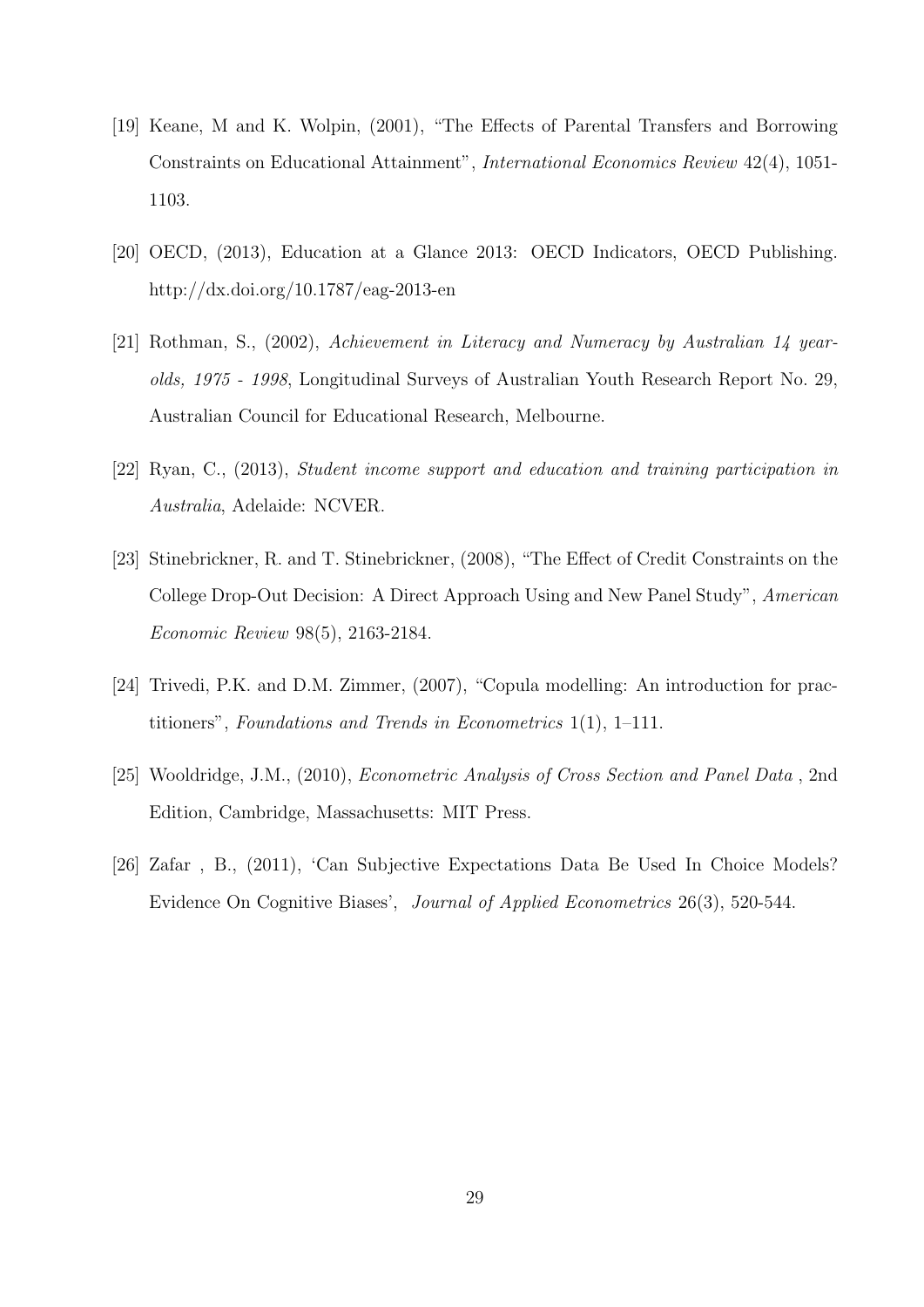Table 1: Descriptive statistics of key features by the three credit constraint groups.

Groups

Unlikely Potentially Likely Constrained Constrained Constrained Total

#### Panel A: Summary statistics for pooled LSAY 95 and LSAY 98 sample.

| Observations                                  |       |        |       |        |
|-----------------------------------------------|-------|--------|-------|--------|
| Unweighted                                    | 1,614 | 13,086 | 1,307 | 16,007 |
| Weighted                                      | 1,323 | 12,861 | 1,770 | 15,954 |
| Weighted observations with ENTER score        | 1,138 | 7,462  | 700   | 9,300  |
| Proportion with ENTER score $(\%)$            | 86.4  | 58.3   | 39.8  | 58.6   |
| Proportion with ENTER score if Year 12 $(\%)$ | 92.7  | 75.2   | 61.9  | 76.7   |
| Proportion female $(\%)$                      | 54.0  | 48.9   | 48.7  | 49.3   |
| University participation rate $(\%)$          | 67.9  | 35.3   | 19.9  | 36.3   |
| Average ENTER score (if had one)              | 83.1  | 72.0   | 62.4  | 72.6   |
| Year 12 participation rate $(\%)$             | 95.7  | 82.7   | 73.3  | 82.8   |
| Proportion at Government school               | 0.0   | 70.8   | 93.4  | 67.6   |
| Proportion at Catholic school                 | 40.9  | 19.8   | 6.6   | 20.1   |
| Proportion at Independent school              | 59.1  | 9.4    | 0.0   | 12.3   |

## Panel B: Social background and government support for each group.

| ABS education/occupation SES index    |      |      |      |
|---------------------------------------|------|------|------|
| Proportion in top quartile(%)         | 63.0 | 20.8 | 2.2  |
| Proportion in top decile(%)           | 34.6 | 6.1  | 0.3  |
| Proportion in bottom quartile(%)      | 3.9  | 25.0 | 57.3 |
| Proportion who received AUSTUDY/Youth |      |      |      |
| Allowance at university $(\%)$        | 13.7 | 35.9 | 55.3 |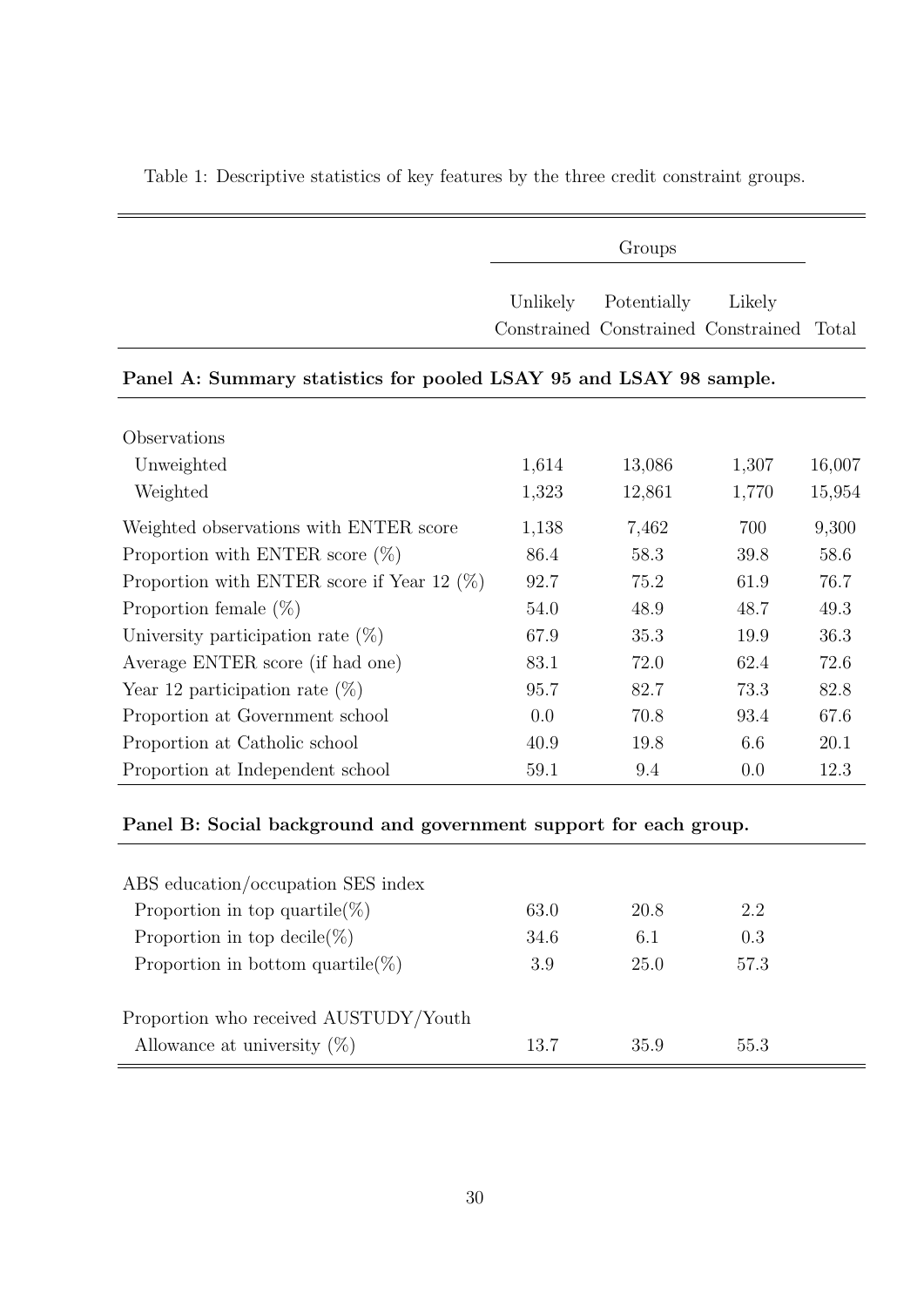|                                        | Parameters  | Marginal Effects |
|----------------------------------------|-------------|------------------|
| Unlikely constrained                   | $-1.243***$ | $-0.02$          |
|                                        | (0.386)     | (0.02)           |
| Potentially constrained                | $-0.472*$   | $-0.02$          |
|                                        | (0.257)     | (0.02)           |
| Unlikely constrained $\times$ ENTER    | $0.016***$  |                  |
|                                        | (0.005)     |                  |
| Potentially constrained $\times$ ENTER | 0.005       |                  |
|                                        | (0.004)     |                  |
| <b>ENTER</b>                           | $-0.087**$  | $0.01***$        |
|                                        | (0.040)     | (0.00)           |
| $(ENTER)^2$                            | $0.002***$  |                  |
|                                        | (0.001)     |                  |
| $(ENTER)^3$                            | $-0.000***$ |                  |
|                                        | (0.000)     |                  |
| Male                                   | $-0.083***$ | $-0.02***$       |
|                                        | (0.031)     | (0.01)           |
| Student overseas born                  |             |                  |
| English speaking country               | $-0.011$    | 0.00             |
|                                        | (0.094)     | (0.02)           |
| Non-English speaking country           | $0.419***$  | $0.11***$        |
|                                        | (0.060)     | (0.02)           |
| Father has degree                      | $0.098***$  | $0.03***$        |
|                                        | (0.037)     | (0.01)           |
| Mother has degree                      | $0.092**$   | $0.02**$         |
|                                        | (0.040)     | (0.01)           |
| Self-confidence                        | 0.005       | 0.00             |
|                                        | (0.005)     | (0.00)           |
| Indigenous                             | 0.233       | 0.06             |
|                                        | (0.149)     | (0.04)           |
| Metropolitan                           | $-0.036$    | $-0.01$          |
|                                        | (0.037)     | (0.01)           |
| Y98 cohort                             | $-0.122***$ | $-0.03***$       |
|                                        | (0.034)     | (0.01)           |
| Constant                               | $-0.700$    |                  |
|                                        | (0.905)     |                  |
| State indicators                       | Yes         |                  |
| Observations                           | 9,898       |                  |

Table 2: University participation parameter estimates and marginal effects based on equation (2) without any adjustment for unobservables,  $c_i$ .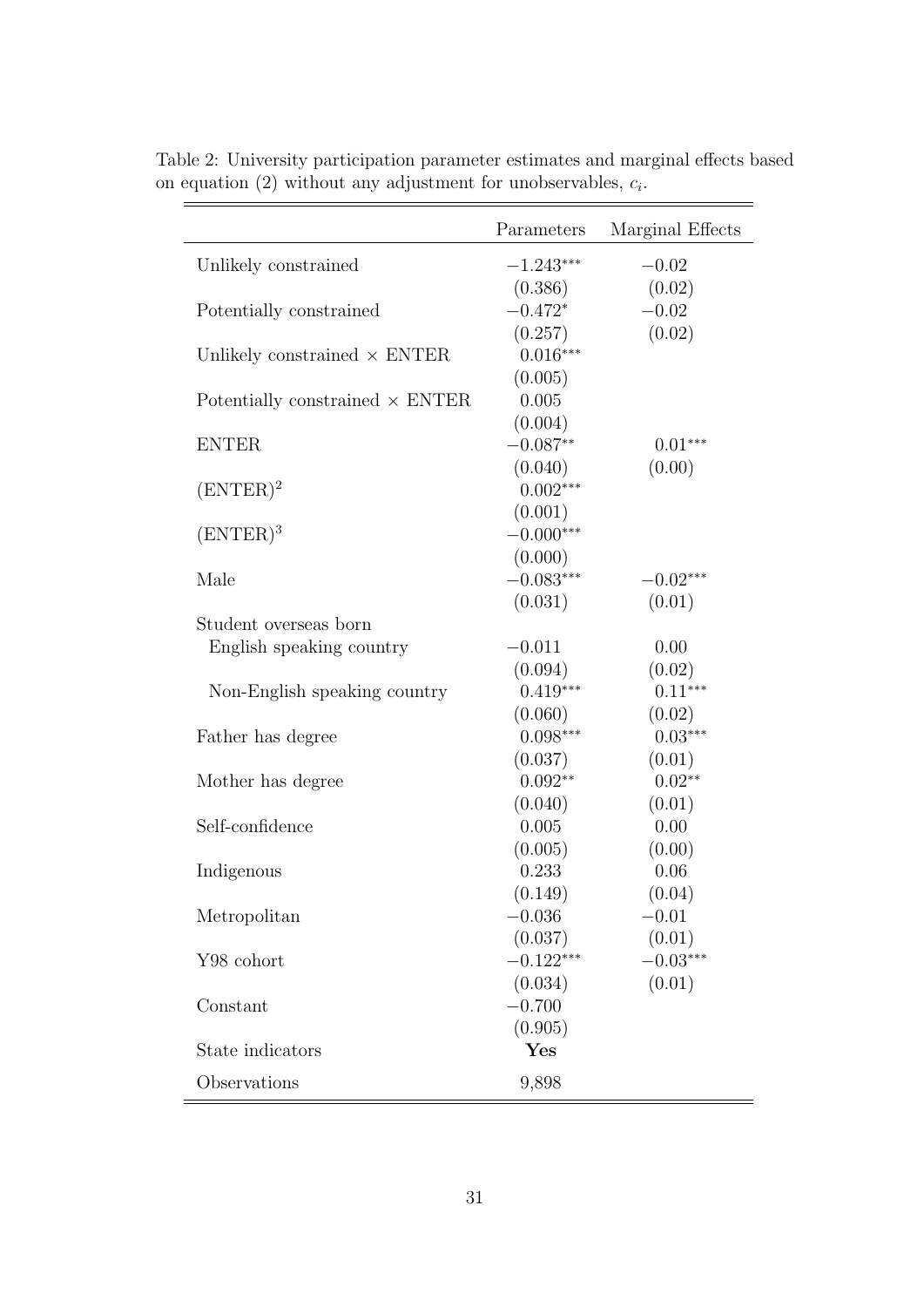| Table 3: Marginal effects of ENTER scores and credit constraint group identifiers    |
|--------------------------------------------------------------------------------------|
| on university participation, calculated at different points in the ENTER distri-     |
| bution. Marginal effects for credit constraint group identifiers are relative to the |
| likely constrained group and vary because of the interaction with ENTER scores       |
| in equation $(2)$ .                                                                  |
|                                                                                      |

|                 |              | Marginal Effects        |                            |
|-----------------|--------------|-------------------------|----------------------------|
| <b>ENTER</b>    | <b>ENTER</b> | Unlikely<br>Constrained | Potentially<br>Constrained |
|                 |              |                         |                            |
| 40              | $0.007***$   | $-0.089***$             | $-0.053**$                 |
| 50              | $0.014***$   | $-0.112***$             | $-0.060**$                 |
| 60              | $0.020***$   | $-0.105***$             | $-0.056**$                 |
| 70              | $0.021***$   | $-0.052$                | $-0.036$                   |
| 80              | $0.014***$   | 0.005                   | $-0.012$                   |
| 90              | $0.007***$   | 0.031                   | 0.002                      |
| 95              | $0.004***$   | $0.035*$                | 0.006                      |
| 99              | $0.003***$   | $0.037**$               | 0.008                      |
| Average         |              |                         |                            |
| Marginal Effect | $0.010***$   | $-0.024$                | $-0.023$                   |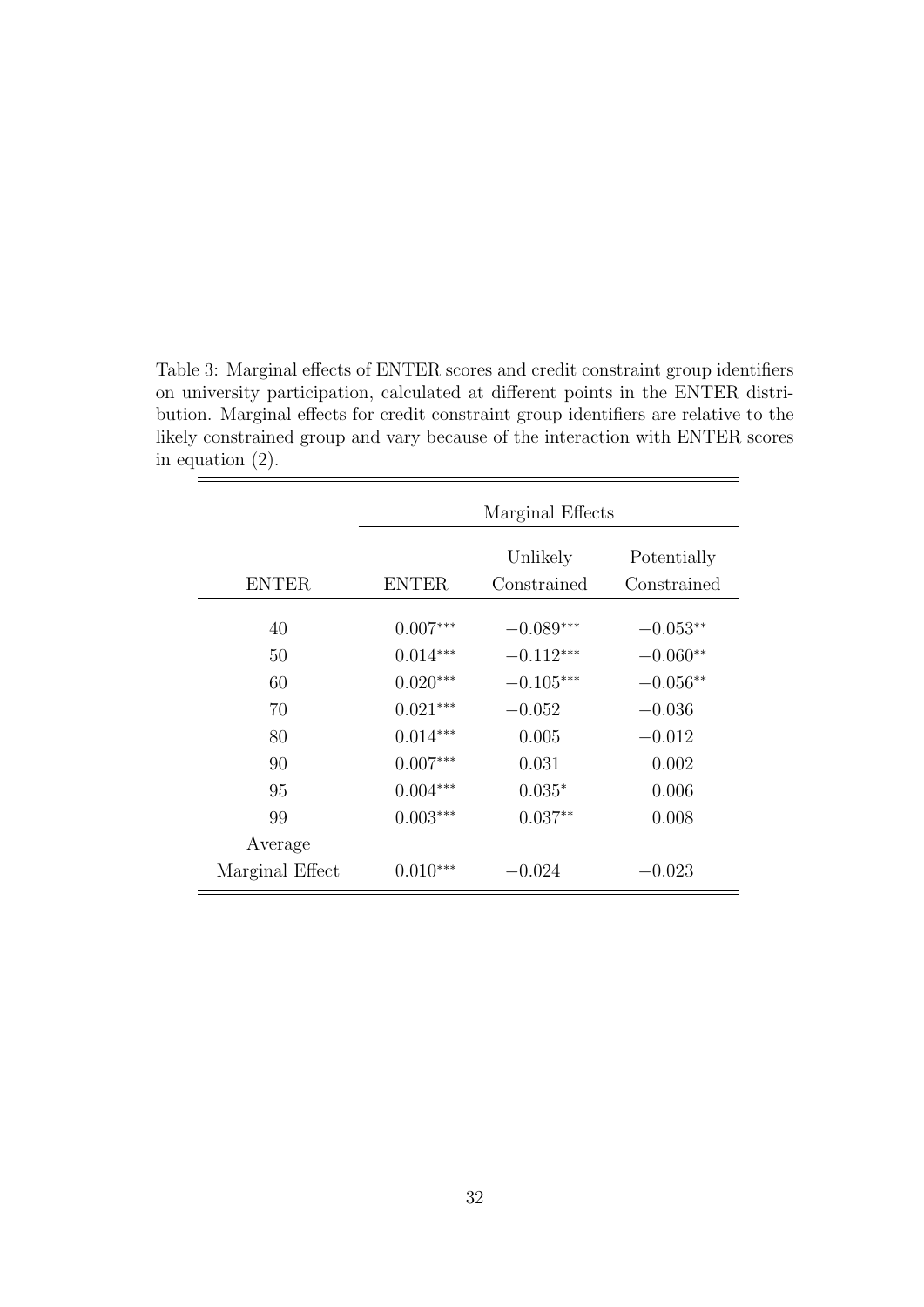Table 4: Estimates of unobservables,  $\hat{c}_{ih}$ , averaged by credit constraint group. Each panel presents estimates of unobservables based on Year 9 plans to attend university and different norms or reference groups. Estimates in the first column are averages calculated using all students reporting plans in Year 9, the second column are averages for all students with an ENTER score and the third column presents the difference between first two measures.

|                             | All Year $9's$ | Only Year 9's<br>with ENTER | Difference |
|-----------------------------|----------------|-----------------------------|------------|
| Panel A: Gender             |                |                             |            |
| Likely constrained          | $-0.16$        | 0.14                        | 0.30       |
| Potentially constrained     | 0.00           | 0.20                        | 0.20       |
| Unlikely constrained        | 0.31           | 0.36                        | 0.06       |
| Total                       | 0.01           | 0.21                        | 0.21       |
| Panel B: Parents' Education |                |                             |            |
| Likely constrained          | $-0.10$        | 0.19                        | 0.30       |
| Potentially constrained     | 0.00           | 0.18                        | 0.17       |
| Unlikely constrained        | 0.16           | 0.20                        | 0.04       |
| Total                       | 0.01           | 0.18                        | 0.17       |
| Panel C: Achievement        |                |                             |            |
| Likely constrained          | $-0.07$        | 0.15                        | 0.22       |
| Potentially constrained     | $-0.01$        | 0.12                        | 0.13       |
| Unlikely constrained        | 0.17           | 0.21                        | 0.03       |
| Total                       | 0.00           | 0.13                        | 0.14       |
| Panel D: School Average     |                |                             |            |
| Likely constrained          | $-0.04$        | 0.21                        | 0.25       |
| Potentially constrained     | 0.01           | 0.16                        | 0.16       |
| Unlikely constrained        | 0.06           | 0.10                        | 0.04       |
| Total                       | $0.01\,$       | 0.16                        | 0.15       |
| Panel E: Regression         |                |                             |            |
| Likely constrained          | $-0.02$        | 0.18                        | 0.20       |
| Potentially constrained     | $-0.01$        | 0.10                        | 0.11       |
| Unlikely constrained        | 0.04           | 0.07                        | 0.03       |
| Total                       | 0.00           | 0.10                        | 0.11       |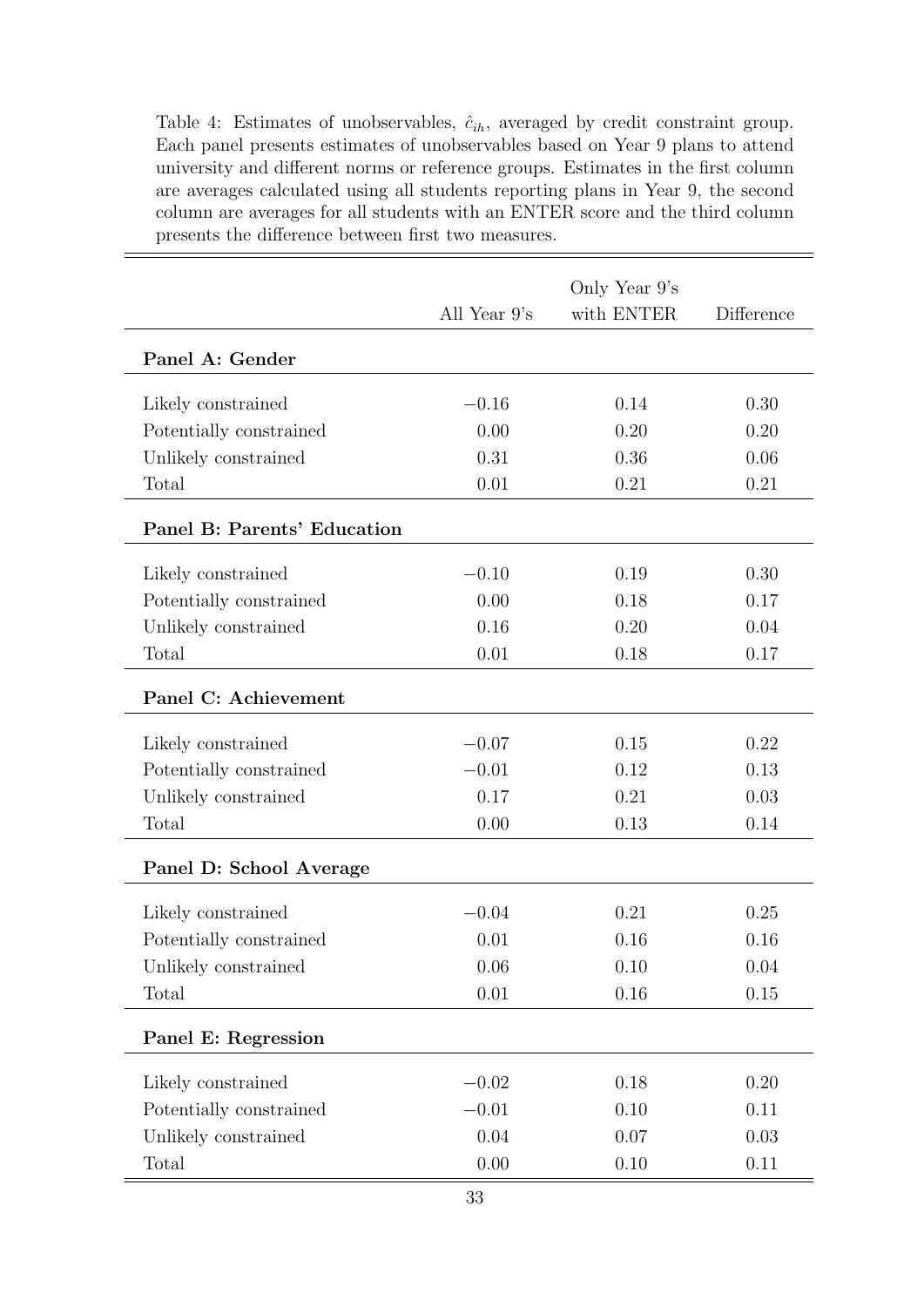Table 5: Marginal effects of credit constraint group identifiers on university participation after inclusion of estimated unobservables,  $\hat{c}_{ih}$ , calculated at different points in the ENTER distribution. Marginal effects are relative to the likely constrained group and vary because of the interaction with ENTER scores in equation (2).

|                            |             |                  | Alternative Heterogeneity Measures |             |                |
|----------------------------|-------------|------------------|------------------------------------|-------------|----------------|
|                            |             | Parents'         |                                    | School      |                |
| <b>ENTER</b>               | Gender      | Education        | Achievement                        | Average     | Regression     |
| Unlikely Constrained       |             |                  |                                    |             |                |
| 40                         | $-0.096***$ | $-0.095***$      | $-0.087***$                        | $-0.081***$ | $-0.082***$    |
| $50\,$                     | $-0.114***$ | $-0.113***$      | $-0.105***$                        | $-0.092***$ | $-0.096***$    |
| 60                         | $-0.106***$ | $-0.105^{***}\,$ | $-0.098***$                        | $-0.073**$  | $-0.084**$     |
| 70                         | $-0.056*$   | $-0.055*$        | $-0.049$                           | $-0.020$    | $-0.035$       |
| 80                         | $-0.002$    | $-0.001$         | $0.003\,$                          | 0.027       | 0.013          |
| 90                         | 0.026       | 0.026            | 0.028                              | $0.043*$    | 0.033          |
| 95                         | 0.032       | 0.032            | $\,0.032\,$                        | $0.044**$   | $0.036^{\ast}$ |
| 99                         | $0.036*$    | $0.036^{\ast}$   | $0.034^{\ast}$                     | $0.045**$   | $0.038*$       |
| Average<br>Marginal Effect | $-0.028$    | $-0.027$         | $-0.023$                           | $-0.004$    | $-0.015$       |
| Potentially Constrained    |             |                  |                                    |             |                |
|                            |             |                  |                                    |             |                |
| 40                         | $-0.056**$  | $-0.056**$       | $-0.049*$                          | $-0.048*$   | $-0.046*$      |
| 50                         | $-0.062**$  | $-0.061**$       | $-0.055***$                        | $-0.051*$   | $-0.050*$      |
| 60                         | $-0.058**$  | $-0.057**$       | $-0.052**$                         | $-0.043$    | $-0.045*$      |
| 70                         | $-0.039\,$  | $-0.038$         | $-0.034$                           | $-0.023$    | $-0.027$       |
| 80                         | $-0.016$    | $-0.016$         | $-0.013$                           | $-0.002$    | $-0.008$       |
| 90                         | $-0.002$    | $-0.002$         | 0.000                              | 0.009       | 0.004          |
| 95                         | 0.003       | $0.003\,$        | $0.004\,$                          | 0.012       | 0.007          |
| $\boldsymbol{99}$          | $0.005\,$   | $0.006\,$        | 0.006                              | $\,0.014\,$ | 0.009          |
| Average<br>Marginal Effect | $-0.026$    | $-0.025$         | $-0.022$                           | $-0.014$    | $-0.017$       |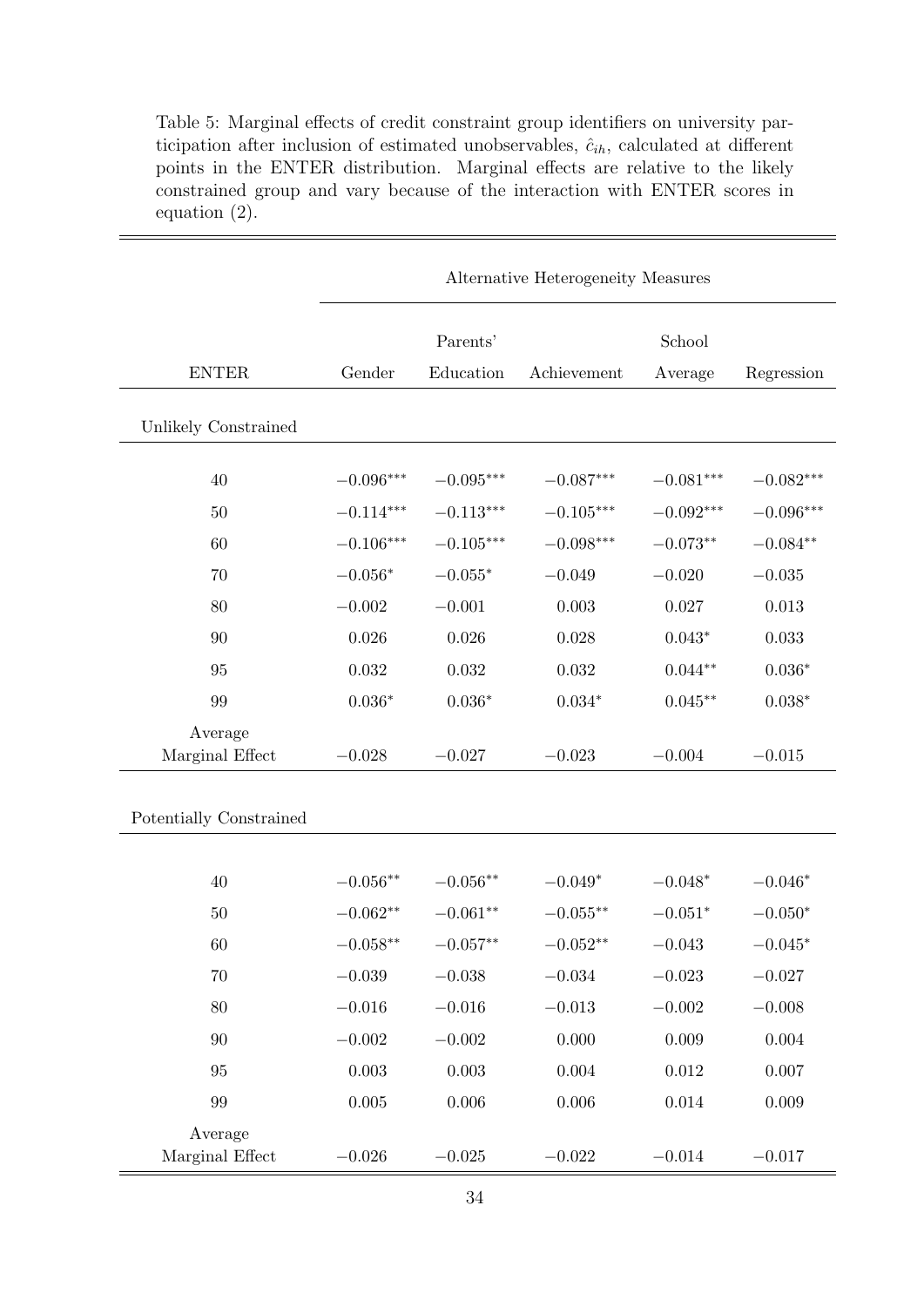| Table 6: Marginal effects of credit constraint group identifiers on university participation, based on Copula estimation<br>of equations (5) and (6) and calculated at different points in the ENTER distribution. Marginal effects are relative to<br>the likely constrained group and vary because of the interaction with ENTER scores in equation (5). Marginal effects<br>for baseline specification and the case of regression based estimates of unobservables, $\hat{c}_{ih}$ , are included for comparison |                    |                         |                |             |                      |             |                |
|---------------------------------------------------------------------------------------------------------------------------------------------------------------------------------------------------------------------------------------------------------------------------------------------------------------------------------------------------------------------------------------------------------------------------------------------------------------------------------------------------------------------|--------------------|-------------------------|----------------|-------------|----------------------|-------------|----------------|
|                                                                                                                                                                                                                                                                                                                                                                                                                                                                                                                     |                    | $\hat{c}_{ih}$ included |                |             | Copula Specification |             |                |
| ENTER                                                                                                                                                                                                                                                                                                                                                                                                                                                                                                               | Baseline           | Regression<br>Norm      | Gaussian       | Frank       | Clayton              | Gumbel      | Joe            |
| Unlikely Constrained                                                                                                                                                                                                                                                                                                                                                                                                                                                                                                |                    |                         |                |             |                      |             |                |
|                                                                                                                                                                                                                                                                                                                                                                                                                                                                                                                     | $-0.089***$        | $-0.082***$             | $-0.105***$    | $-0.105***$ | $-0.103***$          | $-0.107***$ | $-0.110***$    |
| 50                                                                                                                                                                                                                                                                                                                                                                                                                                                                                                                  | $-0.112***$        | $-0.096***$             | $-0.118***$    | $-0.117***$ | $-0.119***$          | $-0.119***$ | $-0.120***$    |
| $60\,$                                                                                                                                                                                                                                                                                                                                                                                                                                                                                                              | $-0.105***$        | $-0.084***$             | $-0.102***$    | $-0.100***$ | $-0.105***$          | $-0.101***$ | $-0.101***$    |
| $\overline{C}$                                                                                                                                                                                                                                                                                                                                                                                                                                                                                                      | $-0.052$           | $-0.035$                | $-0.047$       | $-0.045$    | $-0.052$             | $-0.046$    | $-0.044$       |
| 80                                                                                                                                                                                                                                                                                                                                                                                                                                                                                                                  |                    | 0.013                   | 0.005          | 0.007       | 0.001                | 0.007       | 0.010          |
| 90                                                                                                                                                                                                                                                                                                                                                                                                                                                                                                                  | $0.005$<br>$0.031$ | 0.033                   | 0.030          | 0.031       | 0.027                | 0.031       | 0.033          |
| 95                                                                                                                                                                                                                                                                                                                                                                                                                                                                                                                  | $0.035*$           | $0.036*$                | 0.035          | $0.036*$    | 0.033                | $0.036*$    | $0.038^{\ast}$ |
| 99                                                                                                                                                                                                                                                                                                                                                                                                                                                                                                                  | $0.037***$         | $0.038*$                | $0.038^{\ast}$ | $0.039*$    | $0.036*$             | $0.039*$    | 0.041          |
| Marginal Effect<br>Average                                                                                                                                                                                                                                                                                                                                                                                                                                                                                          | $-0.024$           | $-0.015$                | $-0.023$       | $-0.021$    | $-0.026$             | $-0.022$    | $-0.020$       |
| Potentially Constrained                                                                                                                                                                                                                                                                                                                                                                                                                                                                                             |                    |                         |                |             |                      |             |                |
| $\theta$                                                                                                                                                                                                                                                                                                                                                                                                                                                                                                            | $-0.053***$        | $-0.046*$               | $-0.052**$     | $-0.052***$ | $-0.052***$          | $-0.052***$ | $-0.054***$    |
| 50                                                                                                                                                                                                                                                                                                                                                                                                                                                                                                                  | $-0.060**$         | $-0.050*$               | $-0.057***$    | $-0.057***$ | $-0.059***$          | $-0.057***$ | $-0.057***$    |
| 60                                                                                                                                                                                                                                                                                                                                                                                                                                                                                                                  | $-0.056***$        | $-0.045*$               | $-0.054***$    | $-0.053***$ | $-0.056***$          | $-0.053***$ | $-0.052***$    |
| 01                                                                                                                                                                                                                                                                                                                                                                                                                                                                                                                  | $-0.036$           | $-0.027$                | $-0.035$       | $-0.034$    | $-0.037*$            | $-0.034$    | $-0.032$       |
| 80                                                                                                                                                                                                                                                                                                                                                                                                                                                                                                                  | $-0.012$           | $-0.008$                | $-0.013$       | $-0.012$    | $-0.015$             | $-0.012$    | $-0.010$       |
| 90                                                                                                                                                                                                                                                                                                                                                                                                                                                                                                                  | $0.002$<br>$0.006$ | 0.004                   | 0.001          | 0.002       | 0.000                | 0.002       | 0.003          |
| 95                                                                                                                                                                                                                                                                                                                                                                                                                                                                                                                  |                    | 0.007                   | 0.005          | 0.006       | 0.004                | 0.006       | 0.007          |
| 99                                                                                                                                                                                                                                                                                                                                                                                                                                                                                                                  | 0.008              | 0.009                   | 0.008          | 0.009       | 0.007                | 0.009       | 0.010          |
| Average<br>Marginal Effect                                                                                                                                                                                                                                                                                                                                                                                                                                                                                          | $-0.023$           | $-0.017$                | $-0.021$       | $-0.020$    | $-0.022$             | $-0.020$    | $-0.019$       |
|                                                                                                                                                                                                                                                                                                                                                                                                                                                                                                                     |                    |                         |                |             |                      |             |                |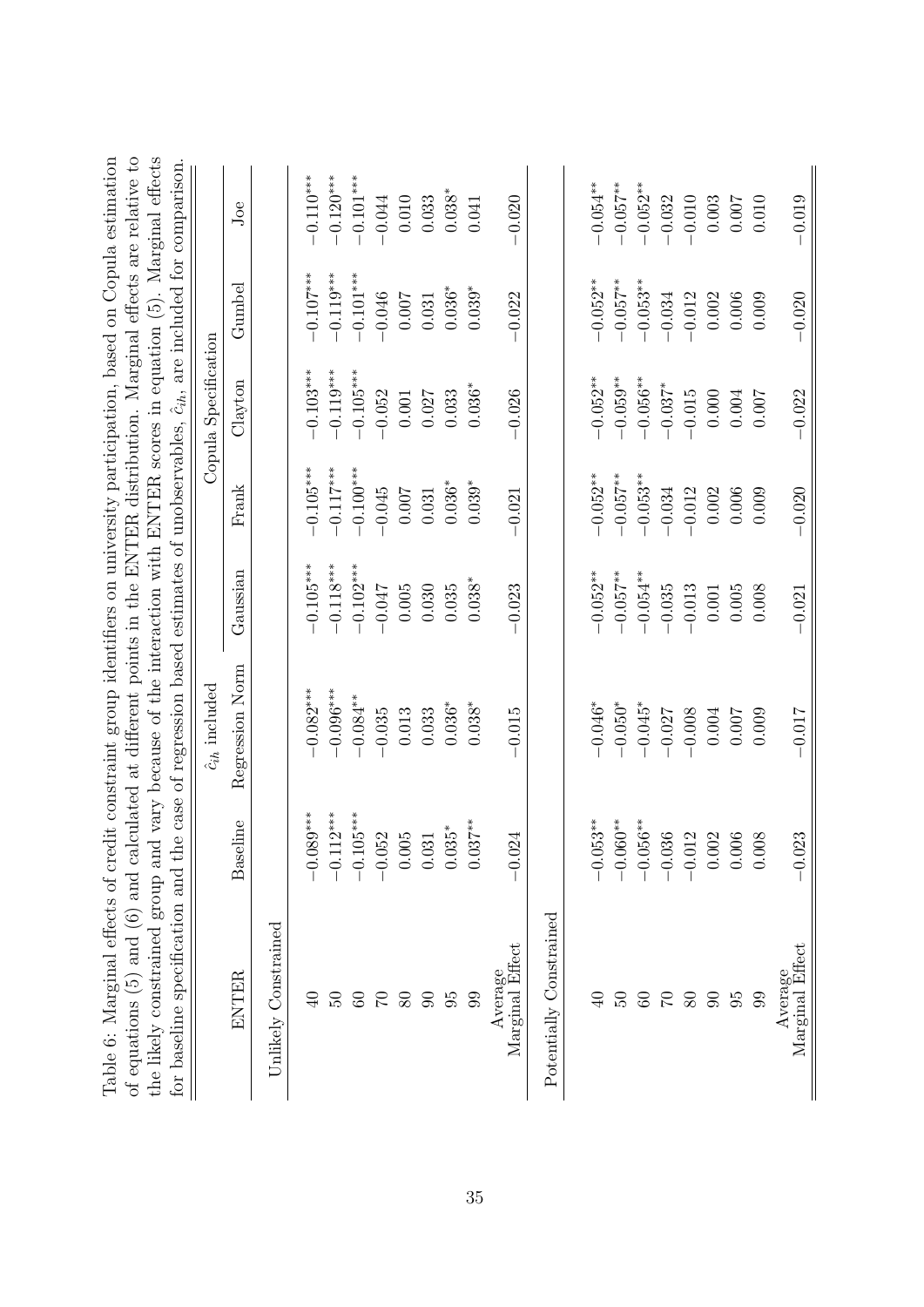

Figure 1: Probability of university participation in Australia by SES background before and after adjustment for studnet ability based on ninth grade school achievement.



Figure 2: Non-parametric estimates of the probability of university participation by ENTER score and credit constraint group membership.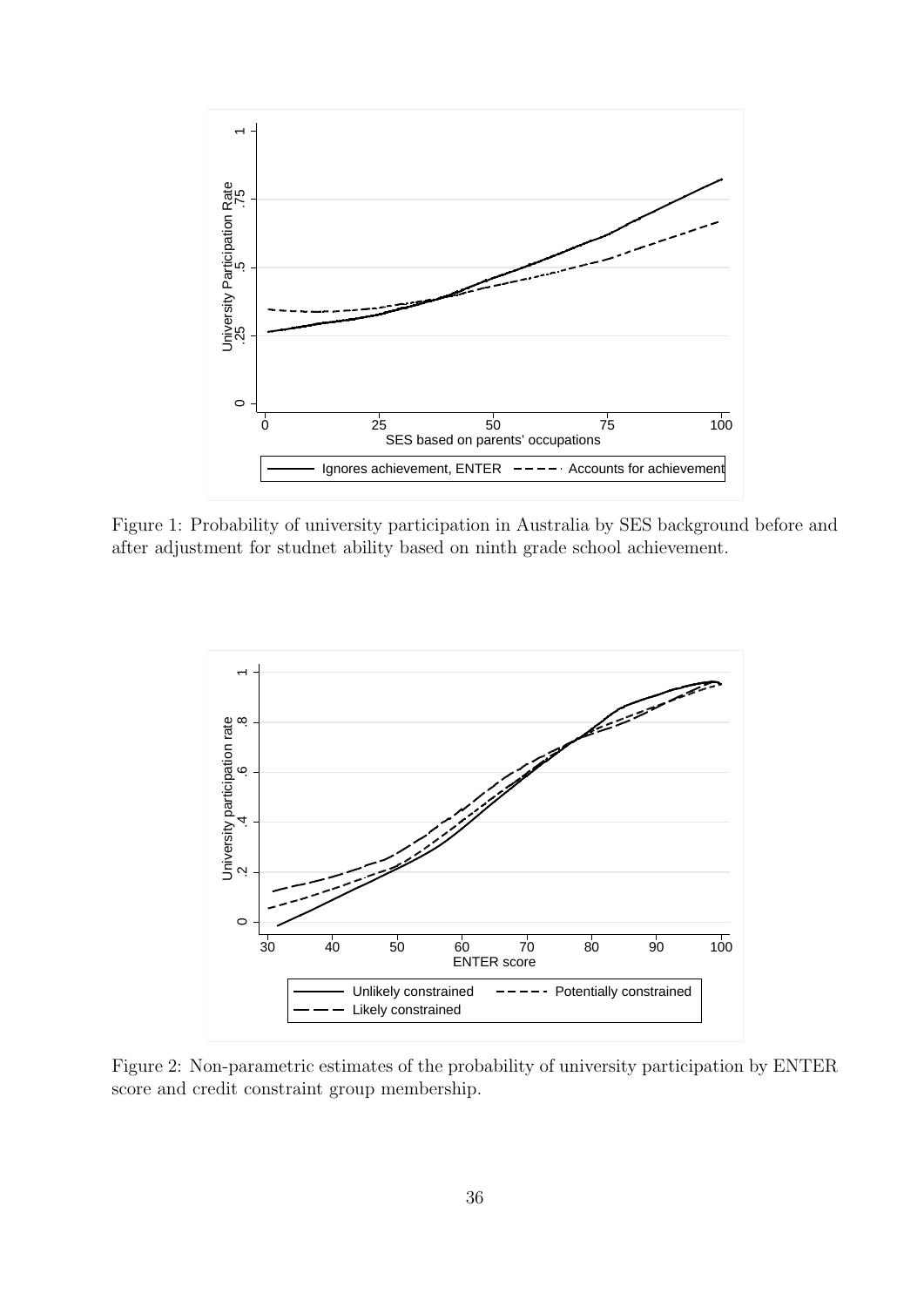

Figure 3: Predicted probabilities of university attendance for different credit constraint groups by ENTER score, based on parameter estimates in Table 2.



Figure 4: Estimates of the impact of ninth grade academic achievement, other observables and estimated unobservables on university participation in Panel A, and with ENTER score accounted for in Panel B.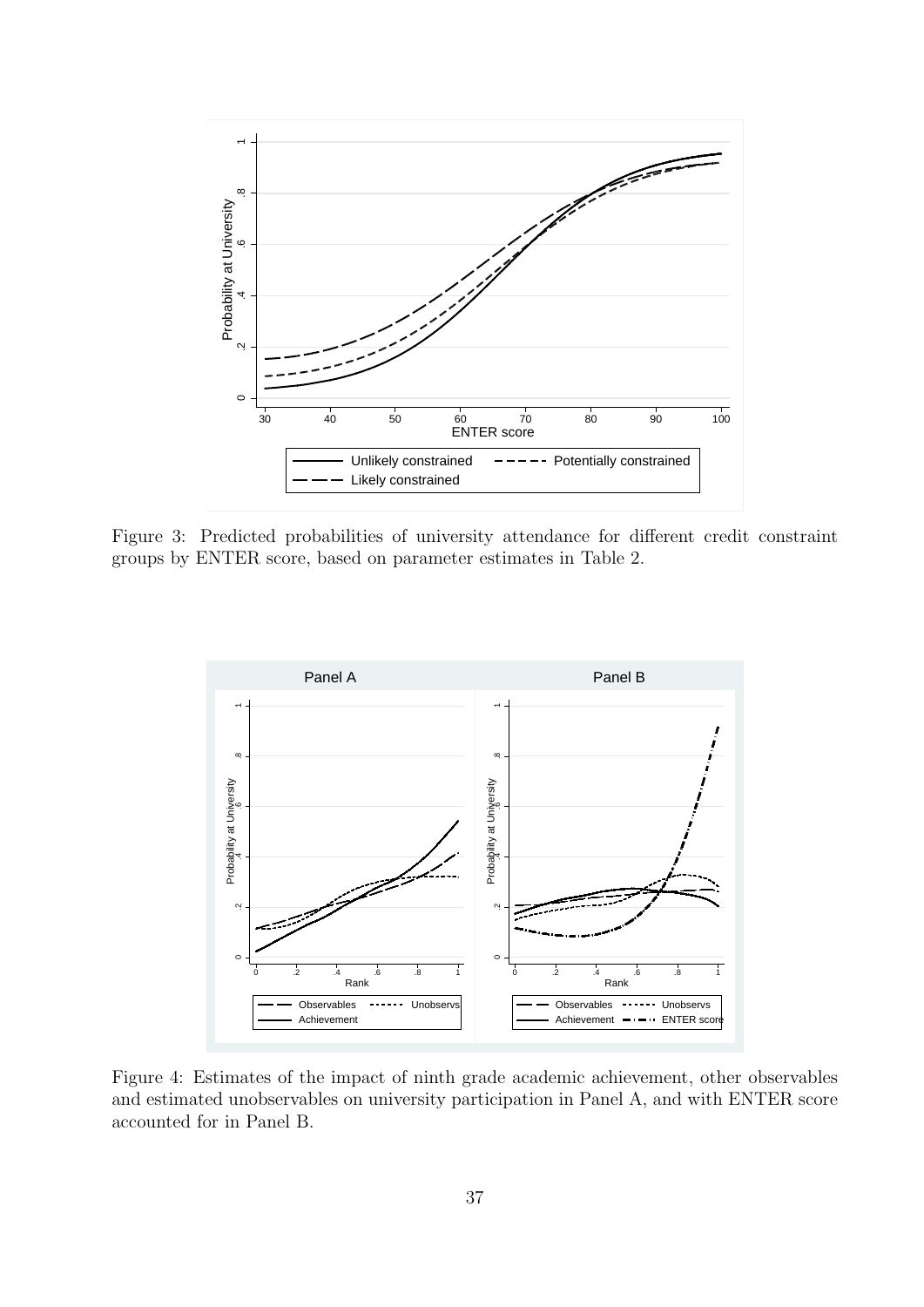# Appendix A Supplementary Summary Statistics

|                                |          | Groups      |        |                                                              |
|--------------------------------|----------|-------------|--------|--------------------------------------------------------------|
|                                | Unlikely | Potentially | Likely | Total<br>Constrained Constrained Constrained Mean (Std.Dev.) |
| University Participation       | 0.679    | 0.353       | 0.199  | 0.363(0.481)                                                 |
| Proportion with an ENTER score | 0.864    | 0.583       | 0.398  | 0.586(0.493)                                                 |
| ENTER score (if had one)       | 83.10    | 72.00       | 62.40  | 72.60 (17.80)                                                |
| Achievement                    | 55.80    | 50.40       | 46.00  | 50.40(8.30)                                                  |
| Male                           | 0.540    | 0.489       | 0.487  | 0.493(0.500)                                                 |
| Student born overseas          |          |             |        |                                                              |
| English speaking country       | 0.048    | 0.027       | 0.012  | 0.027(0.161)                                                 |
| Non-English speaking country   | 0.060    | 0.065       | 0.105  | 0.069(0.254)                                                 |
| Father has degree              | 0.628    | 0.178       | 0.045  | 0.201(0.401)                                                 |
| Mother has degree              | 0.451    | 0.176       | 0.050  | 0.185(0.388)                                                 |
| Self-confidence                | 49.90    | 50.00       | 50.70  | 50.10(3.19)                                                  |
| Indigenous                     | 0.004    | 0.023       | 0.042  | 0.023(0.151)                                                 |
| Metropolitan                   | 0.813    | 0.504       | 0.598  | 0.540(0.498)                                                 |
| New South Wales                | 0.348    | 0.331       | 0.308  | 0.330(0.470)                                                 |
| Victoria                       | 0.269    | 0.235       | 0.251  | 0.240(0.427)                                                 |
| Queensland                     | 0.128    | 0.195       | 0.215  | 0.192(0.394)                                                 |
| South Australia                | 0.086    | 0.076       | 0.067  | 0.076(0.264)                                                 |
| Western Australia              | 0.137    | 0.105       | 0.095  | 0.106(0.308)                                                 |
| Tasmania                       | 0.012    | 0.027       | 0.052  | 0.029(0.167)                                                 |
| Northern Territory             | 0.000    | 0.009       | 0.005  | 0.008(0.089)                                                 |
| Australian Capital Territory   | 0.019    | 0.021       | 0.005  | 0.019(0.137)                                                 |
| Observations                   | 1,614    | 13,086      | 1,307  | 16,007                                                       |

Table A.1: Descriptive statistics by credit constraint group.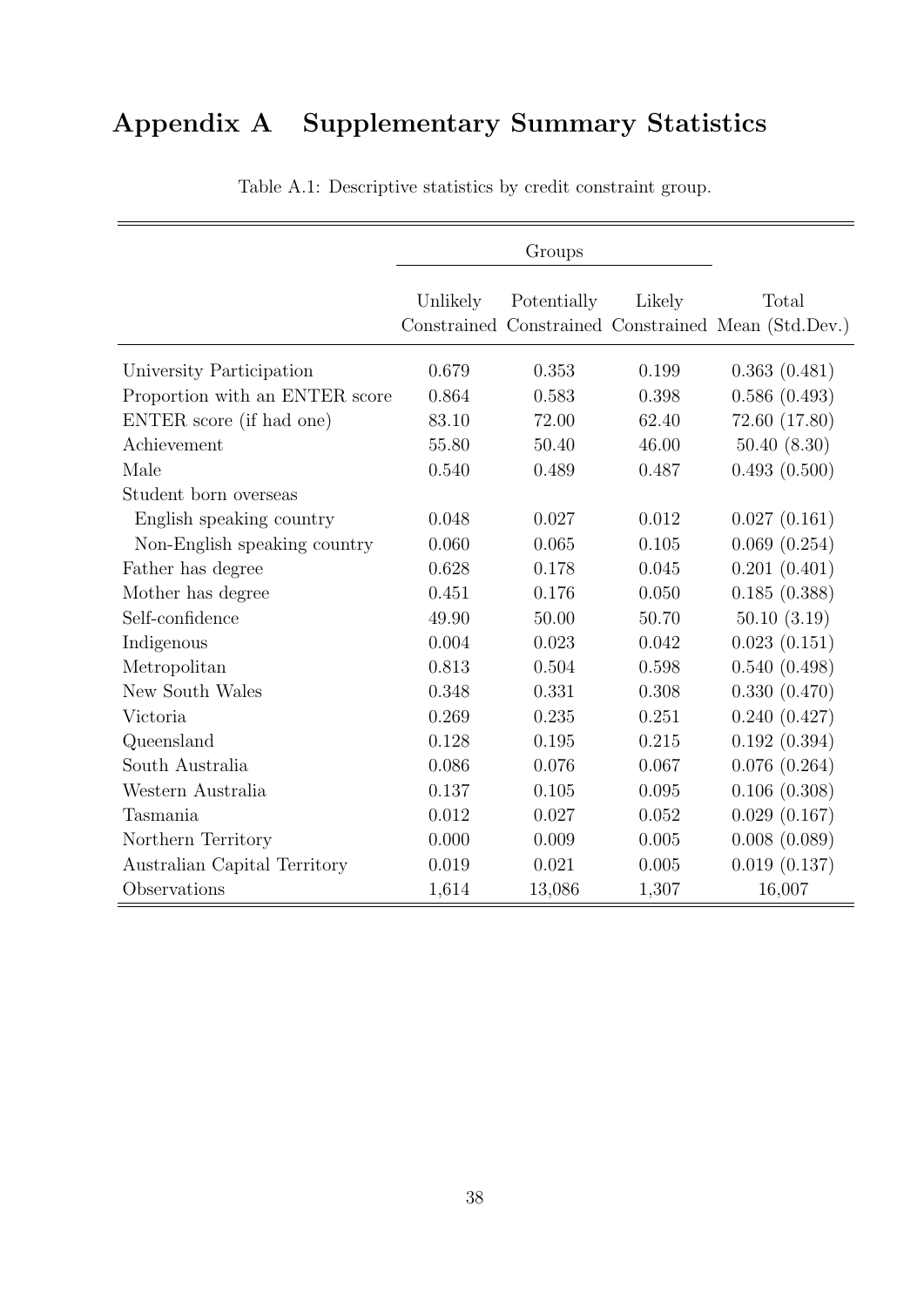# Appendix B Supplementary Results

Table B.1: Parameter estimates for university participation model, equation (2), with the inclusion of estimated unobservable heterogeneity,  $\hat{c}_{ih}$ , based on the range of 'norms' outlined in Section 5.1.

|                                      |             | Parents      |             | School      |             |
|--------------------------------------|-------------|--------------|-------------|-------------|-------------|
|                                      | Gender      | Education    | Achievement | Average     | Regression  |
| Heterogeneity term, $\hat{c}_{ih}$   | $0.393***$  | $0.391***$   | $0.387***$  | $0.337***$  | $0.392***$  |
|                                      | (0.034)     | (0.034)      | (0.034)     | (0.034)     | (0.034)     |
| Unlikely constrained                 | $-1.179***$ | $-1.176***$  | $-1.147***$ | $-1.105***$ | $-1.087***$ |
|                                      | (0.382)     | (0.382)      | (0.384)     | (0.384)     | (0.383)     |
| Potentially constrained              | $-0.454*$   | $-0.451*$    | $-0.427$    | $-0.444*$   | $-0.412$    |
|                                      | (0.261)     | (0.260)      | (0.262)     | (0.260)     | (0.262)     |
| Unlikely constrained                 | $0.015***$  | $0.015***$   | $0.014***$  | $0.015***$  | $0.014***$  |
| $\times$ ENTER                       | (0.005)     | (0.005)      | (0.005)     | (0.005)     | (0.005)     |
| Potentially constrained              | 0.005       | 0.005        | 0.005       | 0.005       | $0.005\,$   |
| $\times$ ENTER                       | (0.004)     | (0.004)      | (0.004)     | (0.004)     | (0.004)     |
| <b>ENTER</b>                         | $-0.097**$  | $-0.097**$   | $-0.093**$  | $-0.091**$  | $-0.095**$  |
|                                      | (0.040)     | (0.040)      | (0.040)     | (0.040)     | (0.040)     |
| $(ENTER)^2$                          | $0.002***$  | $0.002***$   | $0.002***$  | $0.002***$  | $0.002***$  |
|                                      | (0.001)     | (0.001)      | (0.001)     | (0.001)     | (0.001)     |
| $(ENTER)^3$                          | $-0.000***$ | $-0.000$ *** | $-0.000***$ | $-0.000***$ | $-0.000***$ |
|                                      | (0.000)     | (0.000)      | (0.000)     | (0.000)     | (0.000)     |
| Male                                 | $-0.114***$ | $-0.113***$  | $-0.095***$ | $-0.104***$ | $-0.101***$ |
|                                      | (0.032)     | (0.032)      | (0.032)     | (0.032)     | (0.032)     |
| Background of overseas born students |             |              |             |             |             |
| English                              | $-0.024$    | $-0.024$     | $-0.025$    | $-0.018$    | $-0.011$    |
|                                      | (0.094)     | (0.094)      | (0.094)     | (0.094)     | (0.094)     |
| Non-English                          | $0.367***$  | $0.367***$   | $0.344***$  | $0.381***$  | $0.437***$  |
|                                      | (0.060)     | (0.060)      | (0.060)     | (0.060)     | (0.060)     |

Continued on next page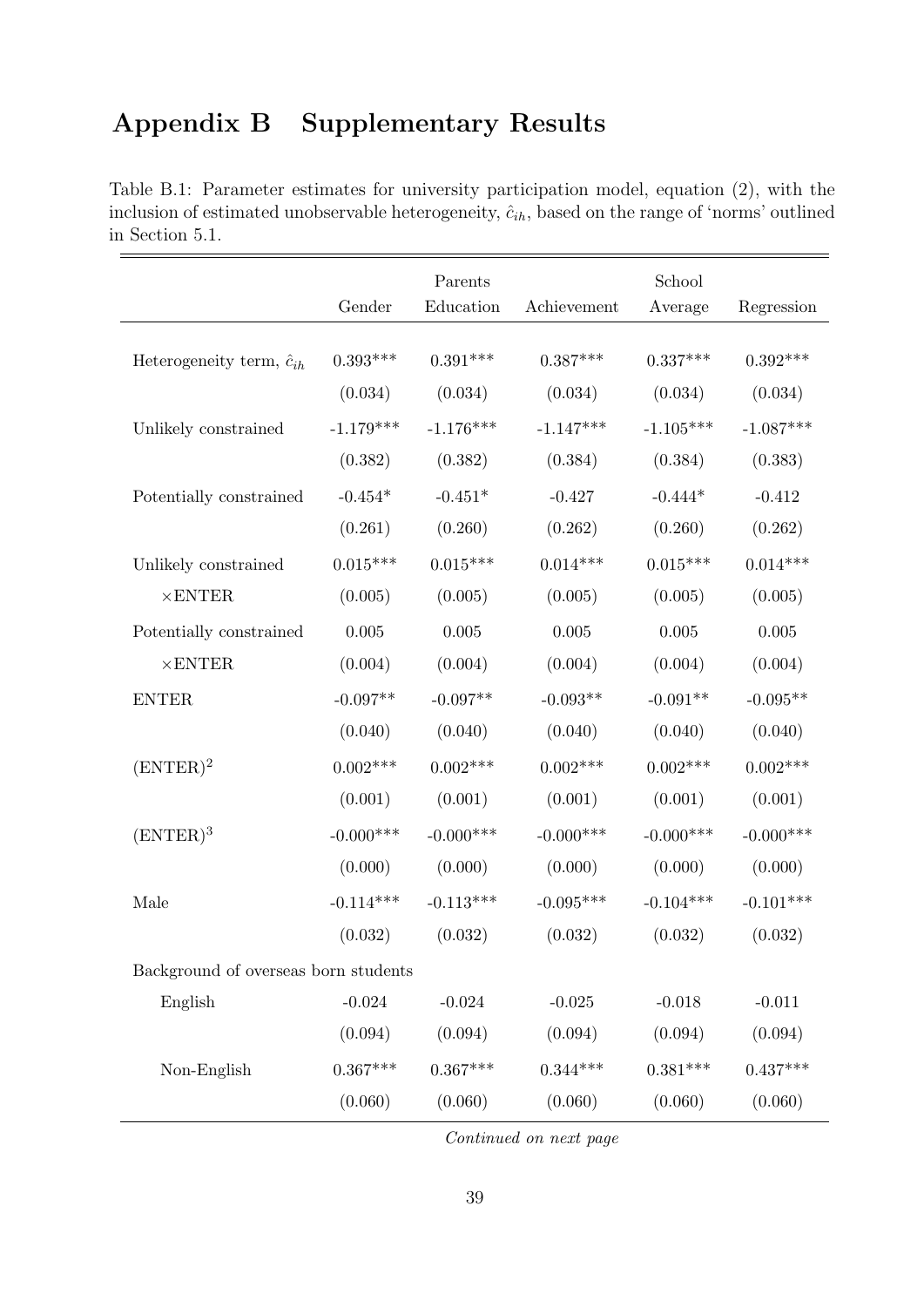|                    |             | Parents     |             | School      |             |
|--------------------|-------------|-------------|-------------|-------------|-------------|
|                    | Gender      | Education   | Achievement | Average     | Regression  |
| Father has degree  | $0.070*$    | $0.154***$  | $0.078**$   | $0.078**$   | $0.131***$  |
|                    | (0.037)     | (0.037)     | (0.037)     | (0.037)     | (0.037)     |
| Mother has degree  | 0.063       | $0.144***$  | 0.064       | $0.075*$    | $0.103**$   |
|                    | (0.040)     | (0.040)     | (0.040)     | (0.040)     | (0.040)     |
| Indigenous         | 0.226       | 0.226       | 0.215       | 0.221       | 0.202       |
|                    | (0.152)     | (0.152)     | (0.151)     | (0.152)     | (0.152)     |
| Metropolitan       | $-0.050$    | $-0.050$    | $-0.055$    | $-0.015$    | $-0.026$    |
|                    | (0.037)     | (0.037)     | (0.037)     | (0.037)     | (0.037)     |
| Self-confidence    | 0.001       | 0.001       | 0.000       | 0.003       | 0.005       |
|                    | (0.005)     | (0.005)     | (0.005)     | (0.005)     | (0.005)     |
| LSAY 98 cohort     | $-0.116***$ | $-0.121***$ | $-0.115***$ | $-0.115***$ | $-0.122***$ |
|                    | (0.034)     | (0.034)     | (0.034)     | (0.035)     | (0.034)     |
| Constant           | $-0.247$    | $-0.269$    | $-0.366$    | $-0.549$    | $-0.610$    |
|                    | (0.912)     | (0.911)     | (0.914)     | (0.907)     | (0.913)     |
| State indicators   | Yes         | Yes         | Yes         | Yes         | Yes         |
| Observations 9,917 | 9,917       | 9,898       | 9,917       | 9,898       |             |

Table B.1 – Continued from previous page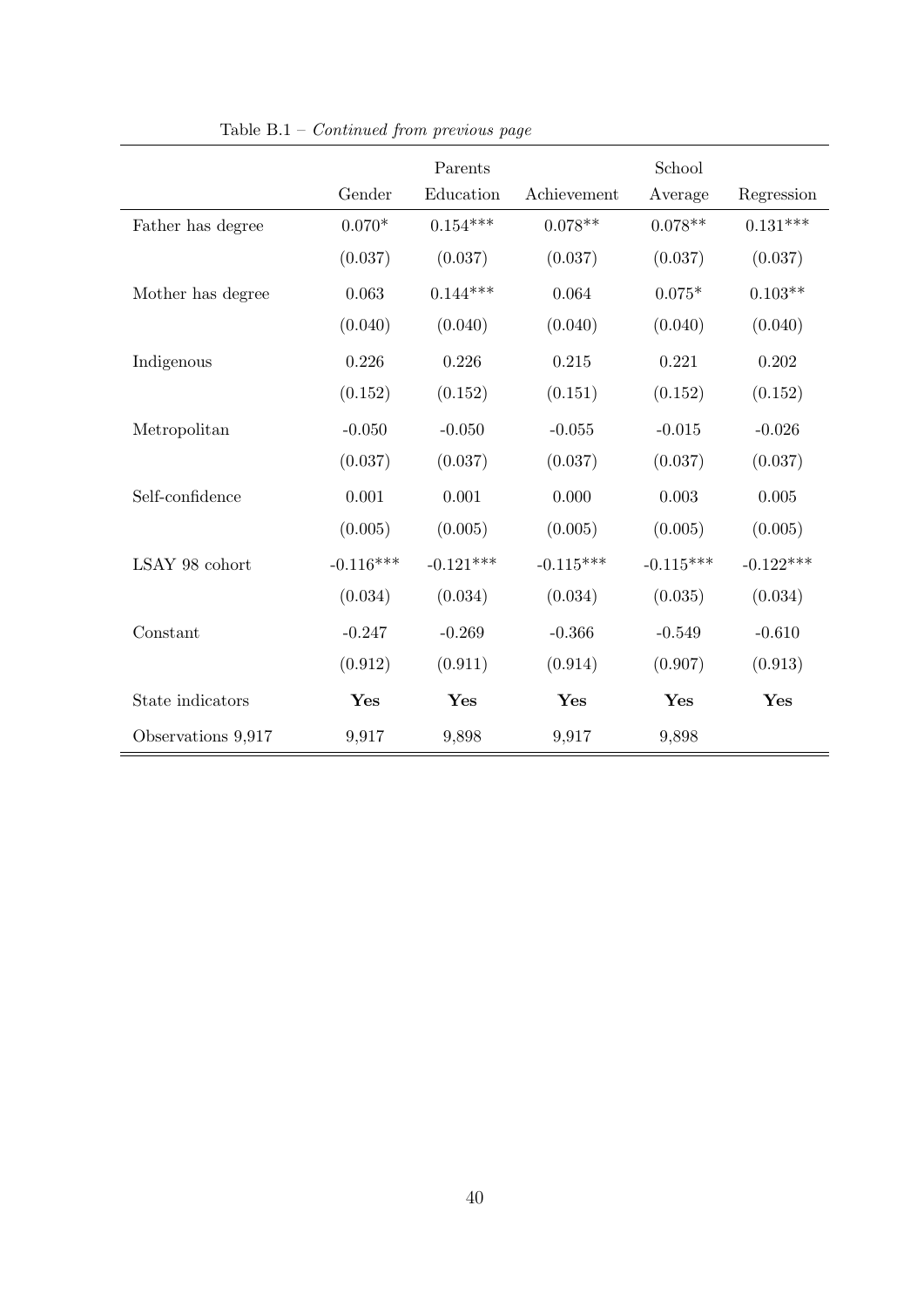|                         |              | $\hat{c}_{ih}$ included |                       |                       | Copula Specification  |                       |                       |
|-------------------------|--------------|-------------------------|-----------------------|-----------------------|-----------------------|-----------------------|-----------------------|
|                         | Baseline     | Regression Norm         | Gaussian              | Frank                 | Clayton               | ${\rm Gumbel}$        | Joe                   |
| Likely constrained      | $.243***$    | $-1.087***$             | $-1.116***$           | $-1.123***$           | $-1.109***$           | $-1.131***$           | $-1.152***$           |
|                         | (0.386)      | (0.383)                 | (0.373)               | (0.376)               | (0.375)               | (0.371)               | (0.366)               |
| Potentially constrained | $-0.472*$    | $-0.412$                | $-0.424$              | $-0.428$              | $-0.431$              | $-0.427$              | $-0.432*$             |
|                         | 0.257)       | (0.262)                 | (0.264)               | (0.266)               | (0.266)               | (0.262)               | (0.258)               |
| Likely constrained      | $0.016***$   | $0.014**$               | $0.014***$            | $0.014***$            | $0.014***$            | $0.014***$            | $0.015***$            |
| <b>×ENTER</b>           | (0.005)      | (0.005)                 | (0.005)               | (0.005)               | (0.005)               | (0.005)               | (0.005)               |
| Potentially constrained | 0.005        | $0.005\,$               | $0.005\,$             | $0.005\,$             | 0.005                 | 0.005                 | $0.005\,$             |
| ×ENTER                  | 0.004)       | (0.004)                 | (0.004)               | (0.004)               | (0.004)               | (0.004)               | (0.004)               |
| ENTER                   | $-0.087**$   | $-0.095**$              | $-0.092**$            | $-0.089**$            | $-0.088**$            | $-0.096***$           | $-0.100***$           |
|                         | 0.040)       | (0.040)                 | (0.036)               | (0.037)               | (0.036)               | (0.036)               | (0.036)               |
| $(ENTER)^2$             | $0.002***$   | $0.002***$              | $0.002***$            | $0.002***$            | $0.002***$            | $0.002***$            | $0.002***$            |
|                         | (0.001)      | $\left( 0.001\right)$   | $\left( 0.001\right)$ | $\left( 0.001\right)$ | $\left( 0.001\right)$ | $\left( 0.001\right)$ | $\left( 0.001\right)$ |
| $(ENTER)^3$             | $-0.000$ *** | $-0.000***$             | $-0.000$ ***          | $-0.0001$             | $-0.000$              | $-0.000$ ***          | $-0.000$ ***          |
|                         | (0.000)      | (0.000)                 | (0.000)               | (0.000)               | (0.000)               | (0.000)               | (0.000)               |
| Male                    | $-0.083***$  | $-0.101***$             | $-0.087***$           | $-0.086***$           | $-0.085***$           | $-0.086***$           | $-0.084***$           |
|                         |              |                         |                       |                       |                       |                       |                       |

Continued on next page

 $Continued\ on\ next\ page$ 

Table B.2: Regression results for university participation equation,  $(5)$ , jointly estimated with university study plans Table B.2: Regression results for university participation equation, (5), jointly estimated with university study plans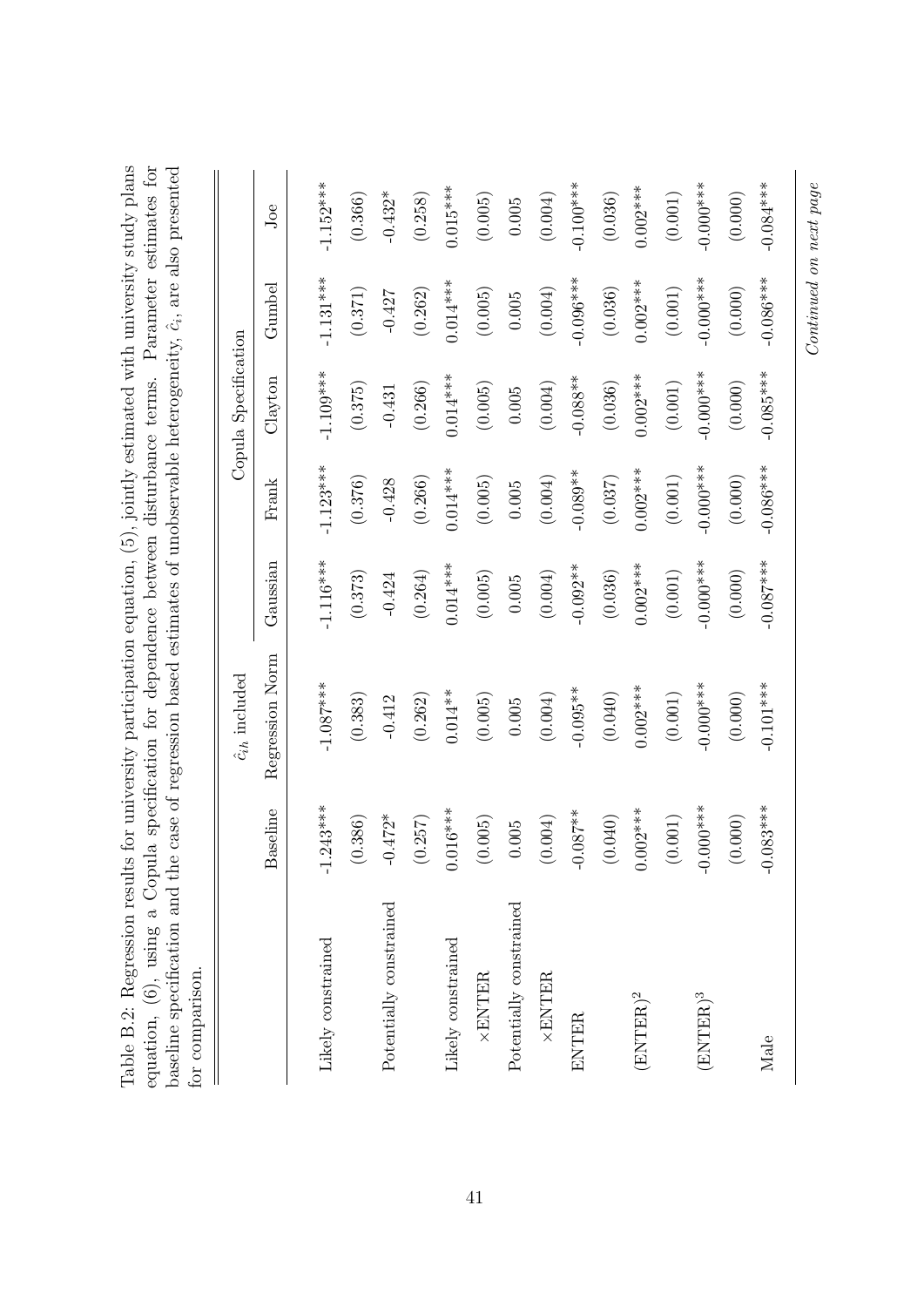|                                      |                 | ACTE DIST               | Shal encant inn homensa |             |                      |             |             |
|--------------------------------------|-----------------|-------------------------|-------------------------|-------------|----------------------|-------------|-------------|
|                                      |                 | $\hat{c}_{ih}$ included |                         |             | Copula Specification |             |             |
|                                      | <b>Baseline</b> | Regression Norm         | Gaussian                | Frank       | Clayton              | Gumbel      | Joe         |
|                                      | (0.031)         | (0.032)                 | (0.030)                 | (0.030)     | (0.030)              | (0.030)     | (0.030)     |
| Background of overseas born students |                 |                         |                         |             |                      |             |             |
| English                              | $-0.011$        | $-0.011$                | $-0.019$                | $-0.014$    | $-0.016$             | $-0.021$    | $-0.025$    |
|                                      | (0.094)         | (0.094)                 | (0.090)                 | (0.090)     | (0.089)              | (0.090)     | (0.090)     |
| Non-English                          | $0.419***$      | $0.437***$              | $0.422***$              | $0.419***$  | $0.424***$           | $0.419***$  | $0.414***$  |
|                                      | (0.060)         | (0.060)                 | (0.063)                 | (0.063)     | (0.063)              | (0.063)     | (0.063)     |
| Father has degree                    | $0.098***$      | $0.131***$              | $0.111***$              | $0.109***$  | $0.107***$           | $0.110***$  | $0.110***$  |
|                                      | (0.037)         | (0.037)                 | (0.039)                 | (0.039)     | (0.039)              | (0.039)     | (0.039)     |
| Mother has degree                    | $0.092**$       | $0.103***$              | $0.096**$               | $0.095**$   | $0.095**$            | $0.095**$   | $0.093**$   |
|                                      | (0.040)         | (0.040)                 | (0.039)                 | (0.039)     | (0.038)              | (0.039)     | (0.038)     |
| Indigenous                           | 0.233           | 0.202                   | 0.225                   | 0.221       | 0.219                | $0.230*$    | $0.238*$    |
|                                      | (0.149)         | (0.152)                 | (0.137)                 | (0.138)     | (0.137)              | (0.136)     | (0.135)     |
| Metropolitan                         | $-0.036$        | $-0.026$                | $-0.032$                | $-0.033$    | $-0.028$             | $-0.035$    | $-0.040$    |
|                                      | (0.037)         | (0.037)                 | (0.032)                 | (0.032)     | (0.032)              | (0.032)     | (0.032)     |
| Self-confidence                      | 0.005           | $0.005\,$               | $0.005\,$               | $0.005\,$   | 0.005                | $0.005\,$   | 0.005       |
|                                      | (0.005)         | (0.005)                 | (0.005)                 | (0.005)     | (0.005)              | (0.005)     | (0.005)     |
| LSAY 98 cohort                       | $0.122***$<br>T | $-0.122***$             | $-0.122***$             | $-0.123***$ | $-0.121***$          | $-0.123***$ | $-0.123***$ |
|                                      | (0.034)         | (0.034)                 | (0.030)                 | (0.030)     | (0.030)              | (0.030)     | (0.030)     |

Continued on next page

 $Continued\ on\ next\ page$ 

Table  $B.2 -$  Continued from previous page Table  $B.2 -$  Continued from previous page